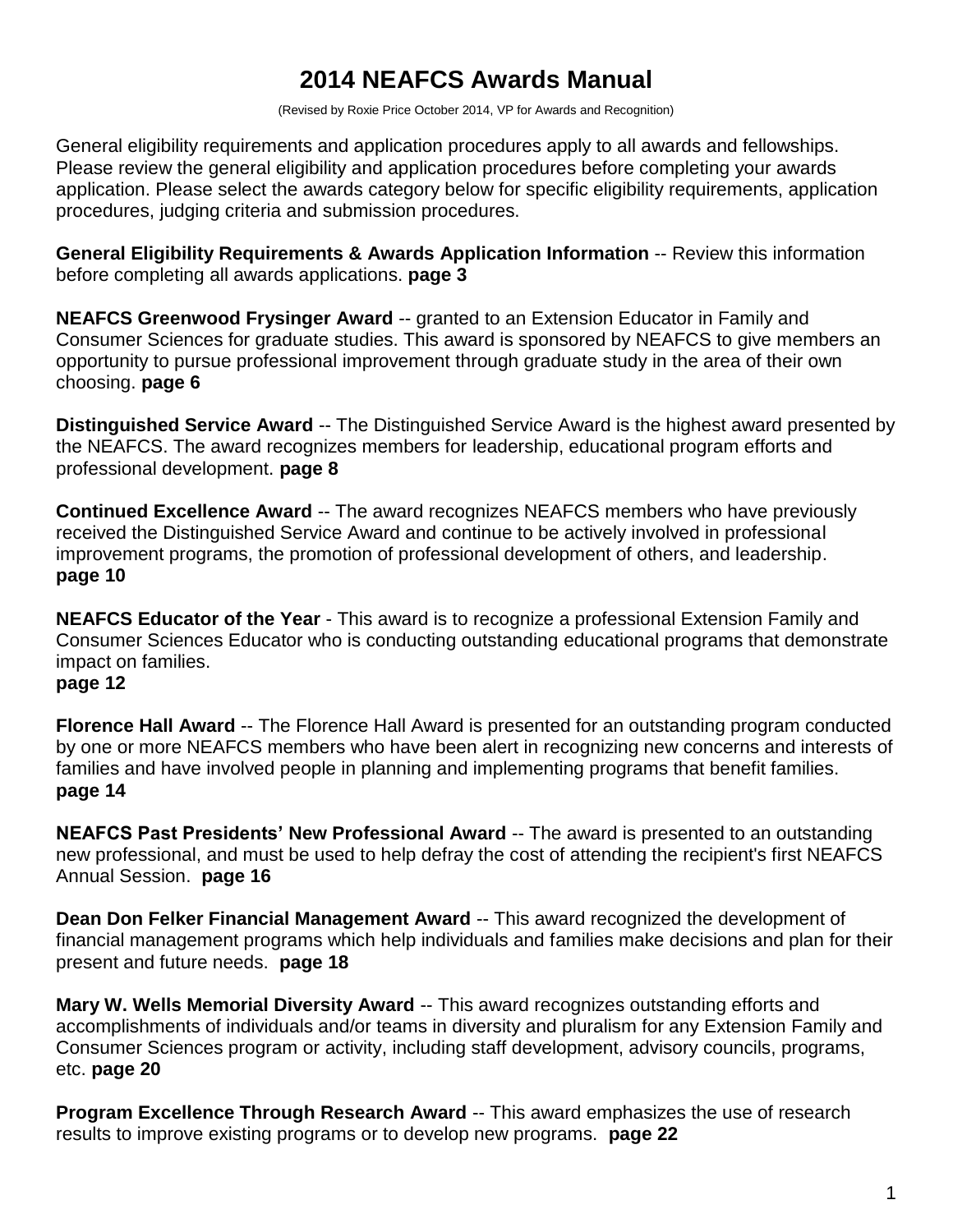**Environmental Education Award** -- This award recognizes NEAFCS members for outstanding educational programs conducted for families and/or communities on various environmental issues/concerns. **page 23**

**Early Childhood Child Care Training Award** -- This award recognizes outstanding childcare professional training that addresses the needs of young children, birth to eight years of age. **page 25**

**Food Safety Award** -- The food safety award is presented for an outstanding educational program conducted by one or more NEAFCS members who have been innovative in developing, delivering and/or determining the impact of a food safety program that makes a difference. The use of technology as a learning tool will be an important criteria in the selection of this award recipient. **page 27**

**Communications Awards** – Established in 1972 to encourage excellence in communications. These include Newsletters, Written Press Releases, Radio/Podcast, Television/Video, Educational Technology, Educational Curriculum Package, Educational Publication, Photography, and Internet Education Technology. **page 29**

**Marketing Package Award -- Recognizes NEAFCS members for outstanding marketing efforts** addressing concerns and needs of children, families or communities. **page 33**

**Community Partnership Award** -- Recognizes NEAFCS members for outstanding community partnership efforts in meeting the needs of families through collaboration with group, agencies and consumers. **page 35**

**Extension Housing Outreach Award -- Recognizes NEAFCS members for outstanding housing** educational programs conducted for families and/or communities. **page 37**

**Clean and Healthy Families & Communities Award** -- Recognizes NEAFCS members for their innovative educational programs that help families and individuals understand the link between cleanliness and health. **page 39**

**Family Health & Wellness Award –** Recognizes innovative programs that promote and improve the health and wellness of families in areas such as nutrition, fitness, family meals, meal planning, time or stress management, healthy lifestyle and more. **page 41**

**Human Development/Family Relationships Award – Recognizes** innovative human development / family relationship educational efforts. Focus includes child care; parenting; relationships through the life span; marriage enrichment; communications (parent/child); retirement; aging; stress management; and related issues. **page 43**

**School Wellness Award – Recognizes** outstanding school-based programs to promote and improve physical, emotional, and/or social wellness of students, staff or families of students in the school community. The use of partnerships or collaborations, evidence of program impact and sustainability are part of the evaluation criteria. Programs may include: nutrition, fitness, garden-based nutrition education, health, character education, self esteem, farm-to-school and more. **page 45**

**Social Networking Award – Recognizes** innovative online social networking efforts. The network must include three or more of the following applications: videos, educational links, events, photos, followers, or open forums. **page 47**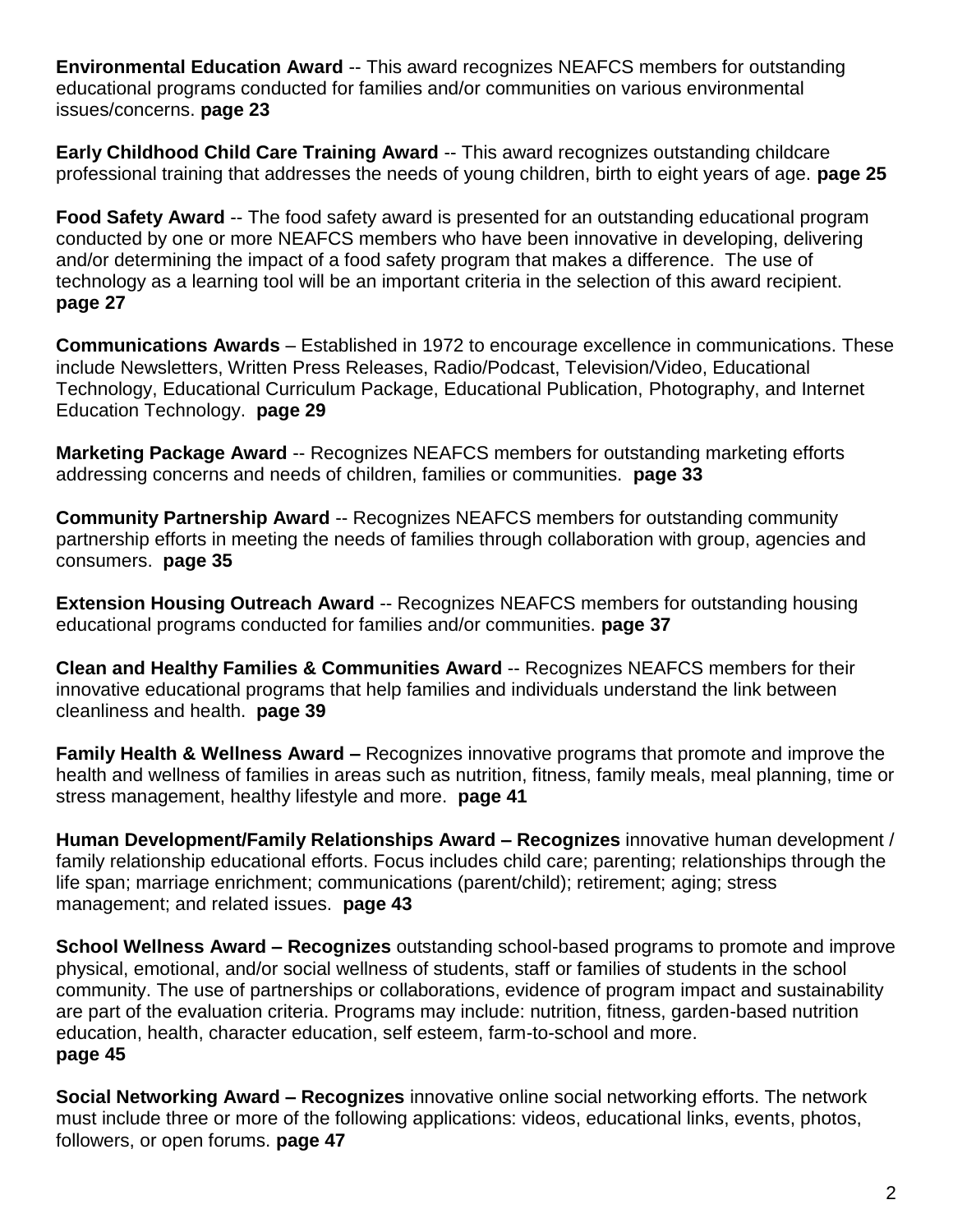## **Awards Manual General Eligibility Requirements & Awards Application Information**

## **ELIGIBILITY**

.

- 1. To qualify for awards or fellowships, dues must be paid to the national treasurer by January 1, 2014. The only exception is for non-members on team award applications.
- 2. The team leader for a team award application must be a NEAFCS member. All team members must have paid their dues by January 1 of the year applying to be considered eligible for the team award as an NEAFCS member.
- 3. Team members who are not members of NEAFCS are not eligible for monetary awards and will receive only a certificate.
- 4. A member may receive only one first place individual and one first place team award as the lead author in the same year. This requirement does not include the Distinguished Service Award or the Continued Excellence Award. Individuals and/or teams may submit applications in more than one category.
- 5. A member, as an individual or team member, may not receive the same national award in two consecutive years.
- 6. NEAFCS members are not permitted to pay dues for past years in order to extend the years of membership for award eligibility.
- 7. Award winners must receive 85 points or more on each judging sheet to be a national winner, and 80 points or more on each judging sheet for regional recognition. If an award has more than one national winner, on the regional level, applications receiving at least 80 points on each judging sheet will be recognized as regional finalists with the same number of winners regionally as for the national award. For awards with first, second and third place national winners, there will be first, second and third place regional winners.
- 8. All awards will be presented at the NEAFCS Annual Session.

## **PROCEDURE and FORMAT**

- 1. Only one (1) copy of the Online Awards Application is required: this copy is the printout that is received following the submission of the online application. Only those awards that are applied for online will be judged. Do not use previous year's award application forms, as they will not be in the online judging system. The applicant and Affiliate awards chair need to sign each application form. The online award application form should be placed as the cover of the award packet. (Judges should not need to open a cover to see the online application.)
- 2. Judging criteria is listed for each award. Please check under each award entered for specific requirements and eligibility. Consult the judging sheet (available on the website) also to insure that all requirements are met.
- 3. Letters of support are required for the following: Greenwood Frysinger, Florence Hall, New Professional, Mary W. Wells Memorial Diversity Award, NEAFCS Educator of the Year, and the Community Partnership Award. Letters of support for the Distinguished Service or Continued Excellence Awards are not required at the national level.
- **4.** Affiliates are allowed to submit the following number of applications for awards, as related to paid active Affiliate membership on January 1<sup>st</sup>. This applies to all awards, including the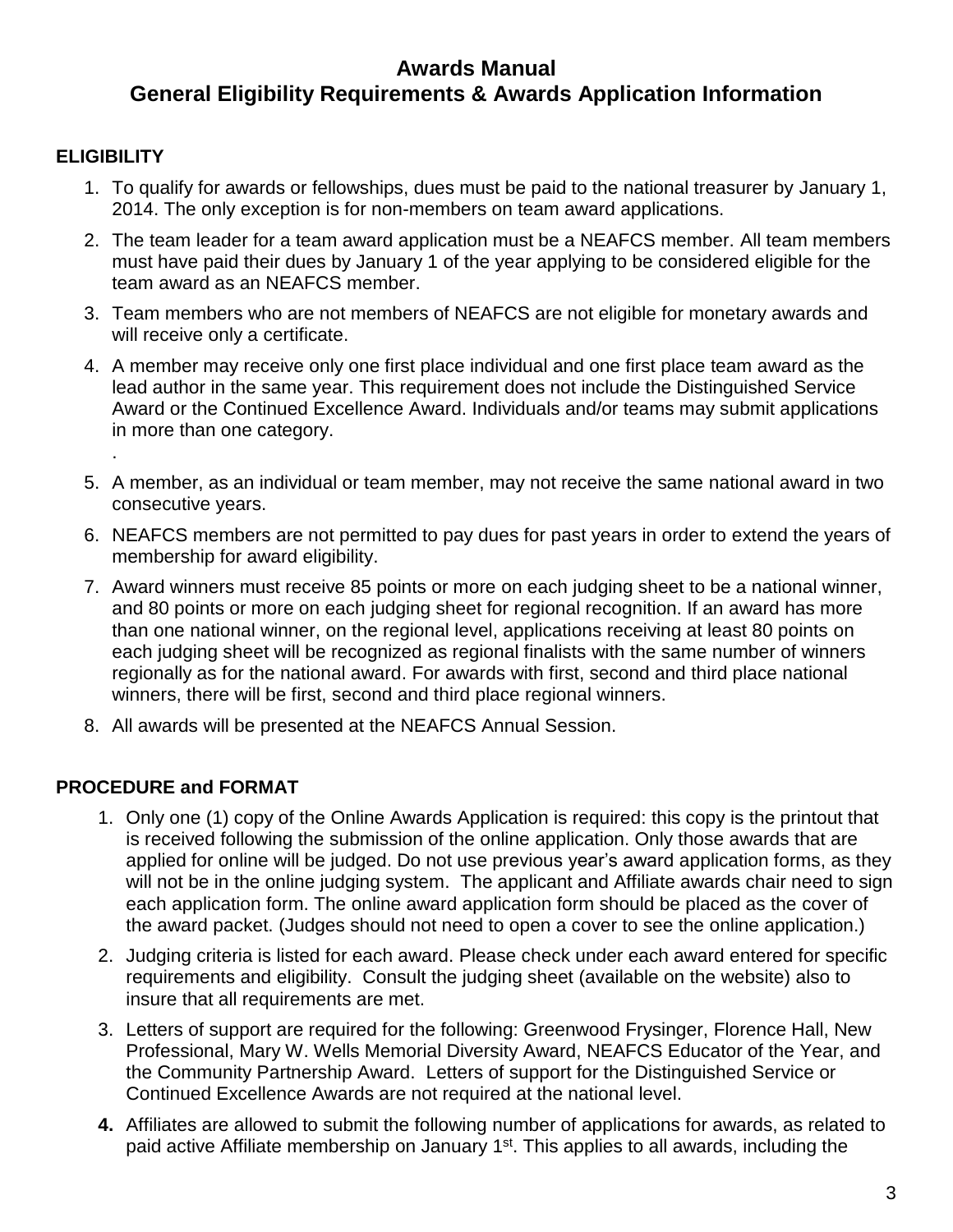Distinguished Service Award and the Continued Excellence Award, as well as program and communication awards. Affiliates may submit as many Extension Educator of the Year applications as they receive and choose to send forward for national judging.

**Awards sent to the National Vice President for Awards & Recognition for judging must be postmarked on or before February 15 or they will not be eligible for judging.** 

| # of Active Paid Members | # of Award Applications |
|--------------------------|-------------------------|
| $1 - 50$                 |                         |
| $51 - 100$               |                         |
| 101-150                  | 3                       |
| $151 - 200$              |                         |
| $201 -$ and up           | 5                       |

- 5. For team award applications, only the team leader completes the *online award* application. All team members are listed on the online award application and membership or nonmembership is designated. All NEAFCS members listed as team members must have dues paid by January 1<sup>st</sup> to be recognized as NEAFCS members. If the team is applying for more than one award, please have the same team member fill out each online application form.
- **6.** Only team members listed on the online award application will be recognized at Annual Session and/or will receive certificates. **Additional team members cannot be added after the application deadline date.**
- 7. NEAFCS members must apply for awards for themselves. Others may prepare award applications, and do the "groundwork" but, the online application should be done by the person named on the application form and submitted using their own log-in credentials.
- 8. No titles or professional designations will be used on award certificates, only names.
- 9. For team award applications, all correspondence will be addressed to the team leader only. It is the responsibility of the team leader to communicate with other team members. Award checks and/or scholarships will be issued in the name of the team leader only and it is the responsibility of that leader to divide monies or compensation as agreed by the team.
- 10.Supplementary materials accompanying the application should be typed with all pages labeled. Some award applications limit the number of supplemental pages or pieces. Check the requirements, point deductions will be taken for those exceeding or not meeting the requirements.
- 11.Listing of accomplishments is limited to the time span of the applicant's nominated project or program.
- 12.Applicants should keep a file copy of the total application package submitted.
- 13.Applications will NOT be returned. The exception is that National award winning applications will be available for pick up at the end of Annual Session after they have been displayed in an Award Winners display in the Exhibit Hall. Applications must picked up at the booth and will not be mailed.
- 14.Award applications should be packaged in appropriate plastic sleeves, view binders or notebooks. Awards that do not have supplemental materials may be best displayed in a clear front report cover with a slide or three pronged fasteners. Those that have bulky supplemental materials, including CD's, or DVD's or any other items will be easier to judge in sleeves in a three ring notebook **(limit ONE three ring notebook per application)** in which the supplemental materials can be displayed without damaging the contents or the item to be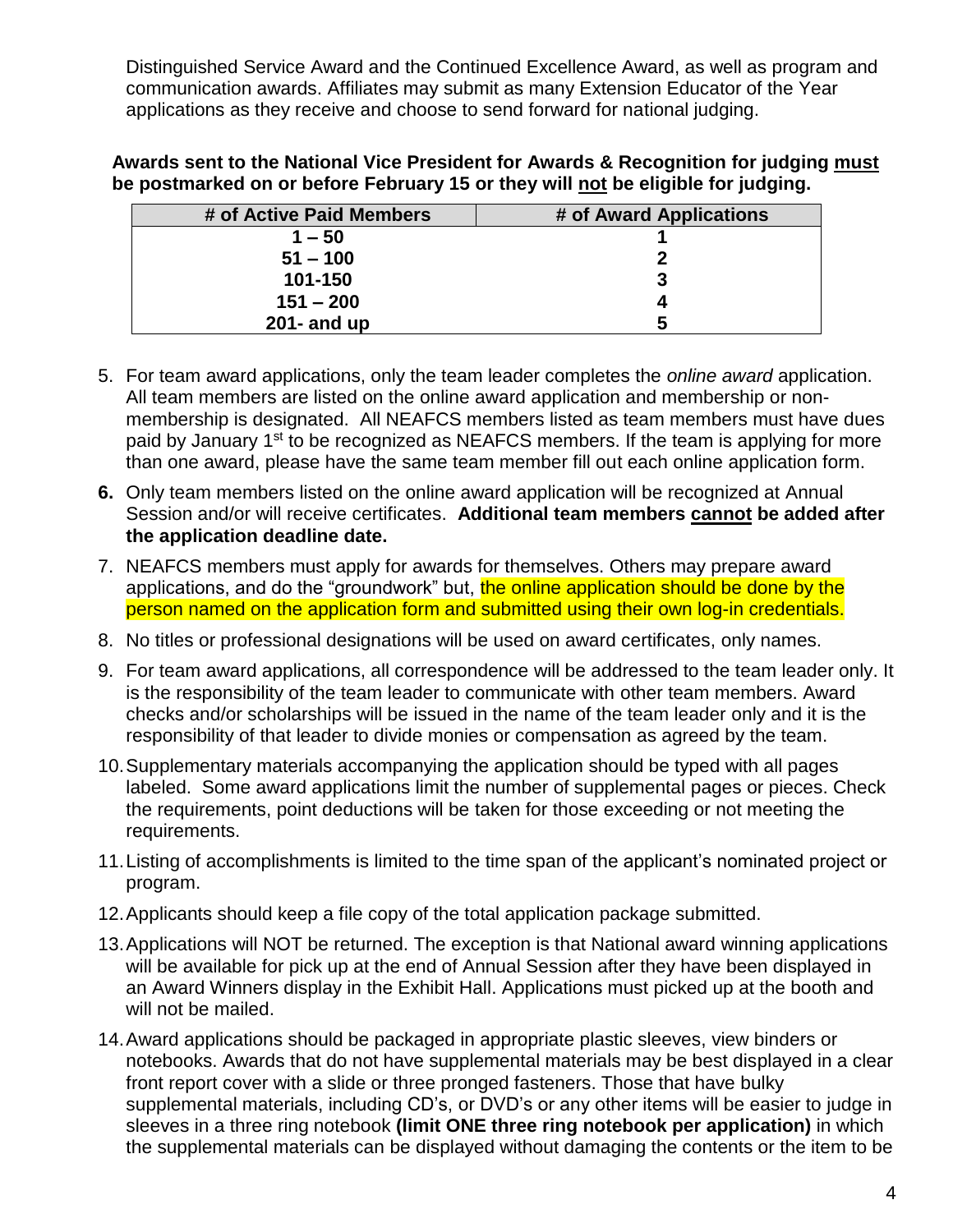included in the award application. Brochures, flyers, newsletters, or other supplemental pieces need to be in separate plastic sleeves and clearly labeled. CD's, DVD's, and dongles (flash drive or jump drive) need to be *labeled and securely affixed* to the three ring binders so they do not become separated from the award application. Printed instructions should be included on the format and software used for each CD or DVD included. Make sure all supplemental pieces are clearly marked with the applicant name, award category, entry number and Affiliate name. Be sure to include all supporting documents and the signed Online Award Application form with all awards.

- 15.Action Photo include a 5" x 7" "action photo" of yourself or your team members (not your audience!) depicting your award efforts with name, state and award category written on the back. Place in a clear sleeve protector and include with application. If the applicant is a national winner the photo will be displayed along with their winning award application packet at Annual Session.
- 16.NEAFCS Logo Policy all award submissions using the NEAFCS and Living Well logos must use them in their entirety including any taglines associated with the logos or trademarks. (No additions or omissions). Awards not complying will be disqualified. Use of the logos is optional, but if the logos are used they must be used properly.
- 17.Awards that include a partial scholarship to attend Annual Session must be used the year the award is received. The scholarship will be given in the form of a credit toward the cost of a full-time registration fee for NEAFCS Annual Session (no checks will be issued). If the applicant is not able to attend Annual Session the year the award is received the scholarship will be forfeited but the award certificate will still be given to the recipient. In the case of team awards, the scholarship will be given to the individual who completed the online award application (team leader). It will be the responsibility of the team leader to compensate other team members per agreement by the team. If the team leader is not able to attend Annual Session they may designate in writing, one (1) other team member (whose name appears on the original online award application) to receive the partial scholarship to attend Annual Session the year the award is received. During Galaxy years, a monetary award may be given in lieu of partial scholarship.
- 18.Applications submitted in any language other than English must have an English translation included.

## **PUBLICITY**

- 1. NEAFCS requests that no publicity be released until the official award presentations are made at NEAFCS Annual Session.
- *2.* Program results from applications may be shared in such publications as *The Journal of Family and Consumer Sciences, The Journal of NEAFCS,* and *Journal of Extension.*
- 3. It is the responsibility of the award winner(s) to prepare and distribute publicity.
- 4. Press releases for the award winner(s) will be available following the Annual Session on the NEAFCS web site in the awards section. Click on "Awards" at the top of the home page. On the Awards & Recognition page, you will find a link for "Award Winner News Release." There are news release templates available for each award category.

## **QUESTIONS?**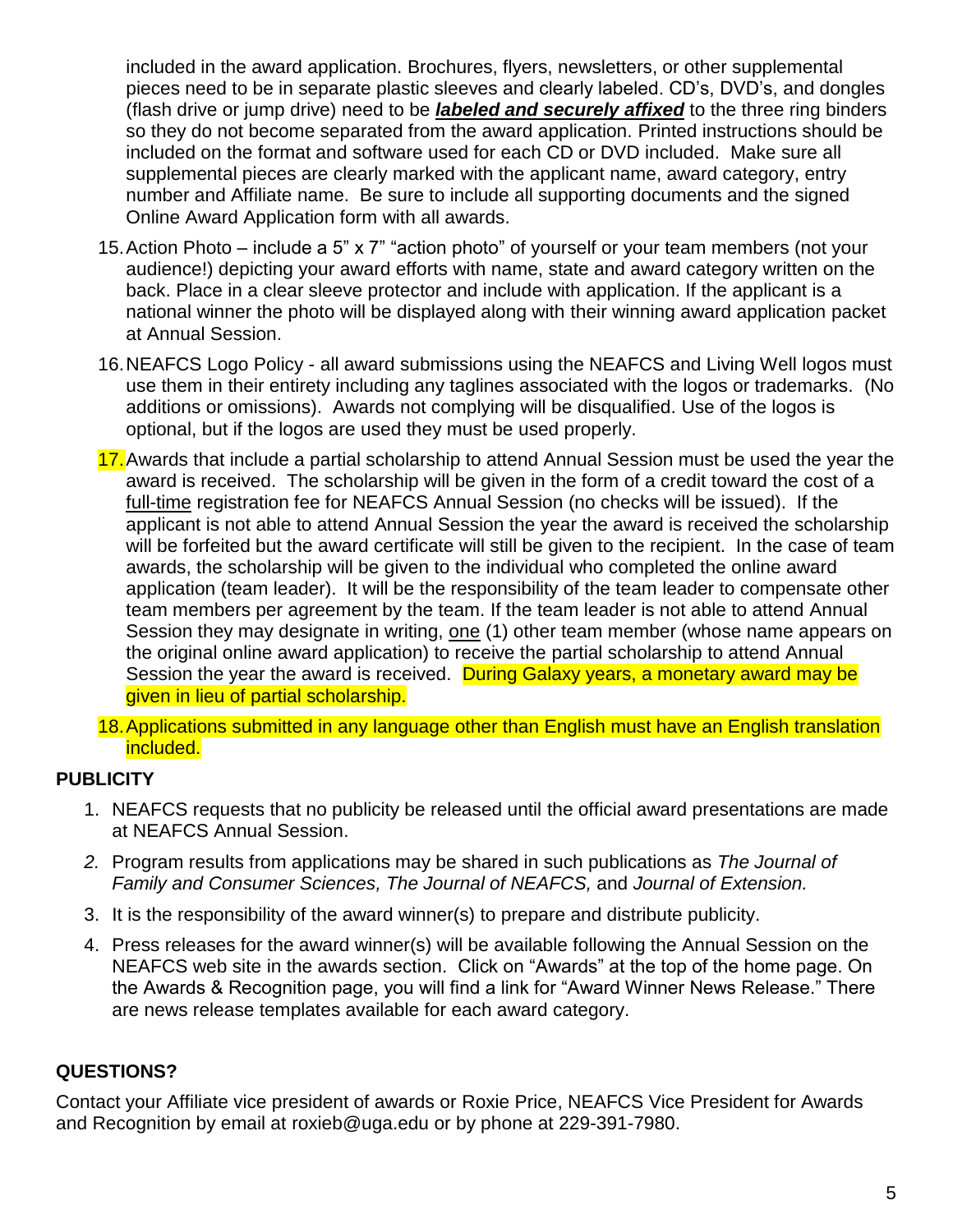# **NEAFCS Greenwood Frysinger Award**

## **BACKGROUND**

The NEAFCS Greenwood Fellowship was granted to an Extension Educator in Family and Consumer Sciences for graduate studies. The award gave members the opportunity to pursue professional improvement through graduate study in the area of the professional's own choosing.

The first Grace Frysinger Fellowship was established in 1951 by a direct grant of \$500 from Miss Grace Frysinger, Home Economist of the Central States, Washington, D.C. The award was a tribute to Miss Frysinger because of her years of service as a field agent, her promotion of the organization as a national association and her contribution to the Extension Service.

In 2011, the NEAFCS Greenwood Fellowship and the NEAFCS Grace Frysinger Awards were combined. The NEAFCS Greenwood Frysinger Award is granted to an Extension Educator in Family and Consumer Sciences who has been either formally or informally mentored.

## **AWARD**

One (1) NEAFCS Greenwood Frysinger Award will be given. The mentee will receive a \$400 cash award. The mentor(s) will receive a certificate.

## **PURPOSE**

The NEAFCS Greenwood Frysinger Award is granted to an Extension Educator in Family and Consumer Sciences who has been either formally or informally mentored by one or more Extension Educators in Family and Consumer Sciences. The award is sponsored by NEAFCS to give an Extension Educator in Family and Consumer Sciences with up to five years experience an opportunity to grow professionally by expanding the professional's network or encouraging participation in a Professional Development Opportunity of the professional's own choosing.

## **ELIGIBILITY**

- 1. Only one NEAFCS Greenwood Frysinger Award will be awarded to an individual. Previous NEAFCS Greenwood Frysinger national winners are not eligible.
- 2. The expanded professional network or professional development must be completed within 12 months after the award is granted.
- 3. Any Extension Educator in Family and Consumer Sciences who has been a member of NEAFCS for 5 years or less may apply.
- 4. The winner will participate in the Showcase of Excellence at NEAFCS Annual Conference the year following award receipt **OR** present a webinar within 18 months of receiving the award. The Showcase presentation should demonstrate how the award was used to expand the winner's professional network or professional development.

## **APPLICATION**

- 1. Complete the Online Awards Application and submit one signed printed copy as the cover of the application. This page should be visible without opening the cover of the application.
- 2. Application limited to 5 double-spaced typed pages
	- a. Mentoring Experience
		- i. Mentee
		- ii. Mentor(s)
		- iii. Background of the mentee Extension experience, major programs, areas of expertise, years of membership in NEAFCS and years in current position
		- iv. Description of the mentor/mentee experience
		- v. Time frame of the mentoring experience
	- b. Impacts of the Mentoring Experience
		- i. Programs/activities implemented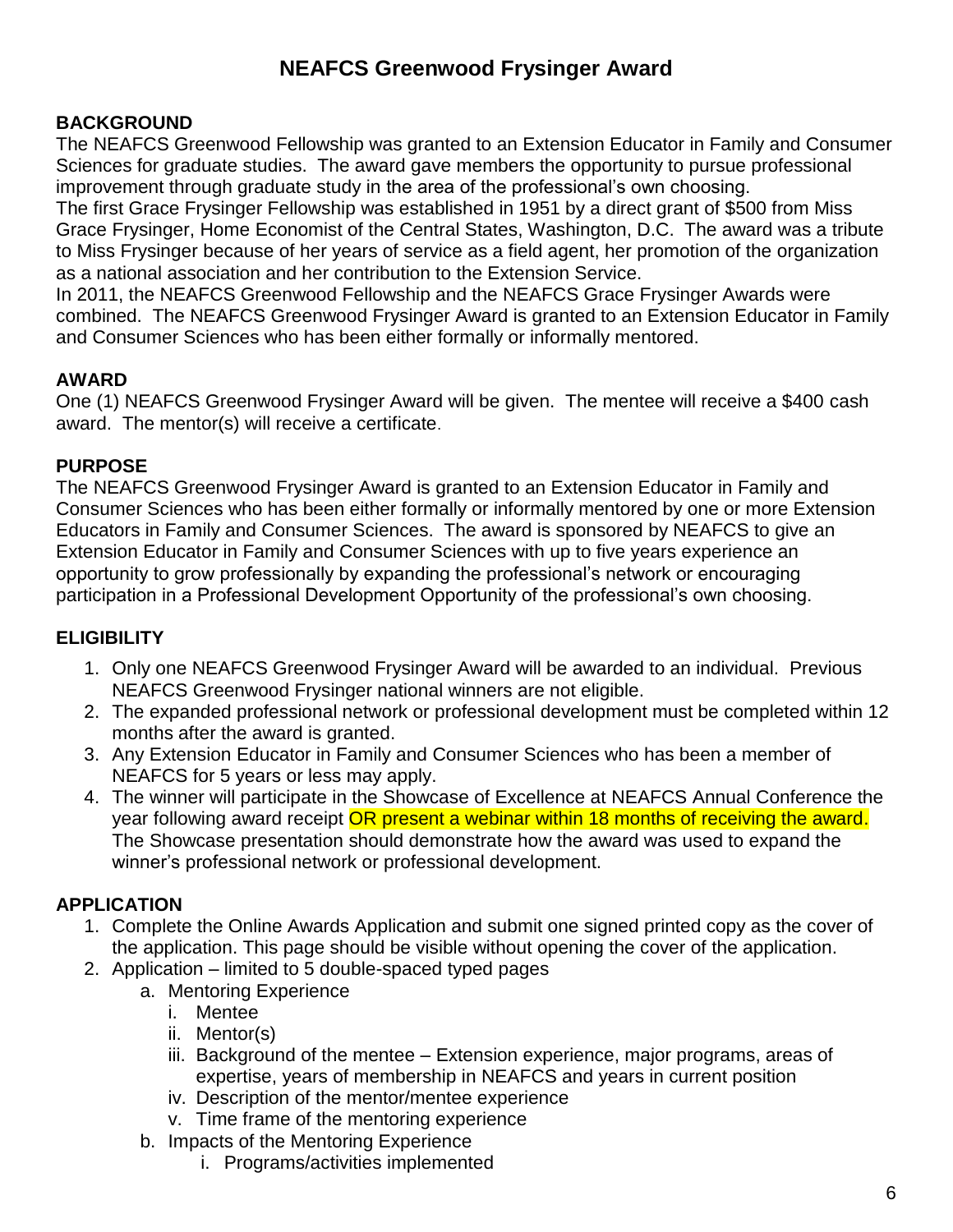- ii. Issue Area Addressed
- iii. Impacts
- iv. Explanation of the mentor(s)/mentee experience in this program
- c. Expanded Network or Professional Development Plan
	- i. State in detail the purpose of the Expanded Network or Professional Development Plan.
	- ii. Share the type of Expanded Network or Professional Development that will be pursued.
		- 1. Name of Expanded Network or Professional Development Activity
		- 2. Objective of the Expanded Network or Professional Development Activity
		- 3. Dates of Expanded Network or Professional Development Activity
		- 4. Financial Cost of the Expanded network or Professional Development Activity. It is possible to include dues, registration fees, transportation, lodging, and meals.
		- 5. Anticipated results of the Expanded Network or Professional Development Activity for future Extension work at the county, area, or district level
- 3. Letters of support from the Mentor(s)
	- a. Skills of the mentee in planning and carrying out work
	- b. Effectiveness of the mentee's work
	- c. Cooperation with the Mentor(s)
	- d. Ability to work with people
	- e. Ability to be a leader
	- f. Ability to speak and write effectively
- 4. Submit a 5X7 photo of mentee and mentor(s) labeled on the back with names and award category.

## **JUDGING CRITERIA (100 total points)**

- 1. Mentoring Experience 30 points The mentee and mentor(s) are identified. A description of the mentoring experiences is provided. The time frame is identified.
- 2. Impacts of the Mentoring Experience 30 points The programs/activities resulting from the mentoring experience, the issue area addressed, the impacts, and evidence of mentee and mentor involvement are shared.
- 3. Expanded Network or Professional Development Plan 25 points The expanded network or professional development activity, objectives, dates, financial costs, and anticipated impacts are shared.
- 4. Letters of Support from Mentor(s) 10 points Sills and effectiveness of mentee, cooperation with mentor(s), ability to work with people, be a leader, speak & write effectively should be described.
- 5.  $5 \times 7$  photo  $-5$  points

## **PROCEDURE**

- 1. Submit one (1) copy of the application package including a copy of the Online Award Application, a letter of support from your mentor(s), and a 5" x 7" photo for the NEAFCS Greenwood Frysinger Award as listed above to the appropriate Affiliate chair by the Affiliate due date.
- 2. Affiliate chair will mail the winning application(s) to the national vice president of awards and recognition postmarked no later than February 15, 2014.

## **QUESTIONS?**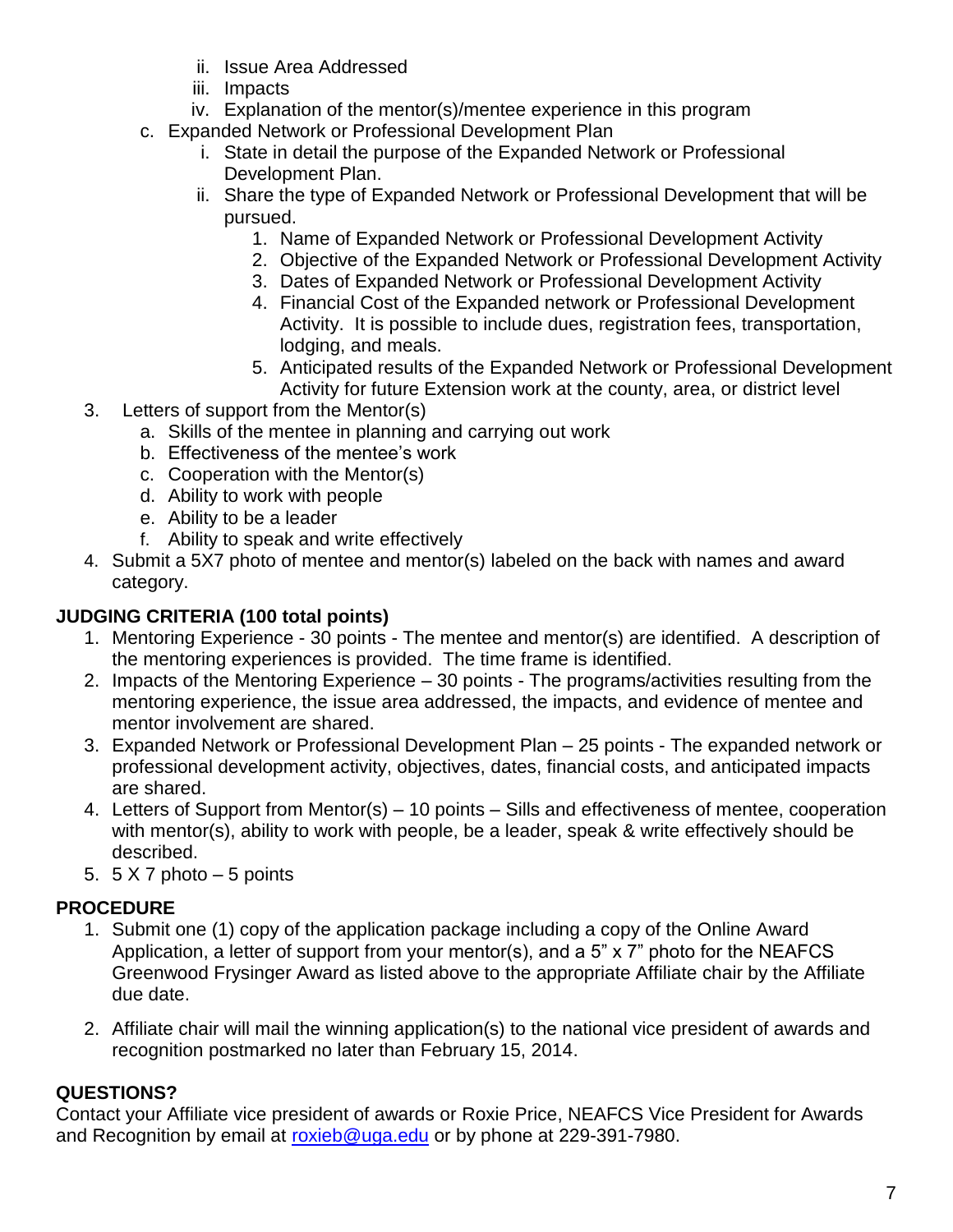## **BACKGROUND**

The Distinguished Service Award is the highest award presented by the National Extension Association of Family and Consumer Sciences. The award recognizes members for leadership, educational program efforts and professional development.

### **AWARD**

The award is a plaque presented by the National Extension Association of Family and Consumer Sciences (NEAFCS).

### **PURPOSE**

This award recognizes Extension Family and Consumer Sciences Educators for leadership, outstanding programs, and personal and professional growth.

## **ELIGIBILITY**

- 1. Minimum of 10 years NEAFCS membership.
- 2. Applicant must have attended at least two (2) NEAFCS Annual Sessions.
- 3. Evidence of superior accomplishments, including evidence of impact.
- 4. Award can be received only once.
- 5. Number of awards given per Affiliate is determined by the number of paid active members as of February 1st of the year:
	- 1-50 members 1 nominee
	- 51-100 members 2 nominees
	- 101-150 members 3 nominees
	- 151-200 members 4 nominees
	- 201- plus members 5 nominees

## **APPLICATION**

- 1. Complete the Online Awards Application and submit one signed printed copy as the cover of the application. This page should be visible without opening the cover of the application.
- 2. Program outline (Or as state Affiliate guidelines dictate please check with your state if they follow a different format) – limit to five (5) double-spaced typed pages:
	- a. Program accomplishments-one or two outstanding recent accomplishments
	- b. Professional improvement-give evidence of professional growth through credit or noncredit courses, work toward advanced degree, professional association meeting, travel study, etc.
	- c. Honors and awards received.
	- d. Professional association membership and participation- list Affiliate and national offices, committees, chairs, and years of membership.

## **JUDGING CRITERIA (100 total points)**

- 1. Program accomplishments 50 points
- 2. Professional improvement 25 points
- 3. Professional association participation 25 points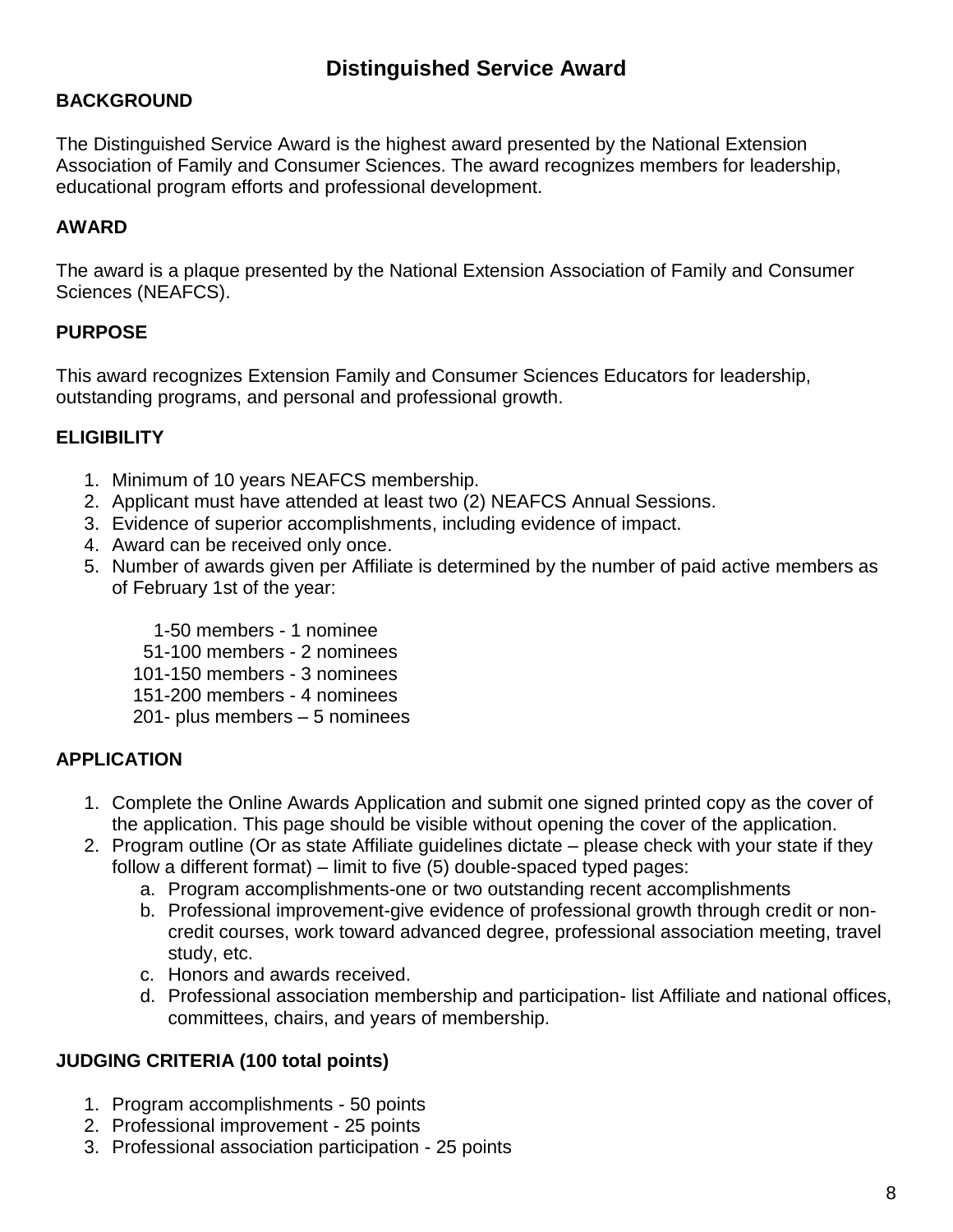- 1. Submit one (1) copy of the application package and support materials as listed above for the Distinguished Service Award to the appropriate Affiliate chair by the Affiliate due date.
- 2. State Affiliate chair will designate Distinguished Service Award winner(s) on the Online State Summary of Awards Form no later than February 15, 2014. The Affiliate chair will submit only the signed online entry form to the national vice president of awards and recognition,

This award is judged by the Affiliate therefore no national judging sheets exist for this award.

### **QUESTIONS?**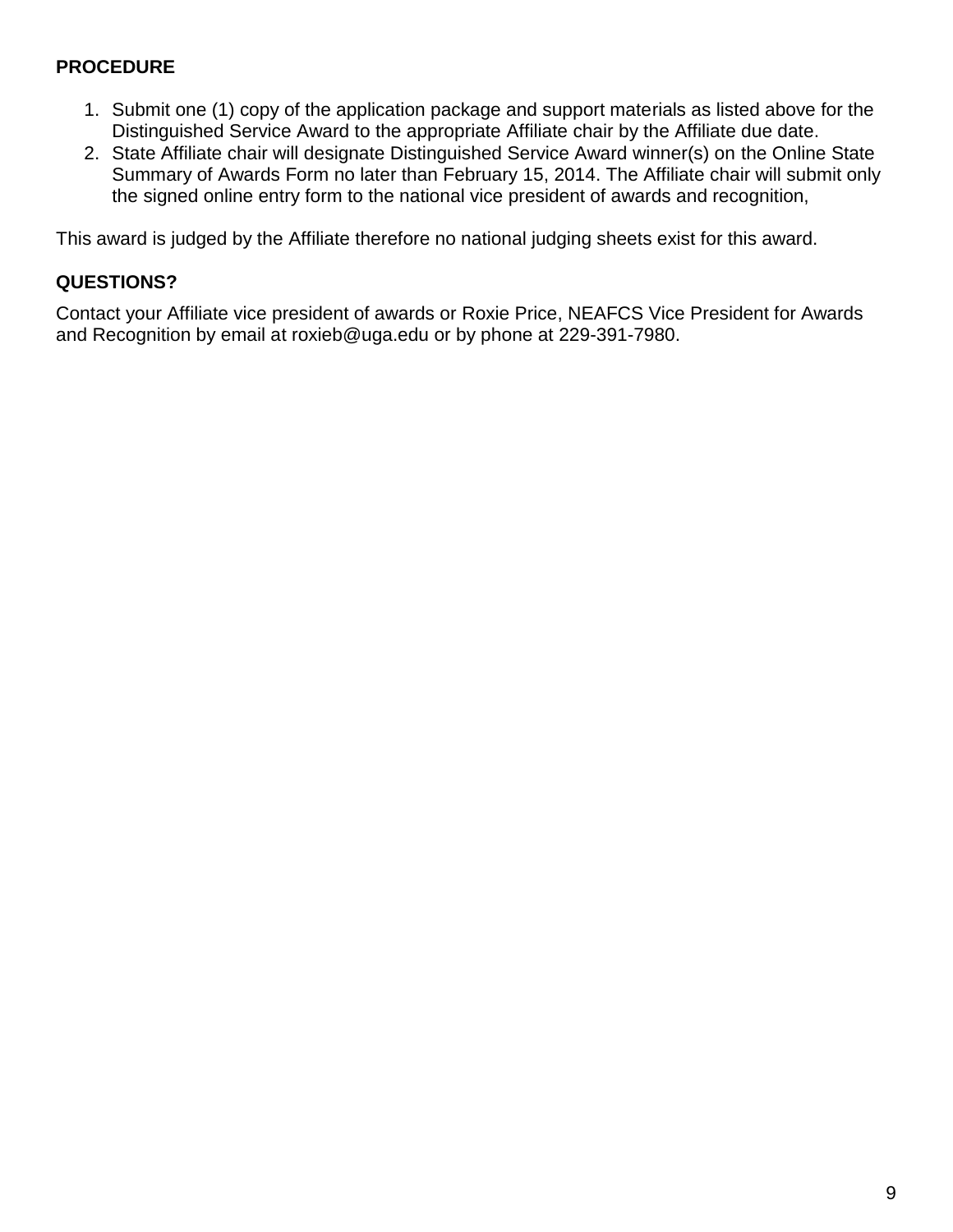## **Continued Excellence Award**

## **BACKGROUND**

The Continued Excellence Award recognizes NEAFCS members who continue to be involved in outstanding professional development and leadership.

## **AWARD**

The award is a plaque presented by the National Extension Association of Family and Consumer Sciences.

## **PURPOSE**

The award recognizes NEAFCS members who have been actively involved in professional improvement programs, the promotion of professional development of others, and leadership.

## **ELIGIBILITY**

- 1. Applicant must have been a member of NEAFCS for at least 12 years, including the current year.
- 2. Applicant must have received the NEAFCS Distinguished Service Award prior to the current year.
- 3. Applicant must have attended at least three (3) NEAFCS Annual Sessions.
- 4. This award can be received only once.
- 5. Applicant must be actively involved in a professional improvement program including any or all of the following:
	- a. Participation in informal (non-credit) professional development within the past three years
	- b. Formal study toward an advanced degree (current or completed)
	- c. Demonstration of personal commitment to professional development through participation in professional associations and contributions to state Extension Service and Affiliate association
	- d. The number of nominees allowed per Affiliate is determined by the number of paid active members as of February  $1<sup>st</sup>$  each year:

 1-50 members - 1 nominee 51-100 members - 2 nominees 101-150 members - 3 nominees 151-200 members - 4 nominees 201-plus members - 5 nominees

## **APPLICATION**

- 1. Complete the Online Awards Application and submit one signed printed copy as the cover of the application. This page should be visible without opening the cover of the application.
- 2. Program outline (Or as state Affiliate guidelines dictate please check with your state if they follow a different format)-limit to five (5) double -spaced typed pages
	- a. List participation in informal (non-credit) professional development activities during the past three years
	- b. Describe work toward advanced degree (if completed, indicate when)
	- c. List involvement in NEAFCS and Affiliate Extension Family and Consumer Sciences association plus any other related professional associations (do not include membership in honorary societies, civic and social) List years of membership in NEAFCS.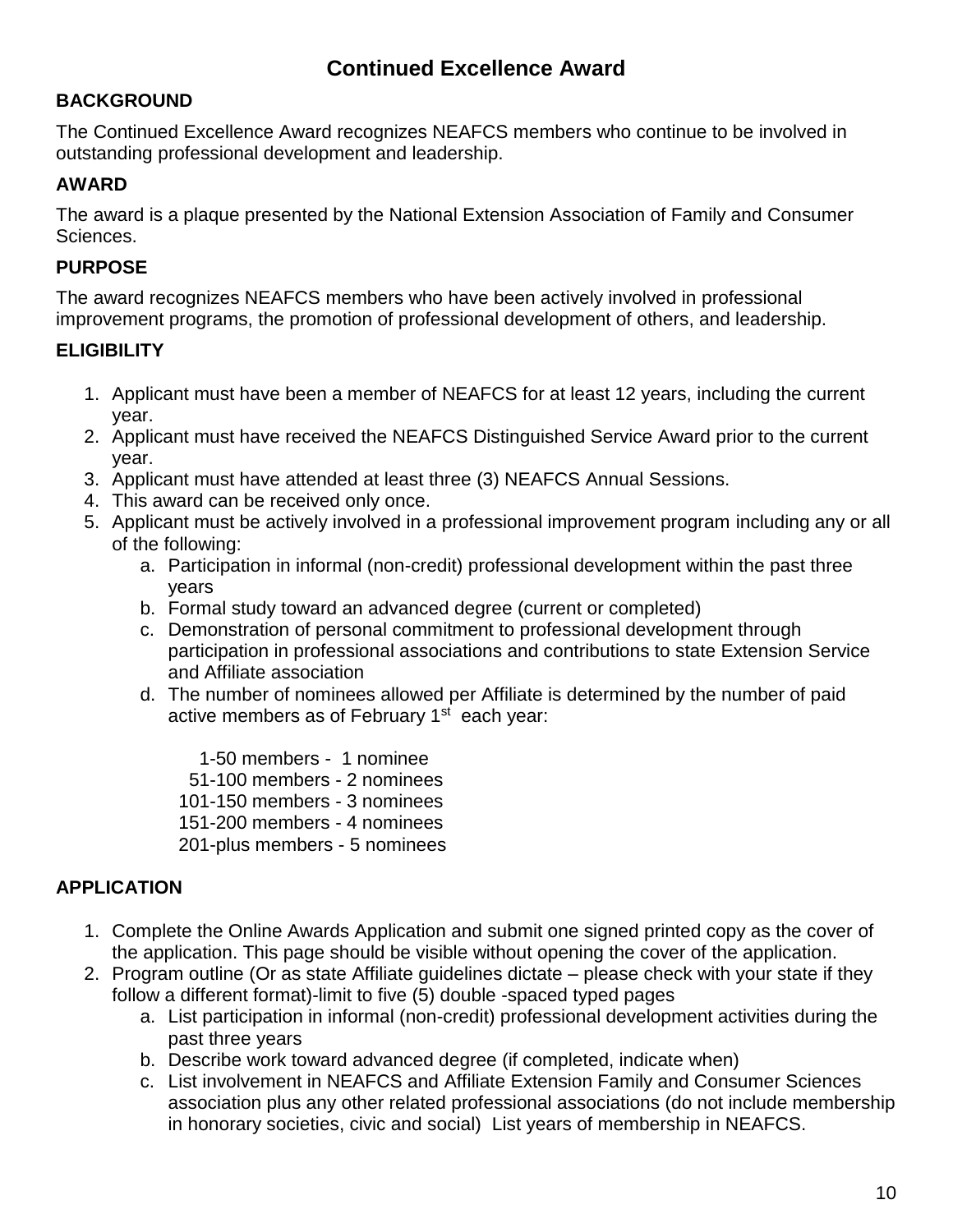- d. Identify year Distinguished Service Award was received and number of years of membership in NEAFCS as well as Affiliate and/or national offices held
- e. List contributions to professional development opportunities of others
- f. Describe personal commitment to, and future plans for, professional development

### **JUDGING CRITERIA (100 total points)**

- 1. Professional activities during the past three years 40 points
- 2. Participation in professional development and/or advanced degree in progress or obtained 20 points
- 3. Professional association membership and participation, contributions to professional development activities of others - 20 points
- 4. Future plans for professional development 20 points

## **PROCEDURE**

- 1. Submit one (1) copy of the application package and support materials as listed above for the Continued Excellence Award to the appropriate Affiliate chair by the Affiliate due date.
- 2. State Affiliate chair will designate Continued Excellence Award winner(s) on Online State Award Summary Form no later than February 15, 2014. Affiliate chair will forward only the signed online entry form to the national vice president for awards and recognition.

This award is judged by the Affiliate therefore no national judging sheets exist for this award.

## **QUESTIONS?**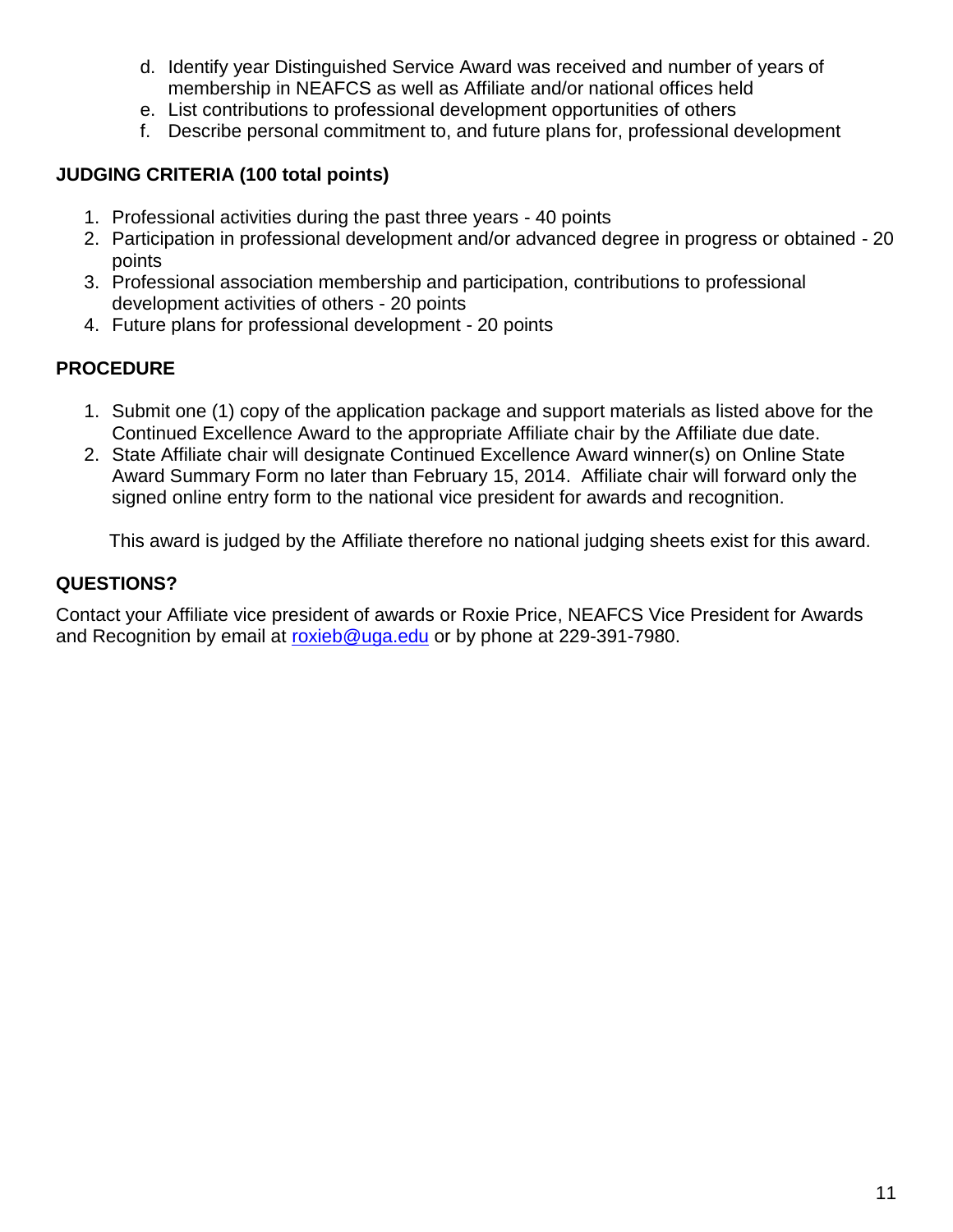## **BACKGROUND**

The Extension Educator of the Year Award was established in 1994 to recognize an outstanding Extension Educator. Originally the award was co-sponsored by Dow Brands and Maytag Appliances. 1998-2003, Maytag Appliances assumed sole sponsorship of the award. In 2001 it became known as the Maytag Extension Educator Award. In 2004, NEAFCS assumed the sponsorship of the award.

## **AWARD**

One Extension Educator of the Year award will be given in the form of a plaque presented at Annual Session.

## **PURPOSE**

The award is to recognize a professional Extension Family and Consumer Sciences Educator who is conducting outstanding educational programs that demonstrate impact on families and/or individuals. The member is also involved in continued professional improvement activities and is active in professional organizations.

## **ELIGIBILITY**

- 1. Persons who are current members of NEAFCS and have previously received the Distinguished Service Award and the Continued Excellence Award.
- 2. Member of NEAFCS for at least 12 years.
- 3. Applicant is actively involved in professional improvement.
- 4. Applicant must have a well-planned educational program with results and accomplishments.
- 5. Applicant shows leadership in professional associations.
- 6. Applicant has attended at least four (4) NEAFCS Annual Sessions.
- 7. This award can be received only once.
- 8. A display at the Showcase of Excellence is required at Annual Conference the year the award is received to showcase an outstanding program of the recipient.

## **APPLICATION**

Application is to be sent in a notebook with tabs for each of the six areas identified below.

- 1. Complete the Online Awards Application and submit one signed printed copy as the cover of the application. This page should be visible without opening the cover of the application.
- 2. Vitae highlighting Extension career accomplishments and participation in professional organizations (limited to four (4) pages, written in outline form).
- 3. Three letters from consumers, other Extension faculty, or agencies describing the impact of programs in the community.
- 4. Letter of support from appropriate state supervisory staff or district administration.
- 5. Supplementary Materials- limit of five (5) pieces.
- 6. Submit 5" x 7" action photo of applicant labeled with name and award category.

## **JUDGING CRITERIA (100 total points)**

Entries will be evaluated for outstanding efforts and/or accomplishments in leadership, personal and professional growth and outstanding programs impact families.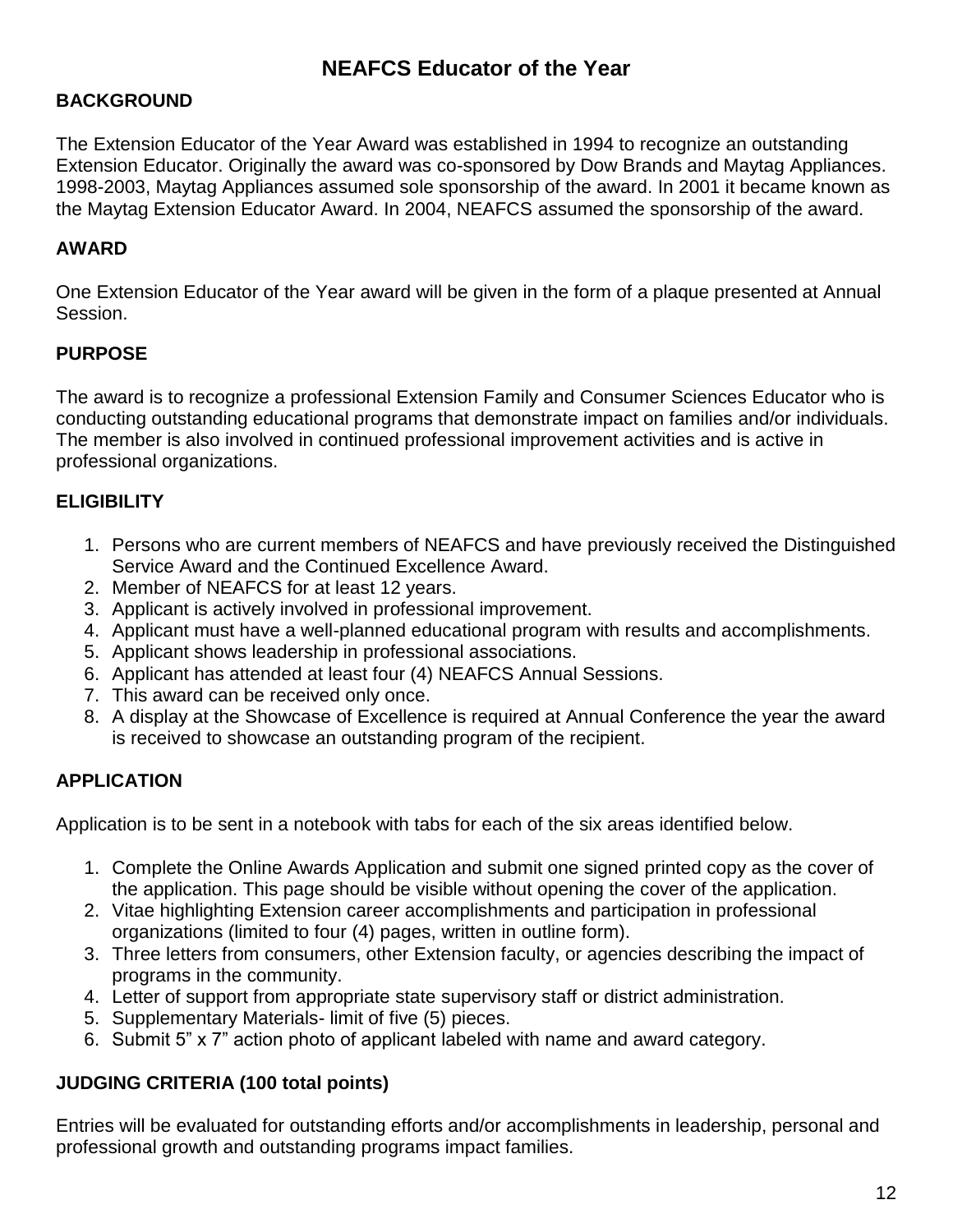- 1. Program accomplishments-50 points
- 2. Professional improvement and leadership-25 points
- 3. Professional association participation-20 points
- 4. 5 X 7 action photo-5 points

- 1. Submit one (1) copy of the application notebook for the NEAFCS Educator of the Year Award, and letters of support, as listed above, along with the signed Online Awards Application to the appropriate Affiliate chair by the Affiliate due date.
- 2. For this award there is no limit on the number of applications per Affiliate. Affiliate chair will mail all applications to the national vice president of awards and recognition postmarked no later than February 15, 2014.

### **QUESTIONS?**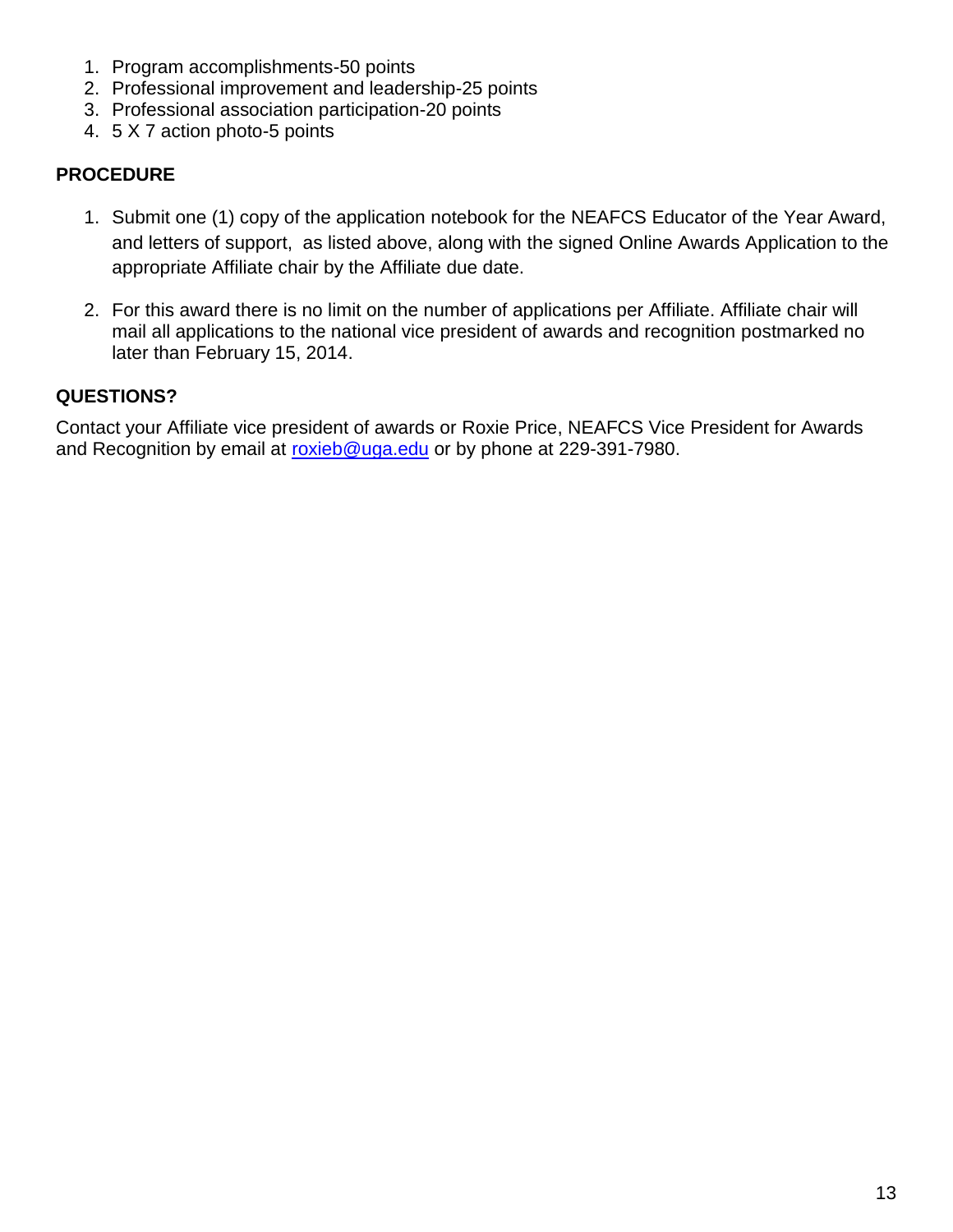## **BACKGROUND**

In 1952, Miss Florence Hall, Regional Field Agent-Eastern States, Federal Extension Service, initiated this award to recognize outstanding accomplishments of NEAFCS members.

## **AWARD**

Three (3) Florence Hall awards (1<sup>st</sup>, 2<sup>nd</sup>, & 3<sup>rd</sup> places) will be given. First place national will include a \$300 partial scholarship to attend Annual Session the year the award is received. Second and third place national winners will receive certificates.

### **PURPOSE**

The Florence Hall Award is presented for an outstanding program conducted by one or more NEAFCS members who have been alert in recognizing emerging issues or new concerns and interests of families or individuals and have involved people in planning and implementing programs that benefit families/individuals.

### **ELIGIBILITY**

- 1. Application may be submitted by an individual or a team.
- 2. Program shall have been conducted within the past five (5) years.
- 3. If the first place recipient is unable to attend the Annual Session, the award is forfeited but the winner will receive the award certificate.

### **APPLICATION**

- 1. Complete the Online Awards Application and submit one signed printed copy as the cover of the application. This page should be visible without opening the cover of the application.
- 2. Program outline-limit to five (5) double-spaced typed pages:
	- a. Program description-situation, emphasis, goals, scale/size
	- b. New concerns and emerging issues-methods, clientele, rural/urban focus
	- c. Resources involved-cooperators, volunteers, special funds
	- d. Accomplishments-impact, benefits, number impacted, how measured
	- e. Future implications-clientele yet to be served
	- f. Other Extension programs conducted within the time span of nominated project (example: these could be other related programs that have come about as a result of programming efforts).
- 3. Letter of support from an appropriate state staff/supervisor or district administrator.
- 4. Supplementary materials limit of five (5) pieces. Please package appropriately for the types of supplemental materials submitted. (see communication award section for suggestions)
- 5. Submit 5" x 7" action photo of applicant.

### **JUDGING CRITERIA (100 total points)**

- 1. Program description 15 points
- 2. New concerns and emerging issues 25 points
- 3. Resources involved 10 points
- 4. Accomplishments 25 points
- 5. Future implications 10 points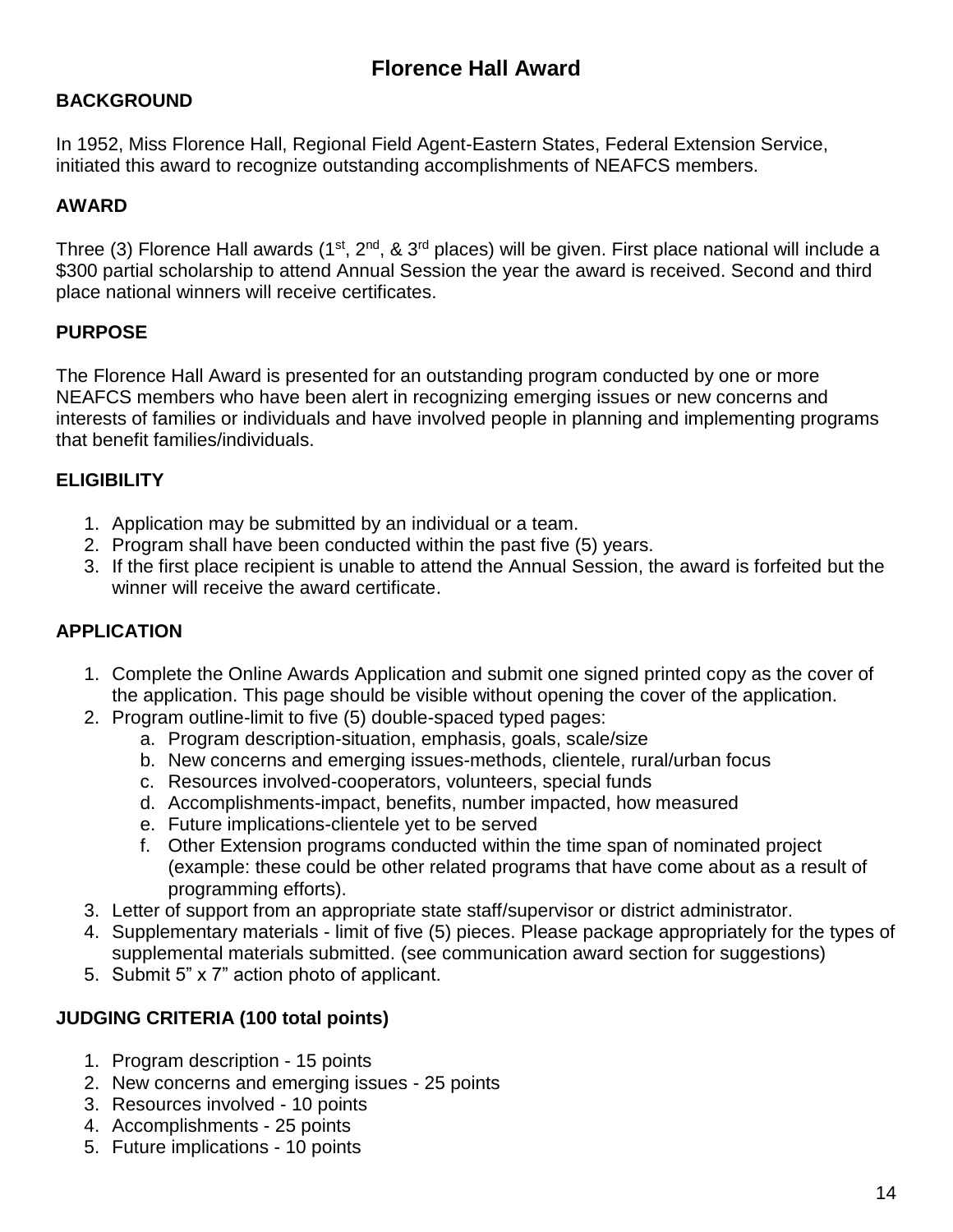- 6. Other Extension programs 5 points
- 7. Support evidence 5 points
- 8.  $5 \times 7$  photo  $-5$  points

- 1. Submit one (1) copy of the application package, letter of support, and support materials as listed above for the Florence Hall Award to the appropriate Affiliate chair by the Affiliate due date.
- 2. Affiliate chair will mail all applications to the national vice president of awards and recognition postmarked no later than February 15, 2014.

## **QUESTIONS?**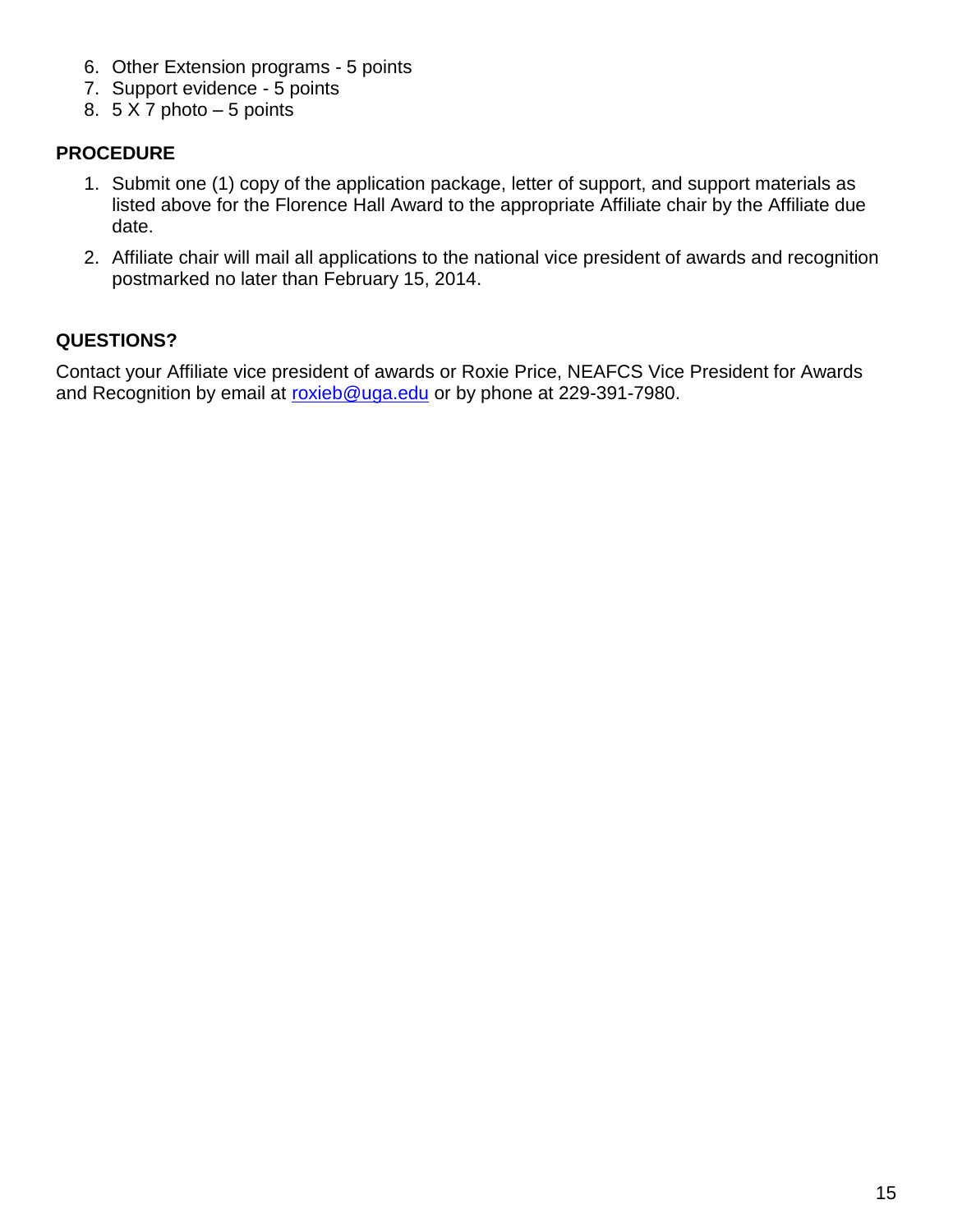## **NEAFCS Past Presidents' New Professional Award**

#### **BACKGROUND**

With a belief in the value of continued professional development, the past national presidents of NEAFCS established this award to help enable new professionals to attend their first NEAFCS Annual Session.

#### **AWARD**

One national award of \$500 will be presented annually to an outstanding new professional. The award must be used to help defray the cost of attending the recipient's first NEAFCS Annual Session, the year the award is received.

#### **PURPOSE**

- 1. To recognize outstanding accomplishments of NEAFCS members within the first three years of employment.
- 2. To encourage the use of innovative and effective methods of conducting an Extension program.
- 3. To encourage members to participate in NEAFCS and attend Annual Session.

### **ELIGIBILITY**

- 1. The applicant may not have previously attended an NEAFCS Annual Session.
- 2. The applicant must be in the first three years from date of employment with Extension Service.
- 3. The award recipient must attend the Annual Session where the award is presented. If the recipient is unable to attend the Annual Session, the award is forfeited.
- 4. The recipient must be employed in the Cooperative Extension System at the time of the Annual Session when the award is presented.

### **APPLICATION**

- 1. Complete the Online Awards Application and submit one signed printed copy as the cover of the application. This page should be visible without opening the cover of the application.
- 2. Program outline-limit to five (5) double- spaced typed pages.
	- a. Introduction of nominee- brief statement of the nominee's professional data.
	- b. Program accomplishments- summarize most outstanding accomplishments as an Extension employee. Include objectives, goals, methods, results, and evaluation of programs conducted.
	- c. Special honors or awards- list any special honors or awards received since beginning Extension employment
	- d. Professional association membership and participation-list current membership in related professional associations. Do not included honorary societies, civic and service clubs.
	- e. Statement verifying that the applicant has never attended an Annual Session.
- 3. Letter of support from appropriate state supervisory staff or district administrator. (letter of support and award application are not counted as a part of the five page program outline)
- 4. Submit 5" x 7" action photo of applicant labeled on the back with name and award category.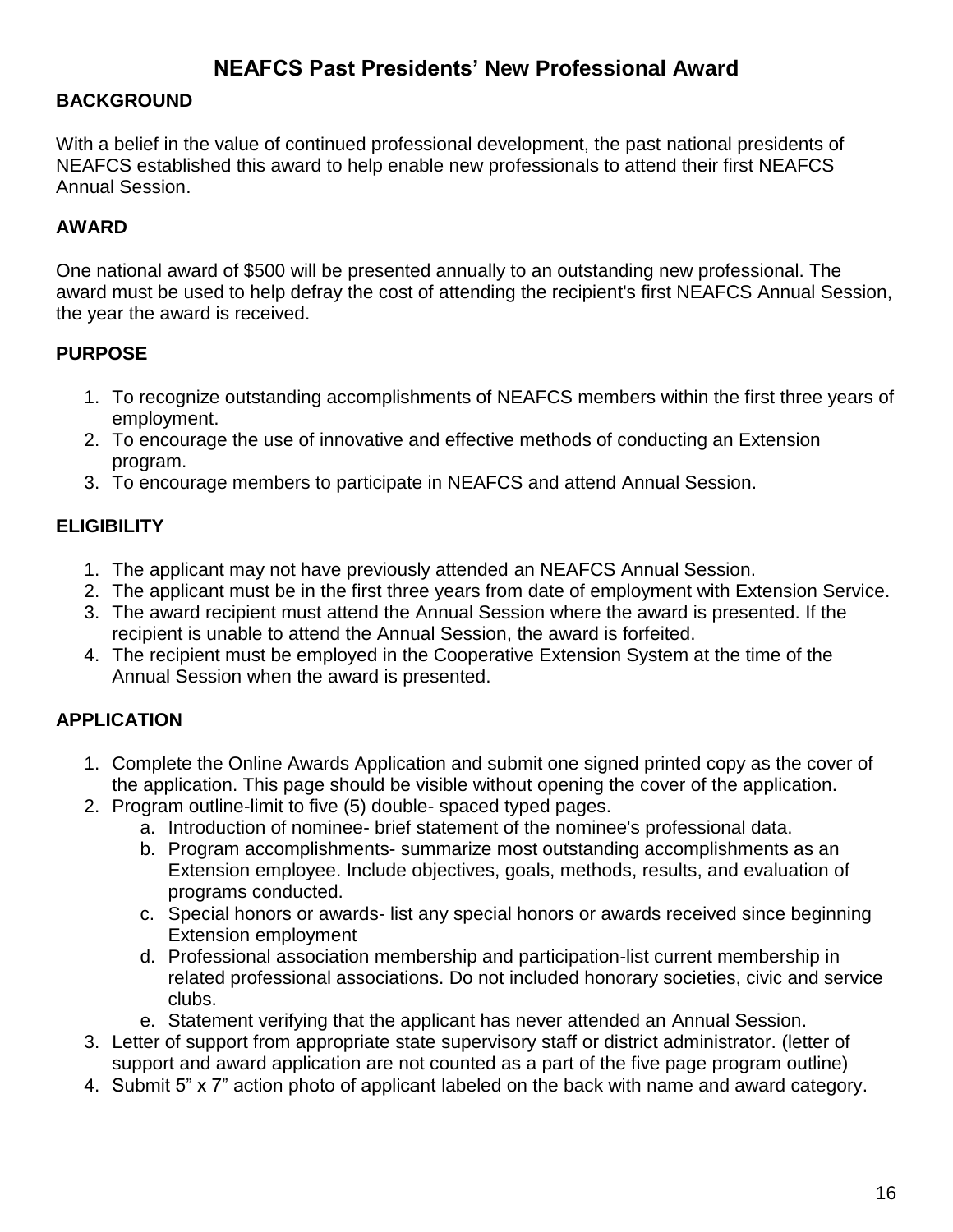## **JUDGING CRITERIA (100 total points)**

- 1. Meets qualifications and requirements for award-5 points
- 2. Program accomplishments
	- a. Meets new concerns and interests of families- 20 points
	- b. Involves others in planning and implementation-15 points
	- c. Provides evidence of initiative, innovative methods and ideas-20 points
	- d. Demonstrates results and future implications-20 points
- 3. Special honors and awards-5 points
- 4. Professional membership and participation-5 points
- 5. Preparation of application (letter of support)-5 points
- 6. 5 X 7 photo-5 points

### **PROCEDURE**

- 1. Submit one (1) copy of the application package, letter of support, and support materials as listed above for the New Professional Award to the appropriate Affiliate chair by the Affiliate due date.
- 2. Affiliate chair will mail the winning application(s) to the national vice president for awards and recognition postmarked no later than February 15, 2014.

## **QUESTIONS?**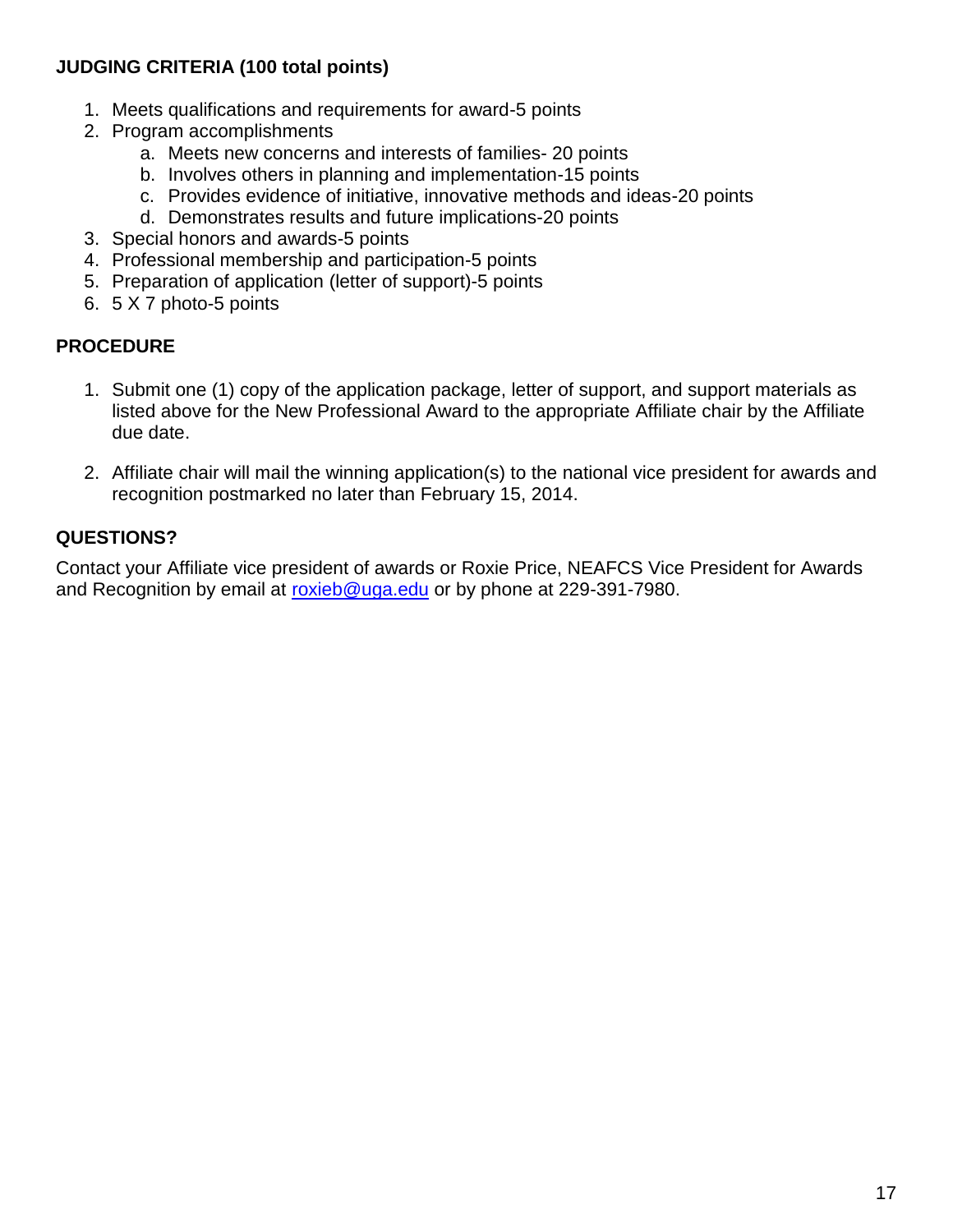# **Dean Don Felker Financial Management Award**

### **BACKGROUND**

This award recognizes the development of financial management programs which help individuals and families make decisions and plans for their present and future needs. In 1994, NEAFCS changed the name of this award in memory of Dean Don Felker, a member of the NEAFCS advisory board and Dean of the School of Consumer and Family Sciences, Purdue University, for his outstanding contributions to long-range financial planning for the association.

### **AWARD**

Three (3) Dean Don Felker awards (1<sup>st</sup>, 2<sup>nd</sup> & 3<sup>rd</sup> places) will be given. First place national will include a \$300 partial scholarship to attend Annual Session the year the award is received. Second and third place national winners will receive certificates.

## **PURPOSE**

This award is given to Extension Family and Consumer Sciences Educators who have developed an outstanding educational program on some aspect of family financial management. The program should provide training in budgeting, credit management, savings, selecting financial services, preparing for home ownership, investing, retirement planning, debt management or other topics that help individuals and families develop financial management skills.

### **ELIGIBILITY**

- 1. Application may be submitted by an individual or a team.
- 2. Program must have been successfully used by the applicant prior to applying.
- 3. First place winner will present a Concurrent Session at Annual Session the year the award is received.
- 4. If the recipient is unable to attend the Annual Session, the scholarship is forfeited but the winner will receive the award certificate.

### **APPLICATION**

- 1. Complete the Online Awards Application and submit one signed printed copy as the cover of the application. This page should be visible without opening the cover of the application.
- 2. Program outline-limit to five (5) double-spaced typed pages:
	- a. Introduction- program objectives, target audience defined
	- b. Program description-content, delivery methods described, materials developed
	- c. Program impact-evaluation methods, results/impacts, visibility.
- 3. Supplementary materials-limit of five (5) pieces (to include evaluation instrument). Please package appropriately for the types of supplemental materials submitted.
- 4. Submit 5" x 7" action photo of applicant labeled on the back with name and award category.

### **JUDGING CRITERIA (100 total points)**

- 1. Introduction 15 points
- 2. Program description 35 points
- 3. Program impact 35 points
- 4. Supporting Materials 10 points
- 5.  $5 \times 7$  photo  $-5$  points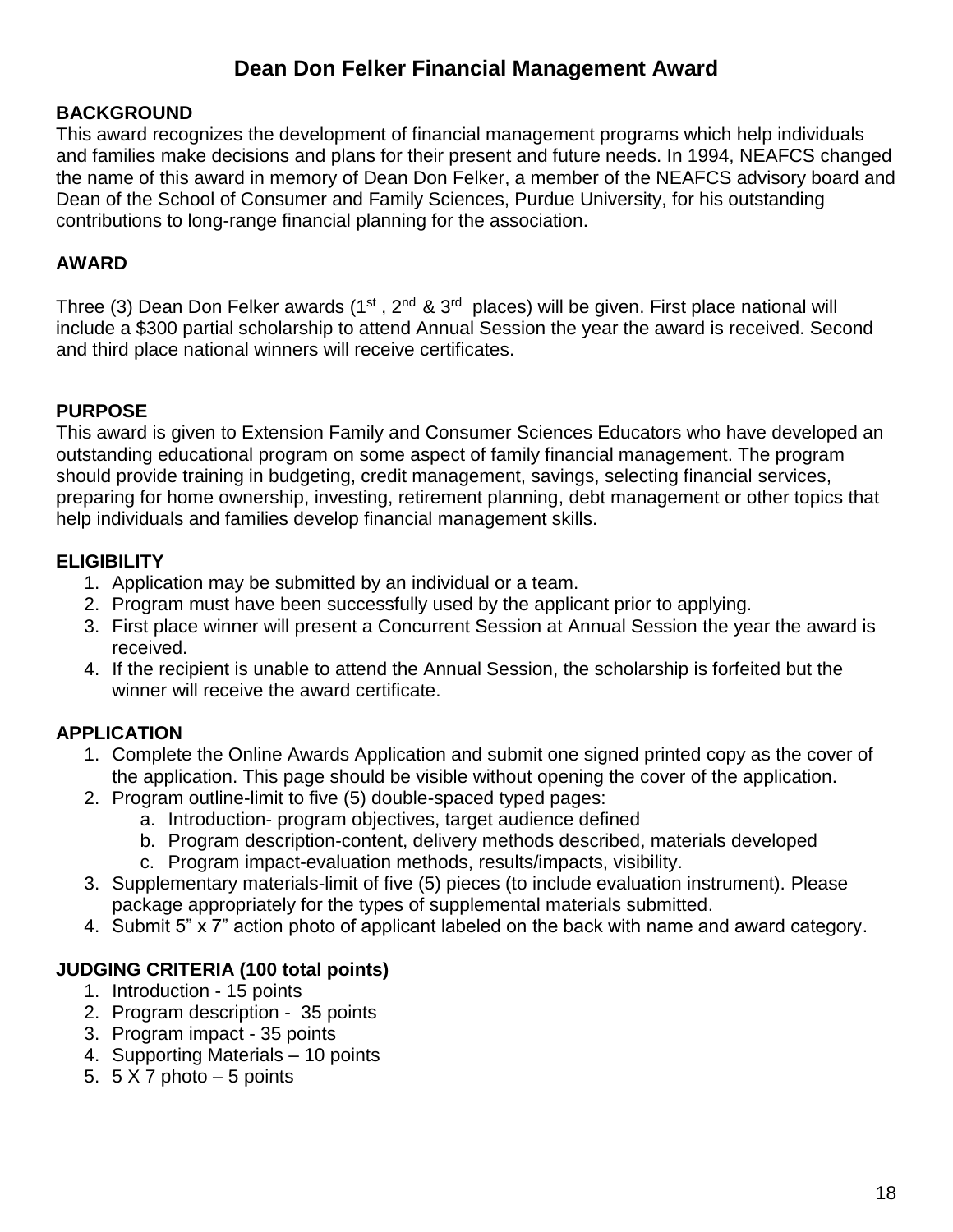- 1. Submit one (1) copy of the application package and support materials as listed above for the Dean Don Felker Financial Management Award to the appropriate Affiliate chair by the Affiliate due date.
- 2. Affiliate chair will mail the winning application(s) to the national vice president of awards postmarked no later than February 15, 2014.

## **QUESTIONS?**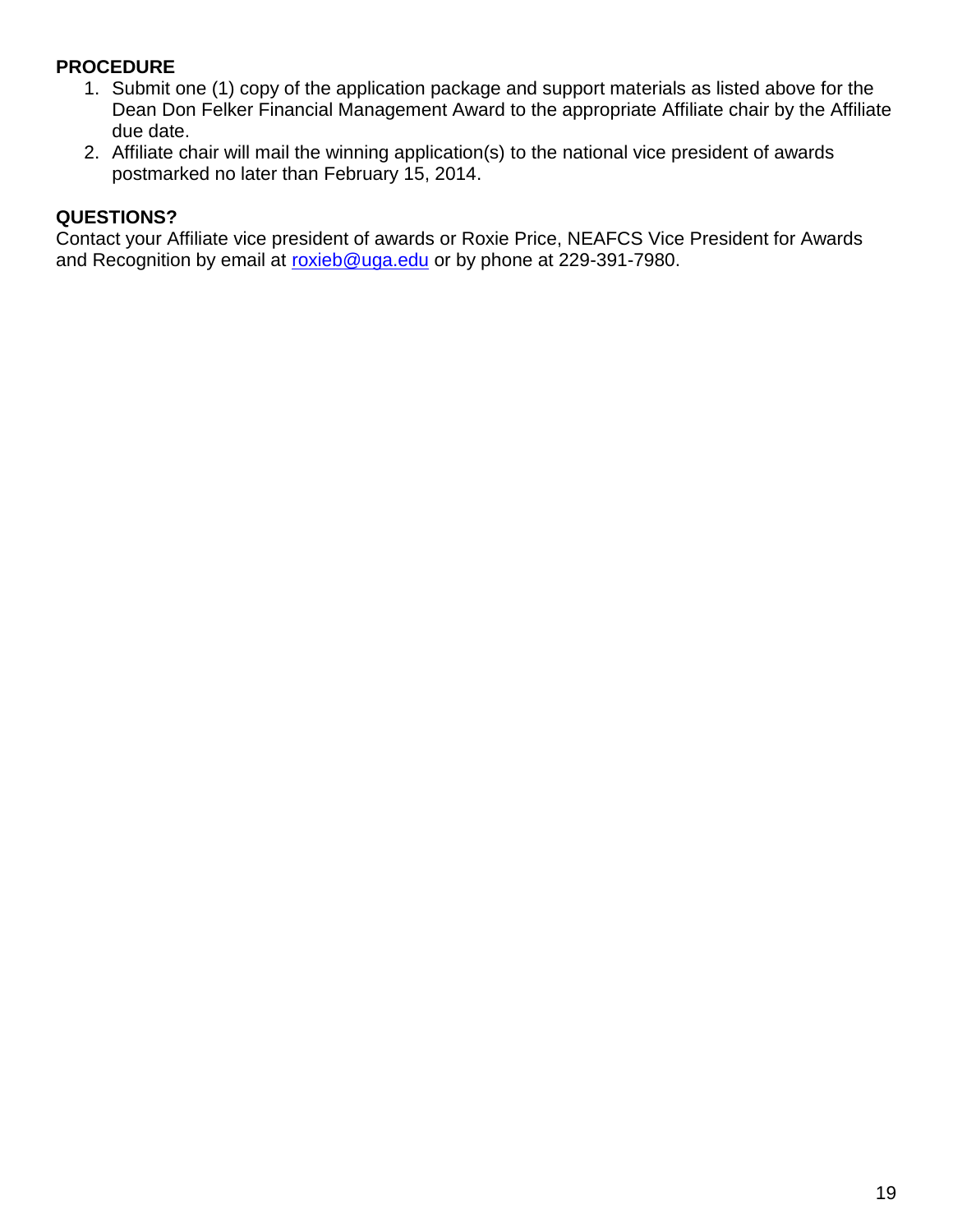## **Mary W. Wells Memorial Diversity Award**

#### **BACKGROUND**

The Mary W. Wells Memorial Diversity Award is presented in support of the Cooperative Extension System's emphasis on diversity and pluralism -- a national program to respond to the changing work force, population and Extension audience. Contributions to diversity for the association and profession by Mary Wells, NEAFCS Past President, were recognized in 1996, when NEAFCS named the diversity award in her memory.

*Diversity* is defined as differences among people with respect to age, class, ethnicity, gender, physical and mental abilities, race, sexual orientation, spiritual practice and other human differences. *Pluralism* is defined as an organizational culture that incorporates mutual respect, acceptance, teamwork and productivity among people who are diverse in the dimensions of human differences listed above as diversity.

#### **AWARD**

One award of \$500 will be provided by a fund of contributions from individuals and Affiliate associations. The award is to be used by the recipient or team to further develop skills and/or programs in diversity and pluralism. Regional winners will receive diversity certificates.

#### **PURPOSE**

The purpose of this award is to recognize outstanding efforts and accomplishments of individuals and/or teams in diversity and pluralism for any Extension Family and Consumer Sciences program or activity, including staff development, advisory councils, programs, etc.

The objectives of a diversity effort or program are:

- 1. To provide relevant educational programs to an increasingly diverse population
- 2. To encourage members of diverse groups to become more involved and influential in all aspects of Extension Family and Consumer Sciences programs, especially in leadership, key decision making and program planning
- 3. To reflect the interests and contributions of diverse people in Extension program planning, program implementation and leadership roles
- 4. To recognize outstanding professionals who have made significant efforts in the areas of diversity and pluralism

#### **ELIGIBILITY**

- 1. Application may be submitted by an individual or a team.
- 2. The program or activity shall have been conducted within the past year.
- 3. National winner will present a concurrent session at Annual Session the year the award is received.

### **APPLICATION**

- 1. Complete the Online Awards Application and submit one signed printed copy as the cover of the application. This page should be visible without opening the cover of the application.
- 2. Program outline -- limit to five (5) double-spaced typed pages: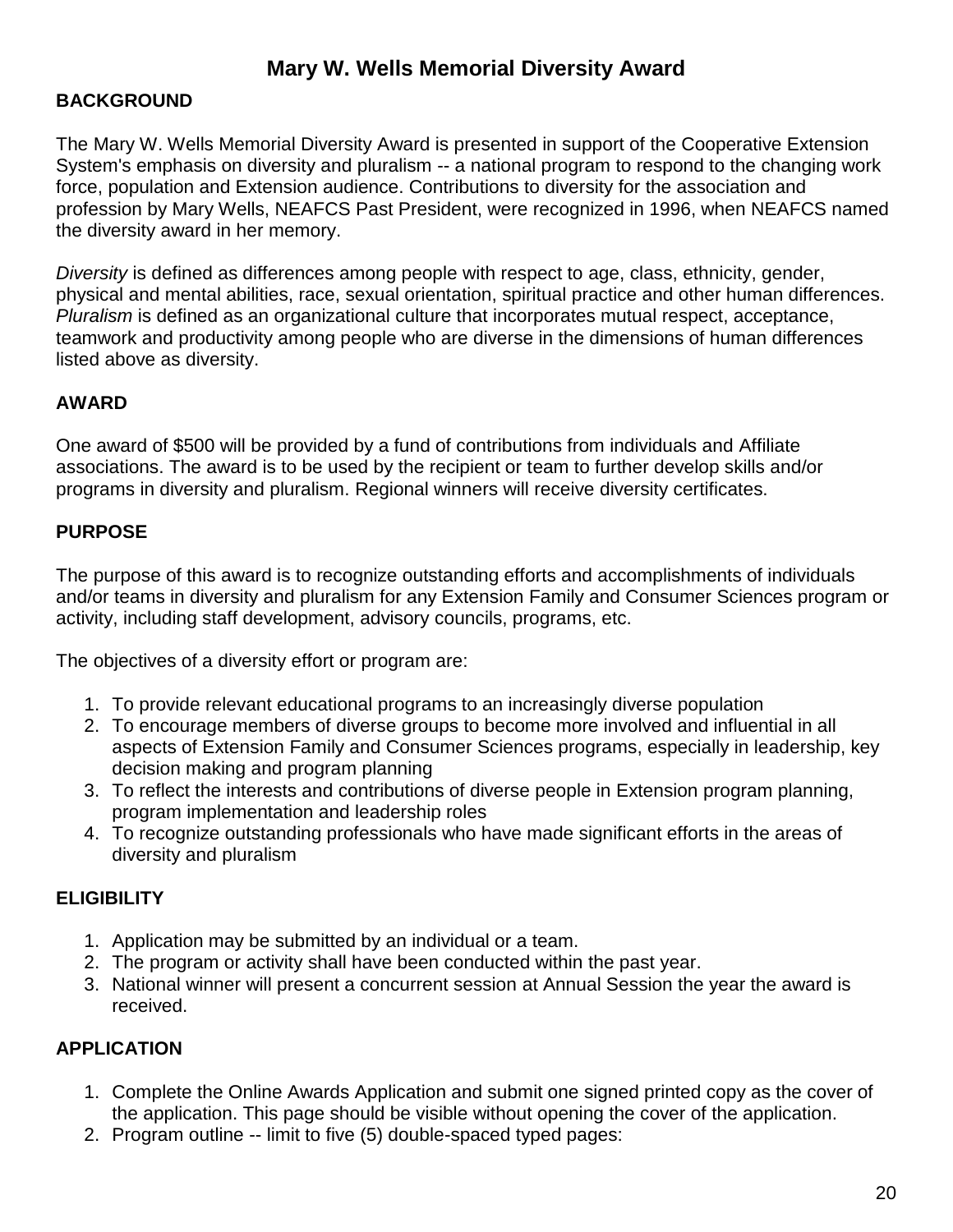- a. Program accomplishments-briefly describe your significant accomplishments in an introductory paragraph. It is suggested that one program be selected for the application.
- b. Identify the issues or reasons for the effort-describe timeliness, importance and significance. Define objectives and purpose and relate how they were developed. Identify and describe target audience.
- c. Program description-design of program, locations, methods used to foster environment that respects and values diversity and pluralism, innovative/creative approach, involvement of others in planning and implementation, time frame
- d. Accomplishments-impacts, obstacles overcome, benefits, numbers affected, qualitative results, evaluation notes, contributions to FCS/CES diversity and pluralism efforts
- e. Future implications-expansion, changes, application for other local, state or national programs
- f. Plan for use of award money-description of plans to further develop skills and/or programs in diversity and pluralism and who will be involved.
- 3. Letter of support from appropriate state supervisory staff or district administrator
- 4. Supplementary material is limited to five (5) pieces. Please package appropriately for the types of supplemental materials submitted.
- 5. Submit 5" x 7" action photo of applicant labeled on the back with name and award category.

# **JUDGING CRITERIA (100 total points)**

- 1. Identify the issues or reasons for the effort 15 points
- 2. Program description 25 points
- 3. Program Impact and Implications 40 points
- 4. Plan for use of award money 15 points
- 5.  $5 \times 7$  photo  $-5$  points

# **PROCEDURE**

- 1. Submit one (1) copy of the application package, letter of support, and support materials as listed above for the Mary W. Wells Memorial Diversity Award to the appropriate Affiliate chair by the Affiliate due date.
- 2. Affiliate chair will mail the winning application(s) postmarked no later than February 15, 2014 to the national vice president for awards and recognition.

# **QUESTIONS?**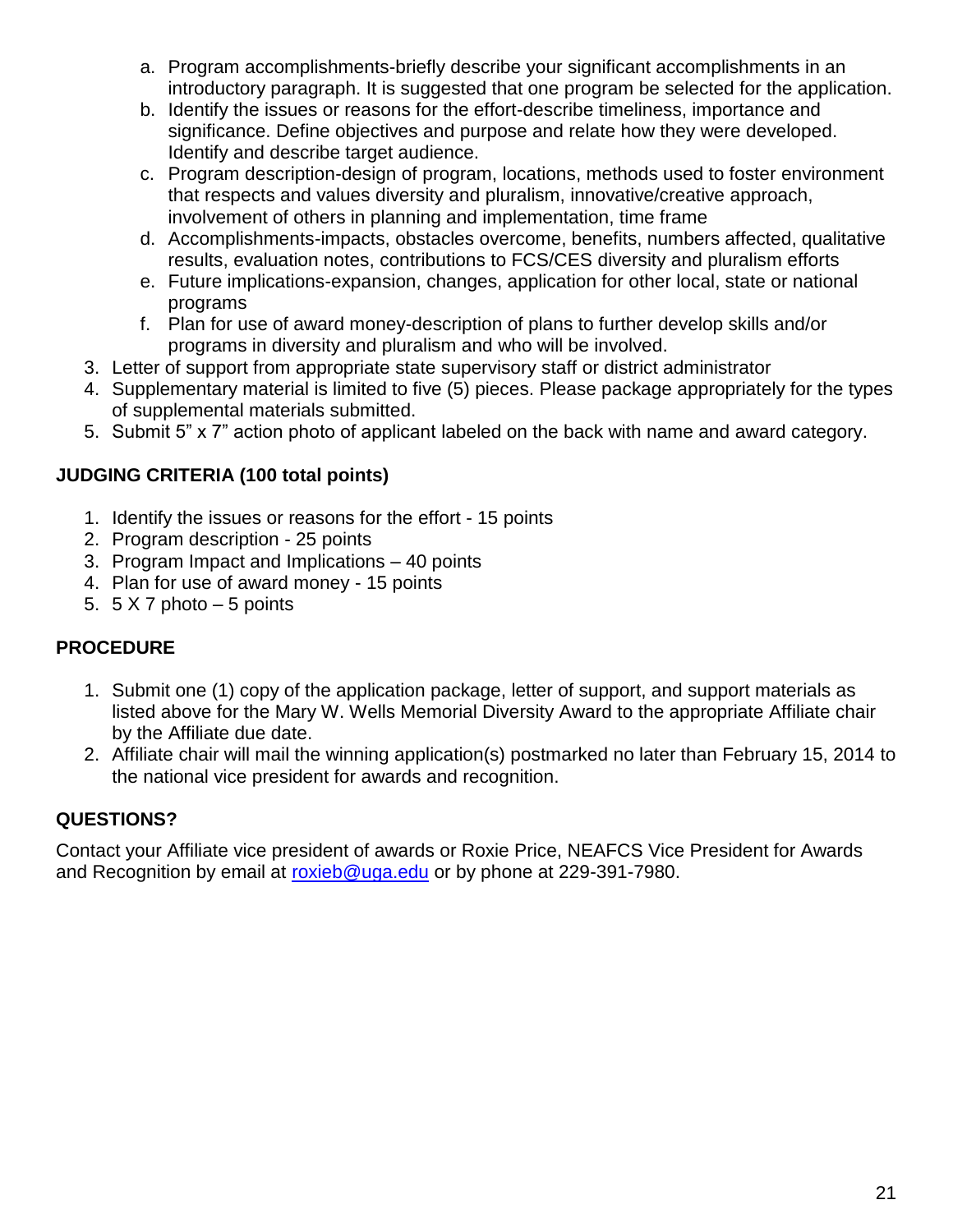# **Program Excellence Through Research Award**

## **BACKGROUND**

This award is to recognize NEAFCS members as both researchers and users of research. This award emphasizes the use of research results to improve existing programs or to develop new programs.

## **AWARD**

Three (3) awards (1<sup>st</sup>, 2<sup>nd</sup> & 3<sup>rd</sup> places) will be given. First place national will include a \$300 partial scholarship to attend Annual Session the year the award is received. Second and third place national winners will receive certificates.

## **ELIGIBILITY**

- 1. Application may be submitted by an individual or a team.
- 2. Research shall have been conducted in the past three (3) years.
- 3. Applicant must be willing to present the research in a concurrent session for NEAFCS Annual Session the year the award is received. If a team application, at least one member of the team must be willing to present the research.
- 4. If the recipient is unable to attend the Annual Session, the scholarship is forfeited but the winner will receive the award certificate.

## **APPLICATION**

- 1. Complete the Online Awards Application and submit one signed printed copy as the cover of the application. This page should be visible without opening the cover of the application.
- 2. Abstract -150 words or less summarizing the research
- 3. Synopsis-800 words or less depicting the use of study results to strengthen Extension programs. Include scientific research method, methodology and a review of the literature. References are separate from the 800 word synopsis.
- 4. Submit 5" x 7" action photo of applicant labeled on the back with name and award category.

## **JUDGING CRITERIA (100 total points)**

- 1. Address critical concerns of Extension Family and Consumer Sciences applicable to Extension teaching- 15 points
- 2. Used accepted research methods/results presented objectively- 25 points
- 3. Findings used to strengthen Extension teaching and/or program development- 25 points
- 4. Conclusions and implications substantiated by results- 20 points
- 5. Clarity of presentation/readability (applications exceeding word limit will be penalized)- 10 points
- 6.  $5 \times 7$  photo  $-5$  points

## **PROCEDURE**

- 1. Submit one (1) copy of the application package as listed above for the Program Excellence Through Research Award to the appropriate Affiliate chair by the Affiliate due date.
- 2. Affiliate chair will mail the winning application(s) postmarked no later than February 15, 2014 to the national vice president for awards and recognition.

## **QUESTIONS?**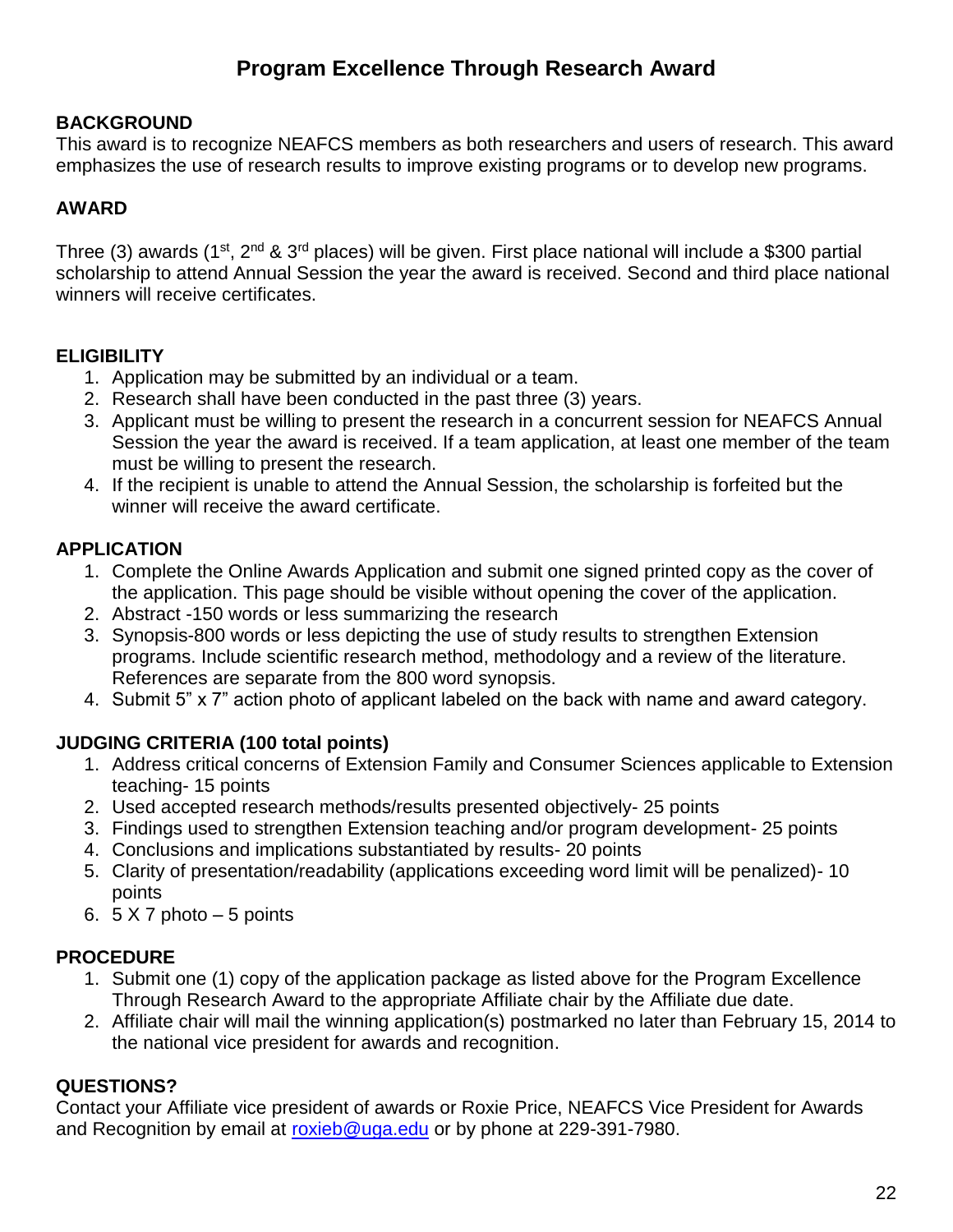## **Environmental Education Award**

### **BACKGROUND**

As environmental education is a major Extension program focus, the Environmental Education Award recognizes NEAFCS members for outstanding educational programs conducted for families and/or communities on various environmental issues/concerns.

## **AWARD**

Three (3) awards (1<sup>st</sup>, 2<sup>nd</sup> & 3<sup>rd</sup> places) will be given to a Family and Consumer Sciences individual or team. First place national will include a \$300 partial scholarship to attend Annual Session the year the award is received. Second and third place national winners will receive certificates.

## **PURPOSE**

The Environmental Education Award is presented for an outstanding program conducted by an individual or team who has been involved in educating families on issues concerning water quality, air quality, recycling, and/or natural resource conservation.

## **ELIGIBILITY**

- 1. Application may be submitted by an individual or a team.
- 2. The program or activity shall have been conducted in the past three years.
- 3. National winner(s) will participate in the Showcase of Excellence at Annual Session the year the award is received.
- 4. If the recipient is unable to attend the Annual Session, the scholarship is forfeited but the winner will receive the award certificate.

## **APPLICATION**

- 1. Complete the Online Awards Application and submit one signed printed copy as the cover of the application. This page should be visible without opening the cover of the application.
- 2. Program Outline limit to five (5) double-spaced typed pages.
	- a. Introduction program objectives, target audience described
	- b. Program description content, delivery methods described, material developed
	- c. Program impact evaluation methods, results/impacts, marketing publicity
- 3. Supporting material limit to five (5) pieces. Please package appropriately for the types of supplemental materials submitted. (see communication awards for suggestions)
- 4. Submit 5" x 7" action photo of applicant labeled on the back with name and award category.

### **JUDGING CRITERIA (100 total points)**

- 1. Introduction 15 points
- 2. Program description and Accomplishments 35 points
- 3. Program impact 35 points
- 4. Supporting Materials 10 points
- 5.  $5 \times 7$  photo  $-5$  points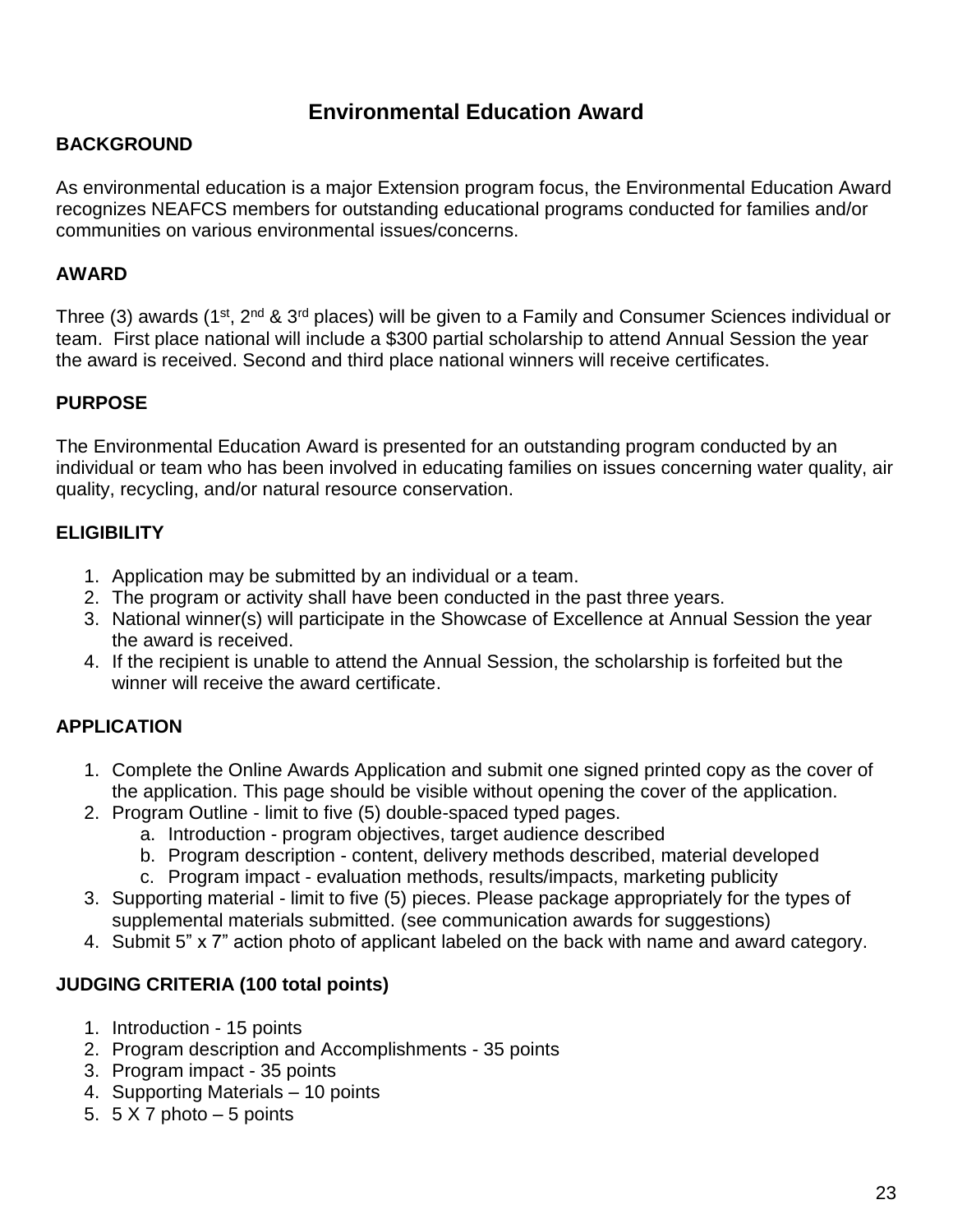- 1. Submit one (1) copy of the application package and support materials as listed above for the Environmental Education Award to the appropriate Affiliate chair by the Affiliate due date.
- 2. Affiliate chair will mail the winning application(s) postmarked no later than February 15, 2014 to the national vice president for awards and recognition.

## **QUESTIONS?**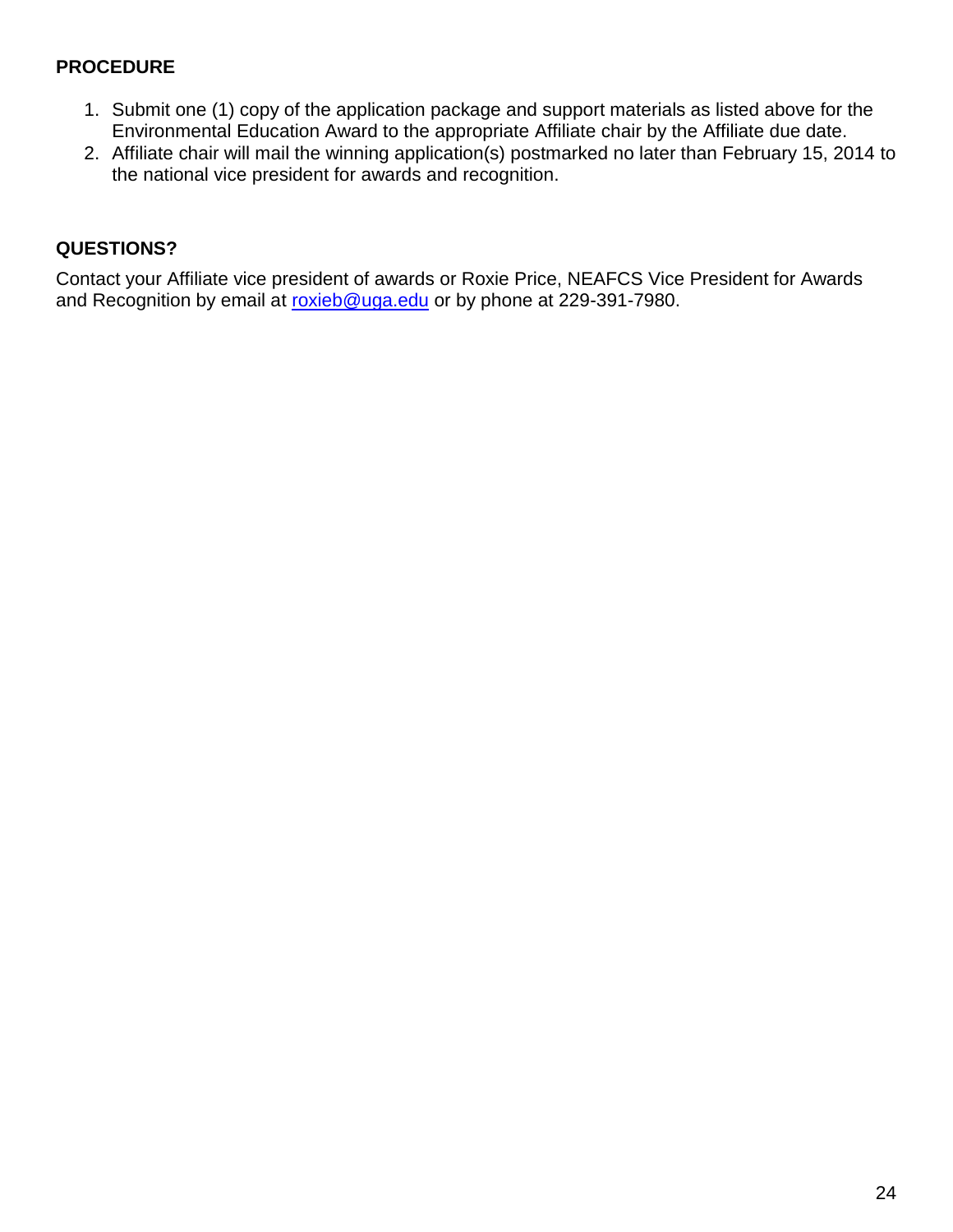# **Early Childhood Child Care Training Award**

### **BACKGROUND**

The Early Childhood Care Training award was initiated to recognize outstanding childcare professional training that addresses the needs of young children, birth to eight years of age. The award was originally sponsored by the Ohio Affiliate to honor Anna Pulay, an Ohio Extension Educator who recognized the positive outcomes of investing in children. In 2010, sponsorship was assumed by the NEAFCS membership.

#### AWARD

Three (3) Early Childhood Child Care awards ( $1<sup>st</sup>$ ,  $2<sup>nd</sup>$  &  $3<sup>rd</sup>$  places) will be given. First place national will include a \$300 partial scholarship to attend Annual Session the year the award is received. Second and third place national winners will receive certificates.

#### **ELIGIBILITY**

- 1. Application can be submitted by an individual or team member.
- 2. The program must have been successfully conducted by the applicant or team within two years prior to applying for the award.
- 3. The application must contain a marketing and delivery piece as well as an evaluation tool.
- 4. The winner will participate in the Showcase of Excellence at NEAFCS Annual Conference the year the award is received.
- 5. If the recipient is unable to attend the Annual Session, the scholarship is forfeited but the winner will receive the award certificate.

#### **APPLICATION**

- 1. Complete the Online Awards Application and submit one signed printed copy as the cover of the application. This page should be visible without opening the cover of the application.
- 2. Program Outline limit to five (5) double-spaced typed pages
	- a. Program Description situation, emphasis, goals
	- b. Concerns and Issues clientele, rural/urban focus
	- c. Resources Involved cooperators, special funds
	- d. Accomplishments evaluation, impacts, benefits, number impacted, how measured
	- e. Future Implications plan for continuation of the program
- 3. Supporting materials not to exceed 5 pieces (must include a marketing piece, delivery piece(s) and evaluation instrument)
- 4. Submit 5" x 7" action photo of applicant labeled on the back with name and award category.

#### **JUDGING CRITERIA (100 total points)**

- 1. Introduction program objectives, target audience defined, topic for training the early childcare professional - 15 points
- 2. Program Accomplishments content appropriate, evidence the program is serving the current needs and interests of families, delivery method described, creativity, initiative, and innovative methods, quality of materials, marketing and delivery piece included - 50 points
- 3. Program Impact evaluation method, evidence of impact on childcare professionals and/or community, future implications - 30 points.
- 4.  $5 \times 7$  photo  $-5$  points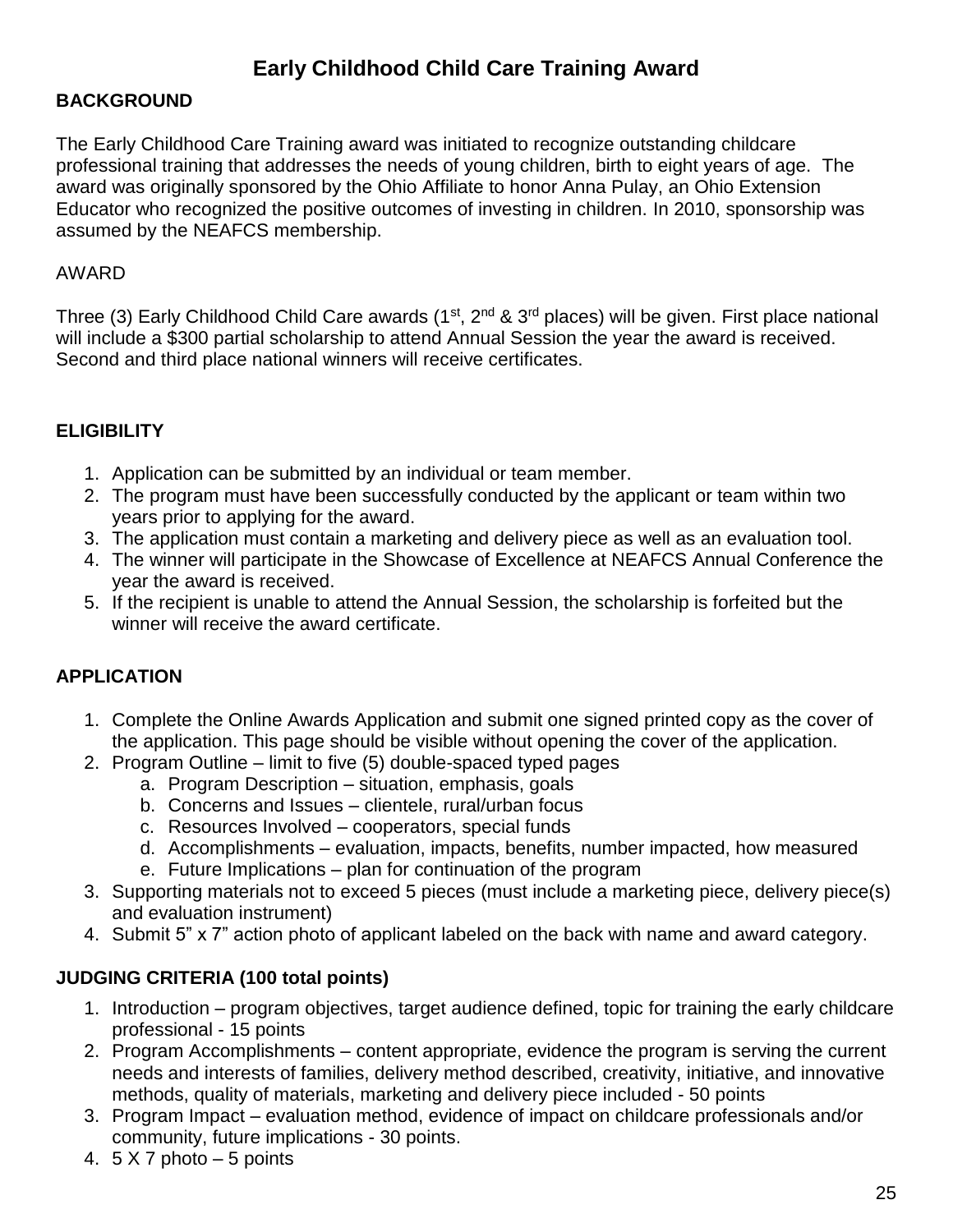- 1. Submit one (1) copy of the application package, with signed entry form and support materials as listed above for the Early Childhood Education Award to the appropriate Affiliate chair by the Affiliate due date.
- 2. Affiliate chair will mail the winning application(s) postmarked no later than February 15, 2042 to the national vice president for awards and recognition.

## **QUESTIONS?**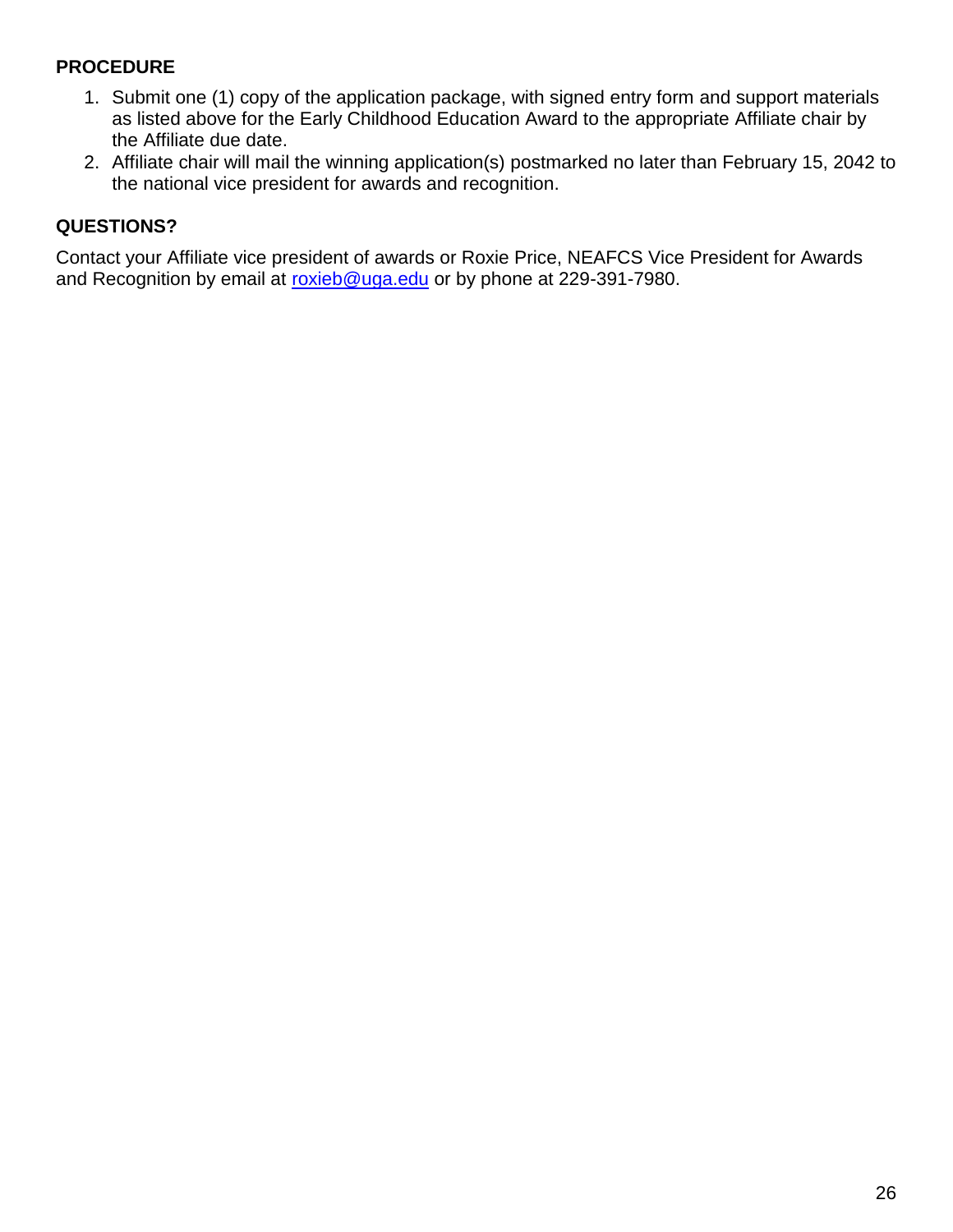# **Food Safety Award**

### **BACKGROUND**

Food safety is a major Extension program focus. University of Nebraska Cooperative Extension sponsors this award to recognize NEAFCS members for outstanding educational programs conducted for families, school nutrition workers, food industry employees or managers, church workers preparing meals, home care providers, and other groups/individuals preparing and/or serving food. As a leader in food safety education, University of Nebraska Cooperative Extension wants to help recognize others who have innovative programs from which NEAFCS members can learn and enhance their food safety education programs.

## **AWARD**

Three (3) Food Safety awards (1<sup>st</sup>, 2<sup>nd</sup> & 3<sup>rd</sup> places) will be given. First place national winner will receive a \$500 cash award. The monetary award is to be used for professional development by the recipient or team to further develop their skills or to develop additional educational curriculum in the area of food safety. Second and third place winners will receive certificates.

## **PURPOSE**

The food safety award is presented for an outstanding educational program conducted by one or more NEAFCS members who have been innovative in developing, delivering and/or determining the impact of a food safety program that makes a difference. The use of technology as a learning tool will be an important criteria in the selection of this award recipient.

## **ELIGIBILITY**

- 1. Application may be submitted by an individual or a team.
- 2. The program or activity should have been conducted in the past three years.
- 3. National winner(s) will present a concurrent session at Annual Session the year the award is received.

### **APPLICATION**

- 1. Complete the Online Awards Application and submit one signed printed copy as the cover of the application. This page should be visible without opening the cover of the application.
- 2. Program outline limit to five (5) double-spaced typed pages.
	- a. Introduction program objectives, target audience described
	- b. Program description content, delivery methods described, materials developed
	- c. Program impact evaluation methods and instrument, results/impacts, marketing and publicity
- 3. Supporting material limit to five (5) pieces. Please package appropriately for the types of supplemental materials submitted.
- 4. Submit 5" x 7" action photo of applicant labeled on the back with name and award category.

### **JUDGING CRITERIA (100 total points)**

- 1. Introduction 15 points
- 2. Program accomplishments 35 points
- 3. Program impact 35 points
- 4. Supporting Materials 10 points
- 5.  $5 \times 7$  photo  $-5$  points

### **PROCEDURE**

1. Submit one (1) copy of the application package and support materials as listed above for the Food Safety Award to the appropriate Affiliate chair by the Affiliate due date.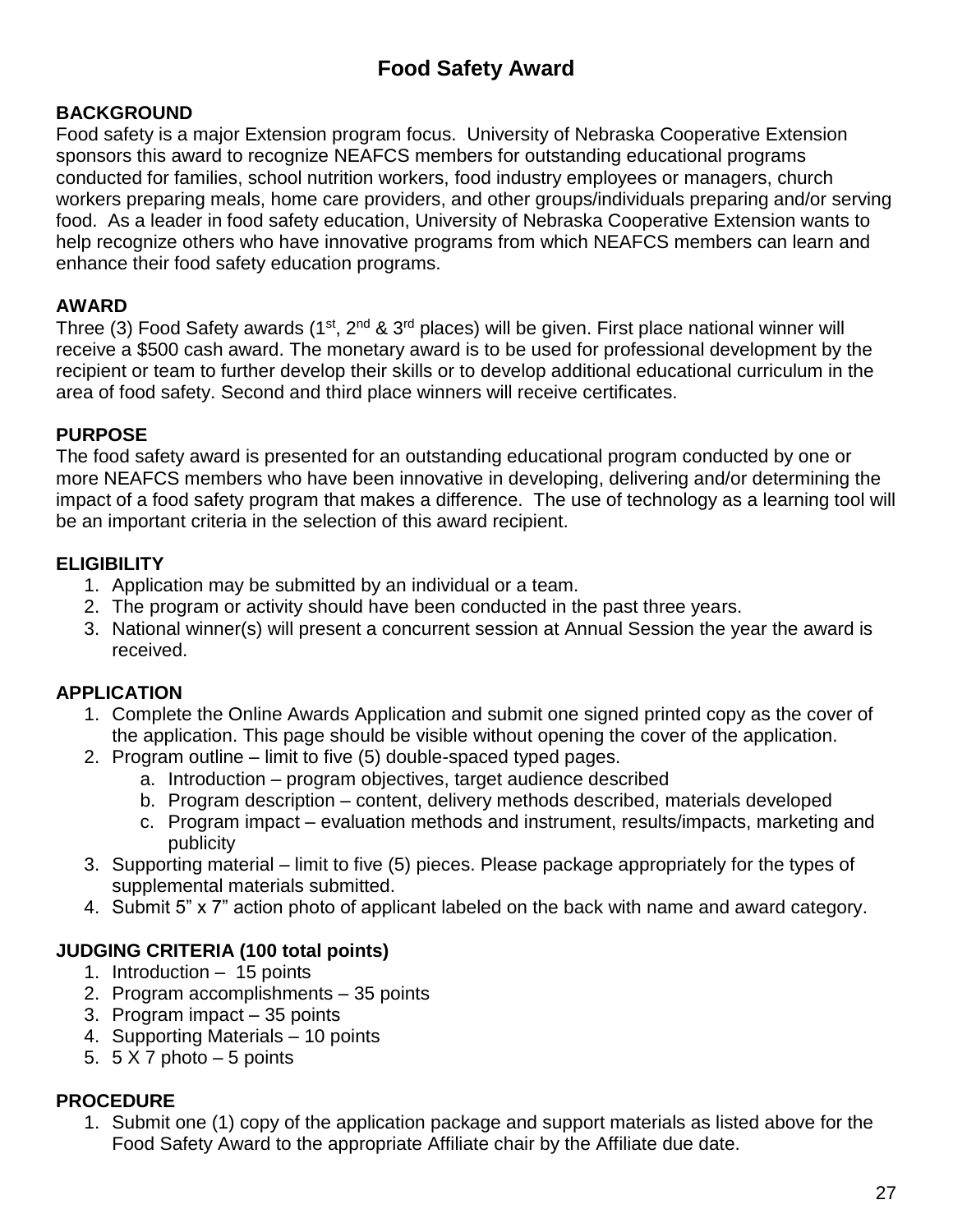2. Affiliate chair will mail the winning application(s) postmarked no later than February 15, 2014 to the national vice president for awards and recognition.

## **QUESTIONS?**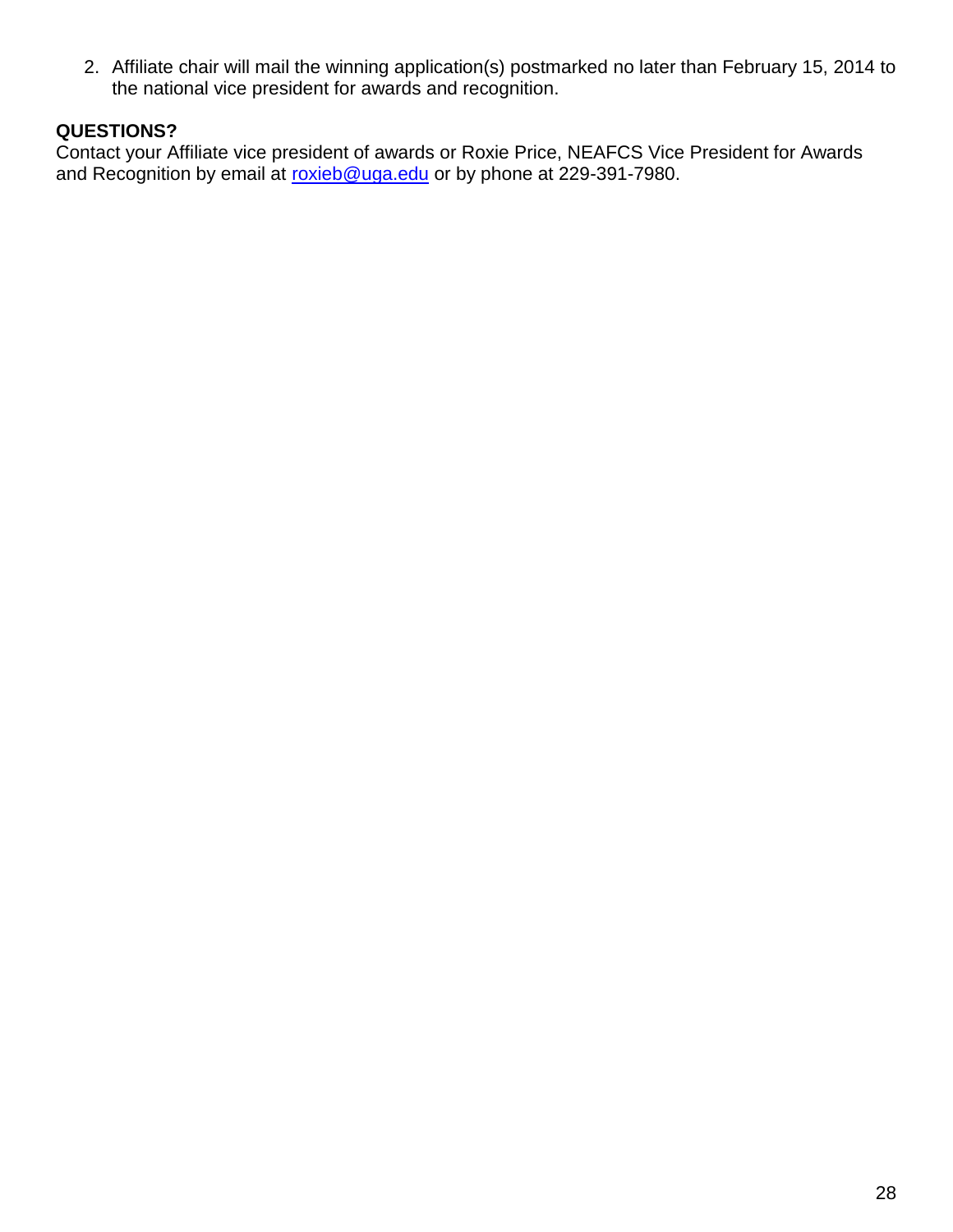## **Communications Awards**

## **BACKGROUND**

To encourage excellence in communications, the Communications Awards began in 1972. American Income Life Insurance Company began sponsorship for the Communications Awards in 1981 and increased sponsorship in 1995. In 1999, 2009, 2010 and 2012, the Communications Awards were revised to reflect the communications methods and technology used by NEAFCS members.

## **AWARD**

In each of the nine Communications Awards categories, a first, second, and third place national winner is selected. First place national winners will receive a \$300 partial scholarship to Annual Session for the year the award is received. Second and third place national winners in each category will receive certificates.

## **ELIGIBILITY**

- 1. The communications program will have been conducted within the past three (3) years.
- 2. Application may be submitted by an individual or a team.
- 3. If the recipient is unable to attend the Annual Session, the scholarship is forfeited but the winner will receive the award certificate.

## **APPLICATION**

- 1. Complete the Online Awards Application and submit one signed printed copy as the cover of the application. This page should be visible without opening the cover of the application.
- 2. Program outline limit to five (5) double-spaced typed or printed pages, to include a detailed explanation of:
	- a. Category
	- b. Subject/issue
	- c. Target audience
	- d. Where program has been used
	- e. Number of people reached
	- f. Evidence of impact on participants/clientele/audience
	- g. Resources used (other agencies, businesses, volunteer leaders, special funds, etc)
	- h. Percentage of the information written/prepared by applicant
	- i. Indicate information from university and/or USDA sources
	- j. Indicate how Extension Service is identified
- 3. Supplementary materials submit the documentation required for respective category. (For AWARD CATEGORIES – refer to Communications categories below.)
- 4. Submit 5" x 7" action photo of applicant labeled on the back with name and award category.

#### *General Application Process for all communication entries above, see below for specific media or category. Review category's judging sheet (available online) to see more specific judging information.*

**Newsletters** - Three (3) different issues of an educational newsletter written for either a general or specific audience. Newsletters may be for special educational effort or regular Extension program. Any method of printing or an online format is acceptable. Newsletters may be prepared for distribution through envelope mailing, online, or as a self-mailer. Newsletters must be printed out copies for judging purposes – applications directing the judge to a website for a PDF file will be disqualified. Put online award application, program outline, and newsletters in three prong report folder with clear cover.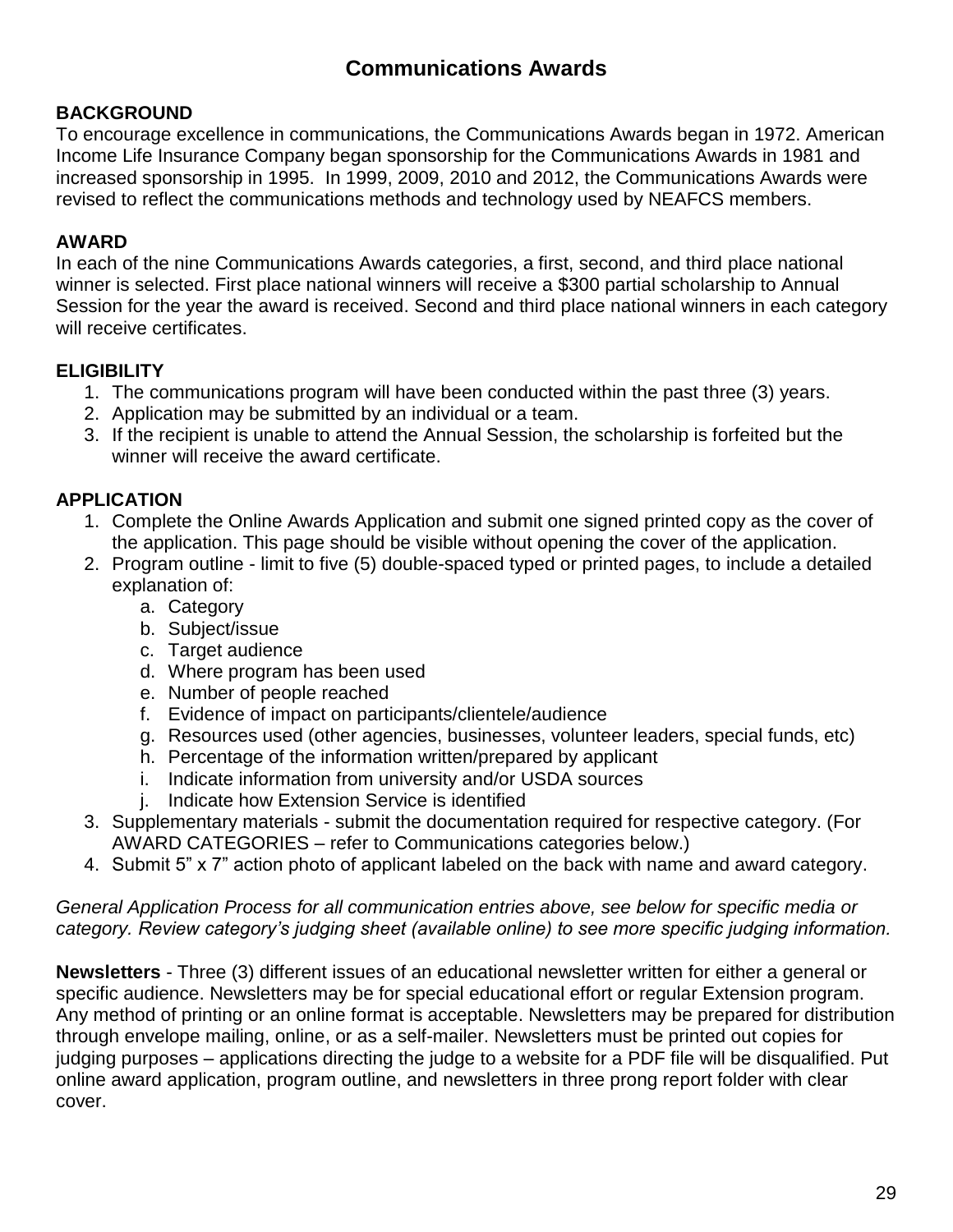**Written Press Releases** – A press release or a special feature story or a personal column. Send a copy of the original as submitted to the newspaper or magazine, plus proof of publication. Do not send more than one article. Put online award application, program outline, and supplemental materials in three prong report folder with clear cover. (Abstracts for journals are not acceptable)

**Radio or Podcast** - An audio educational or promotional feature from one (1) minute to 15 minutes in length. May be a regular broadcast, series of P.S.A's with a theme, or a special program. Submit on a recordable CD – DVD or flash drive labeled with applicant name, program title, Affiliate, and award category. Indicate length of feature. Use high quality CD-DVD's. Place in labeled CD Rom case. Put online award application and program outline in three prong report folder with clear cover with the Radio Spot/Podcast labeled and securely placed in a plastic sleeve with closed top or connected to the back page of the folder with adhesive container. This prevents the Radio Spot/Podcast from becoming lost from the application materials.

**Television or Video** - A video educational or promotional feature. The feature may be a regular broadcast, series of PSA's with a theme, or a special program. Submit on high quality (new) CD or DVD labeled with applicant name, Affiliate, award category and program title. Indicate length of feature. Place DVD in a case, sleeve holder and/or small foam envelope for protection. Put online award application and program outline in three prong folder or binder with clear cover with the video feature securely placed in a plastic sleeve with closed top or connected to the back page of the folder with adhesive strip. This prevents the television/video feature from becoming lost from the application materials.

**Educational Technology** – Computer generated presentations (for example – Power Point Presentation). For this type of presentation you must submit a labeled flash drive or CD. Submit Educational Technology package in a three ring presentation notebook with the online award application, program outline, evaluation instrument and copies of the Notes Pages (script/teaching notes) for the program, as well as the Power Point program on a labeled CD or flash drive. Label CD with applicant name, Affiliate, award category and program title.

**Educational Curriculum Package** – Complete teaching package that utilizes communication tools from two (2) or more of the following categories: audio/visual, written, exhibit, educational technology based program, and/or educational publication. Educational curriculum packages must include a teaching plan, teaching notes, an evaluation method/instrument, and evaluation results. Submit Educational Curriculum Package in a three ring presentation notebook (ONE notebook only), with signed online award application, program outline, evaluation instrument, teaching plan, and tools appropriately labeled and displayed according to their categories.

**Educational Publications** - One (1), not a series, of the following developed for an educational program: fact sheet, brochure, bulletin, booklet, flyer or poster. Newsletters are not included. This is for a supplementary educational information piece (not advertising) designed to inform, update, and educate the reader and have them respond in a positive manner. Put online award application, program outline, and supplemental materials in a view binder, three prong or slide report folder with clear cover.

**Photography -** Designed to recognize the use of photography to tell an Extension story or communicate an educational message. Submit one Photo (may be black and white or color) that has been published or printed as used in Extension programming. Submit original photo and published copy. Include text that appeared with photo. Photos must be no larger than 8" x 10". Mount neatly on cardstock. Photo must be original work of the applicant. Put online award application, program outline, and supplemental materials in a view binder, three prong or slide report folder with clear cover.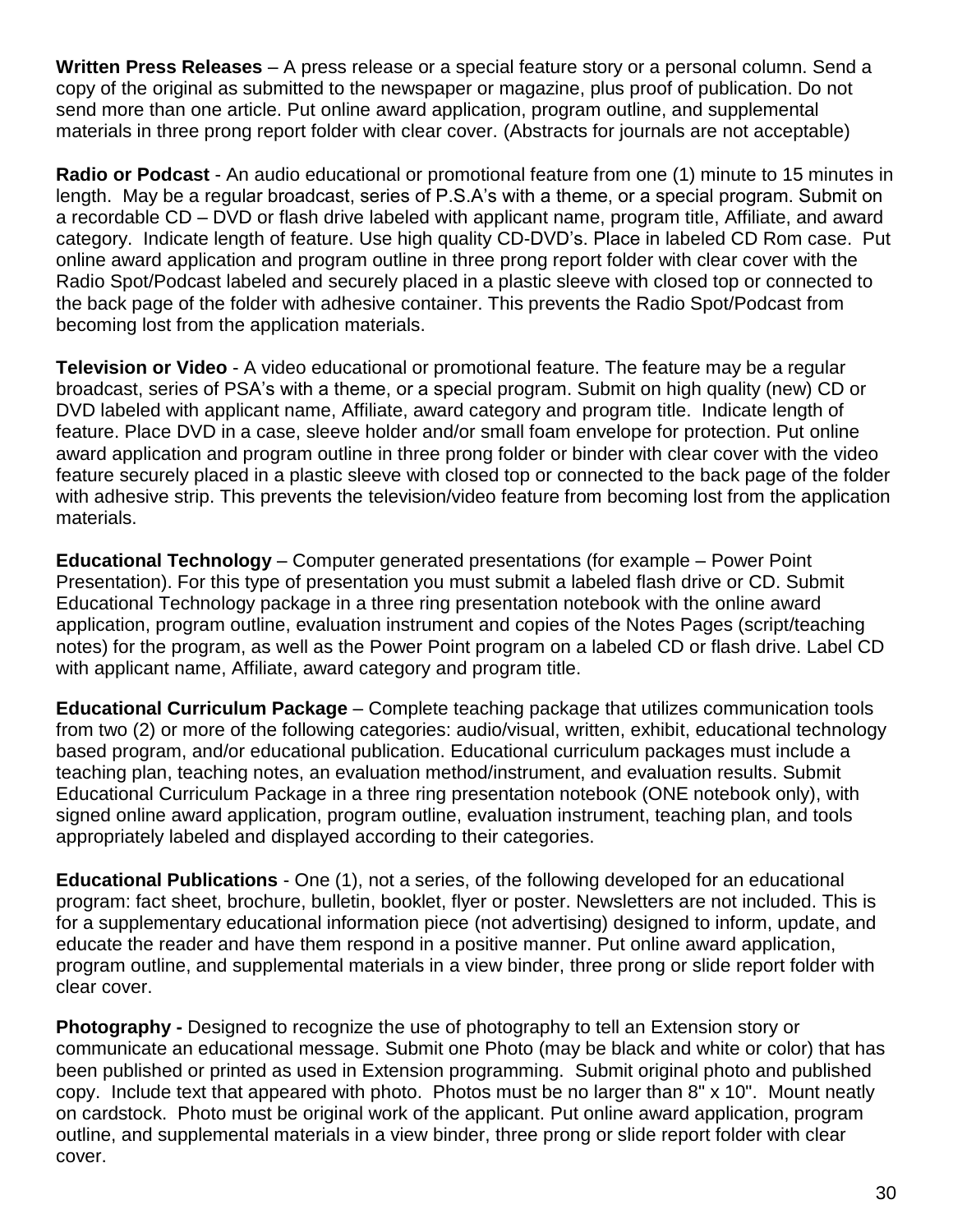**Internet Education Technology -** Educational web based program, web pages or website. Entry must include the web address (url) and any additional instructions needed for accessing the web pages such as login and password if applicable. Place signed online award application, program outline, and supplemental teaching and/or evaluation materials in a three prong report folder with clear cover. Include a printed copy of the opening page (one page only) of the web program, webpage, or website.

#### **JUDGING CRITERIA (100 total points)** *Judging sheets are available on website with other awards materials & information.*

#### **Newsletters – see judging sheet for additional judging criteria**

Program Outline - 15 points Content - 30 points Style - 25 points Format - 25 points 5 X 7 photo – 5 points

### **Written Press Releases - see judging sheet for additional judging criteria**

Program Outline - 15 points Content - 40 points Organization - 25 points Style - 15 points 5 X 7 photo – 5 points

#### **Radio/Podcast - see judging sheet for additional judging criteria**

Program Outline - 15 points Organization and Message - 30 points Format - 20 points Style/Presenter - 20 points Technical quality - 10 points 5 X 7 photo – 5 points

#### **Television/Video - see judging sheet for additional judging criteria**

Program Outline - 15 points Content - 35 points Production techniques - 25 points Presenter/style - 20 points 5 X 7 photo – 5 points

### **Educational Technology - see judging sheet for additional judging criteria**

Program Outline - 15 points Content - 30 points Evaluation methods - 20 points Appropriate use of technology - 15 points Creativity - 15 points 5 X 7 photo – 5 points

#### **Educational Curriculum Package - see judging sheet for additional judging criteria**

Program Outline - 15 points Content - 40 points Appearance - 25 points Evaluation methods - 15 points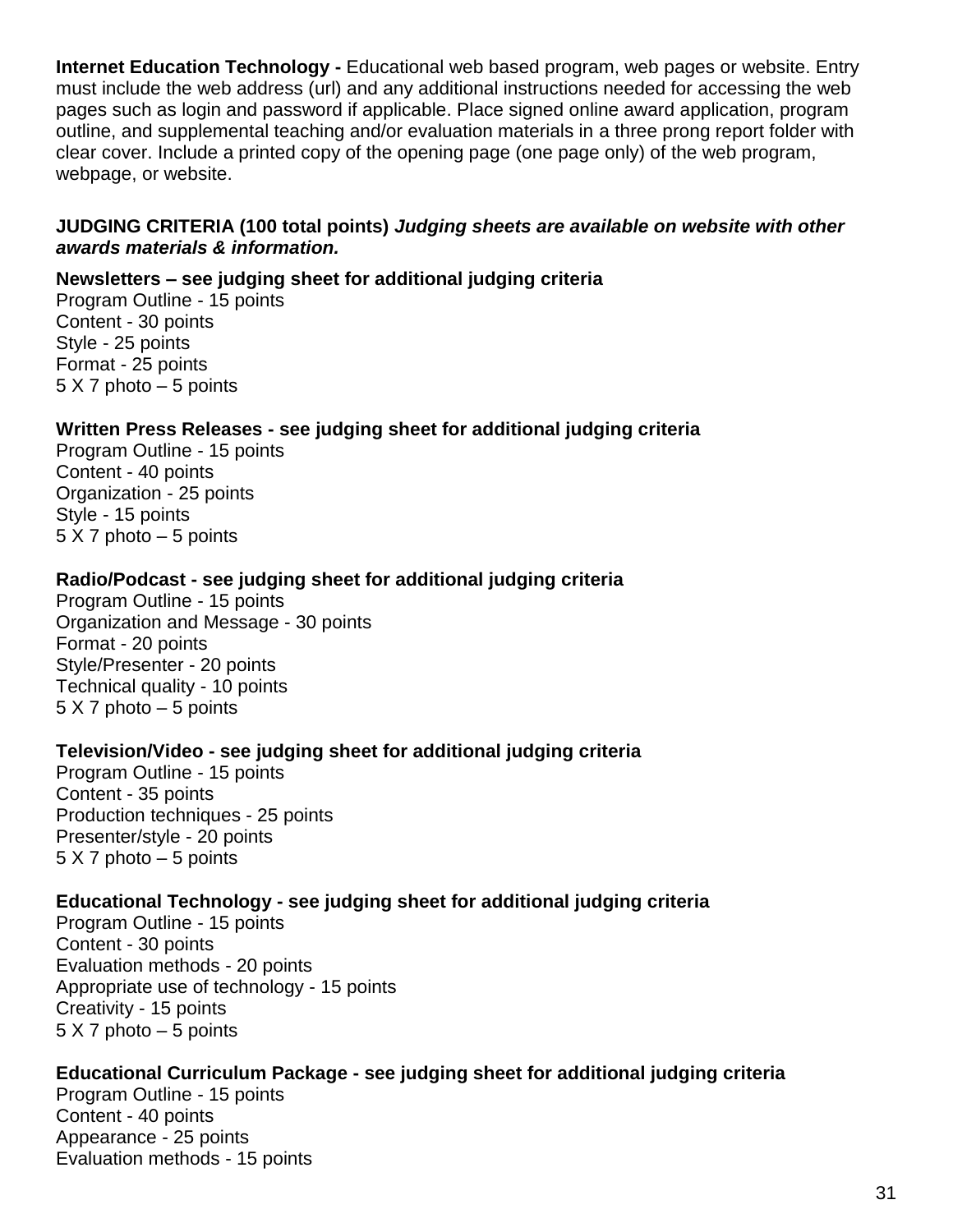## **Educational Publications - see judging sheet for additional judging criteria**

Program Outline - 25 points Content - 40 points Appearance - 20 points Creativity - 10 points 5 X 7 photo – 5 points

### **Photography - see judging sheet for additional judging criteria**

Program Outline – 25 points Composition – 25 points Photographic Quality – 20 points Story Telling Ability – 25 points 5 X 7 photo – 5 points

### **Internet Education Technology - see judging sheet for additional judging criteria**

Program Outline - 15 points Content - 40 points Appropriate use of technology – 20 points Creativity - 20 points 5 X 7 photo – 5 points

## **PROCEDURE**

- 1. Submit one (1) copy of the application package with the signed online entry form, communication program outline and the support materials as listed above for each specific Communication Award to the appropriate Affiliate chair by the Affiliate due date.
- 2. Affiliate chair will mail the winning application(s) postmarked no later than February 15, 2014 to the national vice president for awards and recognition.

## **QUESTIONS?**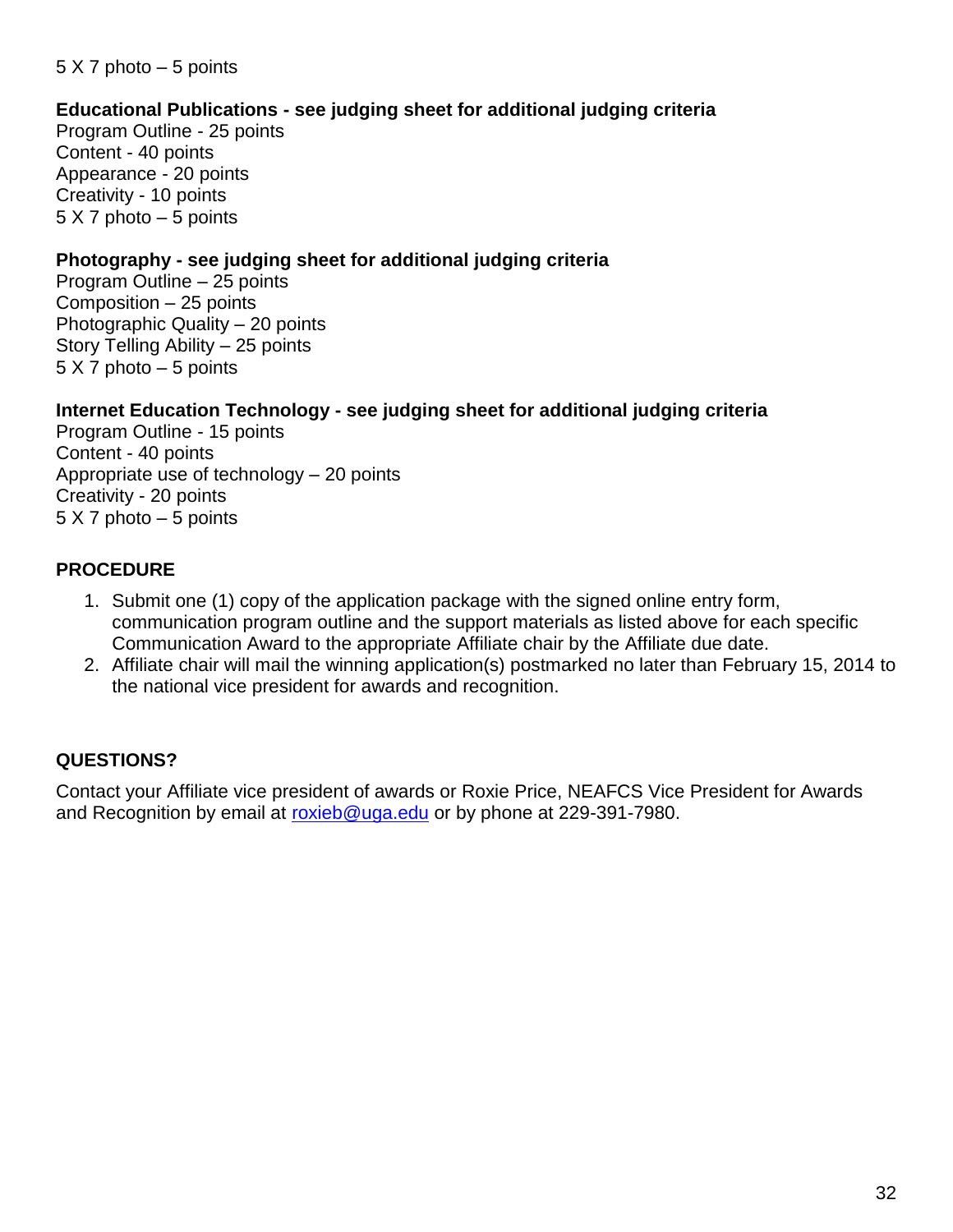## **BACKGROUND**

The Marketing Package Award recognizes NEAFCS members for outstanding marketing efforts addressing concerns and needs of children, families or communities.

## **AWARD**

Three (3) awards (1<sup>st</sup>, 2<sup>nd</sup> & 3<sup>rd</sup> places) are given. First place national will include a \$300 partial scholarship to attend Annual Session the year the award is received. Second and third place national winners will receive certificates.

## **PURPOSE**

The Marketing Package Award is presented to Family and Consumer Sciences Educators for the development of an outstanding marketing package promoting a class, program, workshop or pertinent Family and Consumer Sciences issues.

## **ELIGIBILITY**

- 1. Application may be submitted by an individual or a team.
- 2. Marketing effort must have been successfully used by the applicant(s) within the past three years.
- 3. The application must contain three or more of the following marketing pieces: brochure, flyer, news release, radio spots/podcast, television psa, exhibit or photograph.
- 4. The winner will participate in the Showcase of Excellence at Annual Conference the year the award is received.
- 5. If the recipient is unable to attend the Annual Session, the award is forfeited but the winner will receive the award certificate.

## **APPLICATION**

- 1. Complete the Online Awards Application and submit one signed printed copy as the cover of the application. This page should be visible without opening the cover of the application.
- 2. Program outline limit to five (5) double-spaced typed pages.
	- a. Identify the issues or reasons for effort
	- b. Target audience
	- c. Where marketing efforts were used
	- d. Number of people reached
	- e. Marketing accomplishments
	- f. How Extension Service is identified
- 3. Supplementary materials Submit the documentation required for each category included. (for example - actual flyer, radio spot/podcast, picture of exhibit, etc.) Please package appropriately for the types of supplemental materials submitted. See suggestions under Communication Awards for specific supplementary materials. Put all materials securely into clear page protectors in a clear cover three prong or slide folder or view binder.
- 4. Submit 5" x 7" action photo of applicant labeled on the back with name and award category.

**Brochure or Flyer** - Send a copy of the brochure or flyer.

**News Release** - A special feature for newspaper promoting the effort. Send a copy of the original as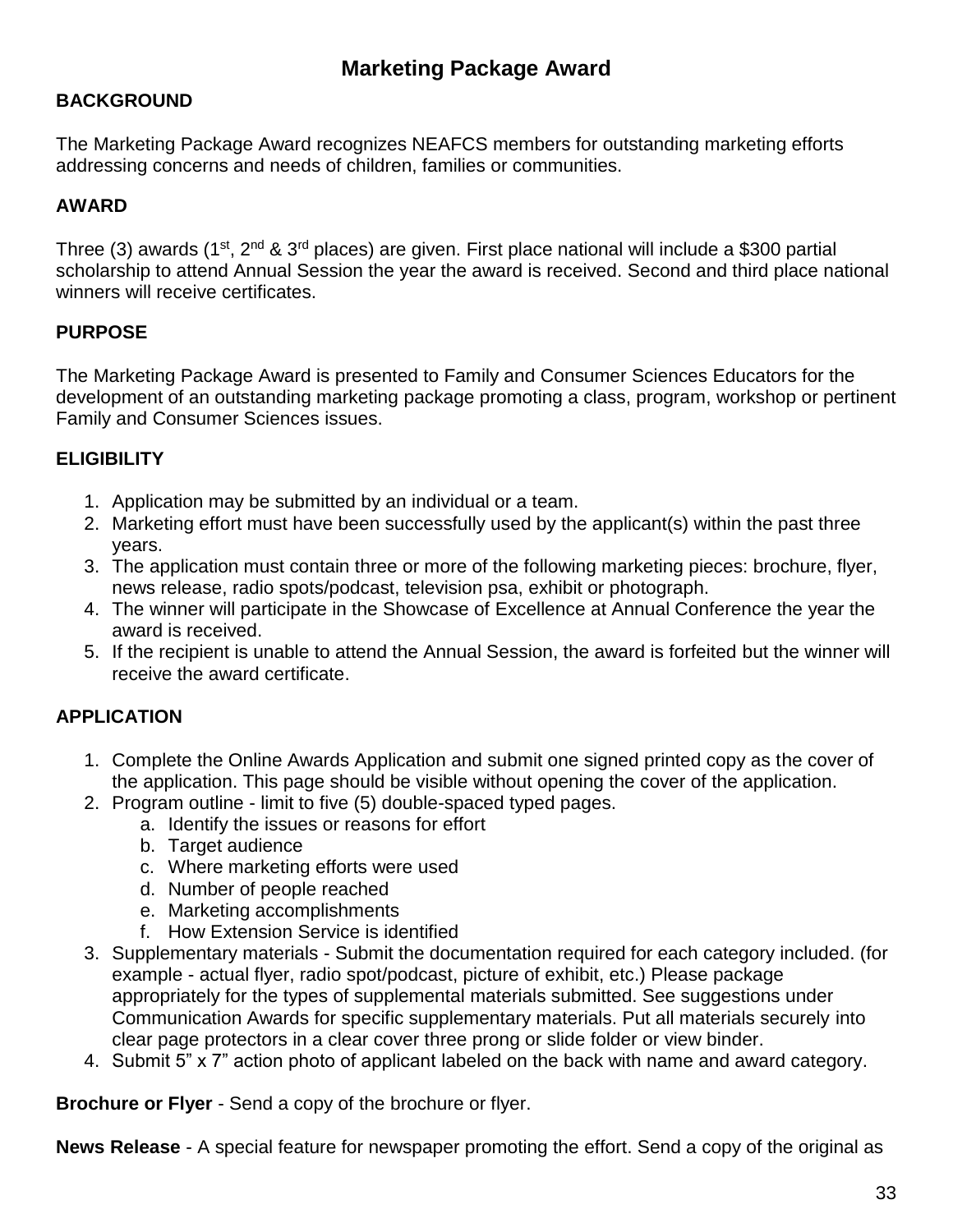submitted to the newspaper or magazine, along with proof of publication. A "hard copy" of electronically-transferred copy can be submitted.

**Radio Spot/Podcast** - A single spot announcement not more than 60 seconds in length. Submit on a CD labeled with name, state Affiliate, and award category.

**TV PSA** - A single spot announcement not more than 2 minutes in length. Submit on high quality CD/DVD labeled with name, Affiliate, program title and award category.

**Exhibit** - Send a picture of the exhibit with a description of all components of the exhibit.

**Photograph** - Send the original photograph not more than 8 x 10 inches in size. If the photograph appeared in newspaper or magazine, send it in as it appeared with proof of publication.

## **JUDGING CRITERIA (100 total points)**

- 1. Issues or reasons for effort 30 points
- 2. Accomplishments 30 points
- 3. Supplementary materials 35 points
- 4.  $5 \times 7$  photo  $-5$  points

## **PROCEDURE**

- 1. Submit one (1) copy of the application package and support materials as listed above for the Marketing Package Award to the appropriate Affiliate chair by the Affiliate due date.
- 2. Affiliate chair will mail the winning application(s) postmarked no later than February 15, 2014 to the national vice president for awards and recognition.

## **QUESTIONS?**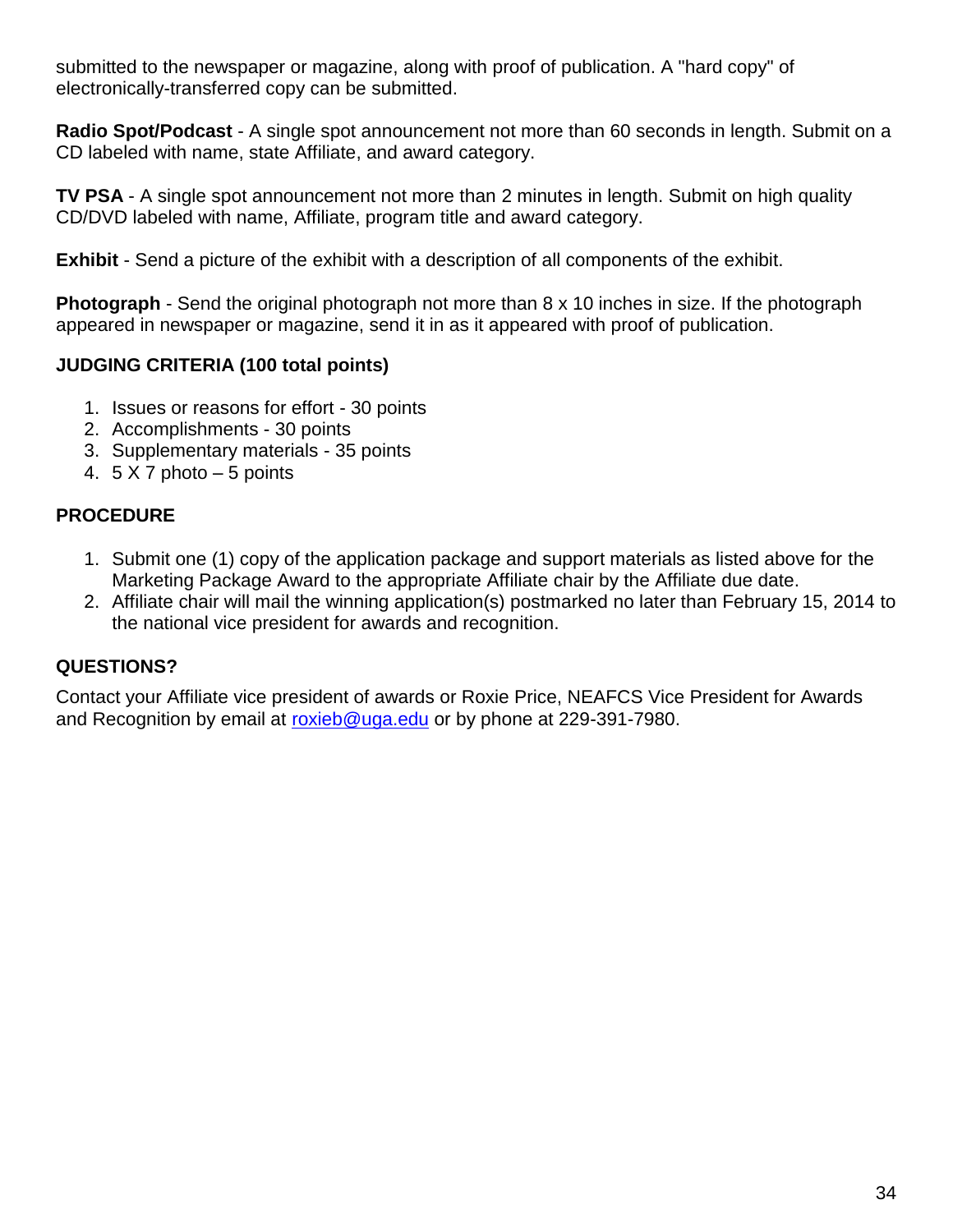## **Community Partnership Award**

## **BACKGROUND**

As collaborative work is encouraged at all levels of Cooperative Extension, the Community Partnership Award recognizes NEAFCS members for outstanding community partnership efforts in meeting the needs of families through collaboration with groups, agencies and consumers.

### **AWARD**

First, second & third place awards will be given for the collaborative efforts of a NEAFCS member or team of NEAFCS members with one or more groups or agencies in an educational effort to plan, coordinate and implement programs that benefit families or individuals. The first place national award will be a \$300 partial scholarship to attend NEAFCS Annual Session the year the award is received. Second and third place national winners will receive certificates.

### **PURPOSE**

The Community Partnership Award recognizes NEAFCS members for their efforts in building community partnerships to meet the educational needs and/or concerns of families.

## **ELIGIBILITY**

- 1. Application may be submitted by an NEAFCS member or a team of NEAFCS members.
- 2. The community partnership effort shall have been conducted within the past three years.
- 3. National winner will present a concurrent session at Annual Conference the year the award is received.
- 4. If the first place recipient is unable to attend the Annual Session, the award is forfeited but the winner will receive the award certificate.

### **APPLICATION**

- 1. Complete the Online Awards Application and submit one signed printed copy as the cover of the application. This page should be visible without opening the cover of the application.
- 2. Program outline limit to five (5) double-spaced typed pages.
	- a. Description of community partnership
	- b. Program description
	- c. Accomplishments/Impacts
	- d. Role of NEAFCS applicant(s) in partnership
	- e. Future implications
- 3. Two letters of support from consumers, Extension faculty/supervisors, or agencies describing impact of community partnership on families or individuals.
- 4. Supporting material limit to five (5) pieces. Please package appropriately for the types of supplemental materials submitted. See suggestions under Communication Awards for specific supplementary materials. Put all labeled materials securely in a three prong folder or view binder.
- 5. Submit 5" x 7" action photo of applicant labeled on the back with name and award category.

### **JUDGING CRITERIA (100 total points)**

- 1. Description of community partnership 10 points
- 2. Program description 15 points
- 3. Accomplishments/Impacts 25 points
- 4. Role of NEAFCS member(s) 15 points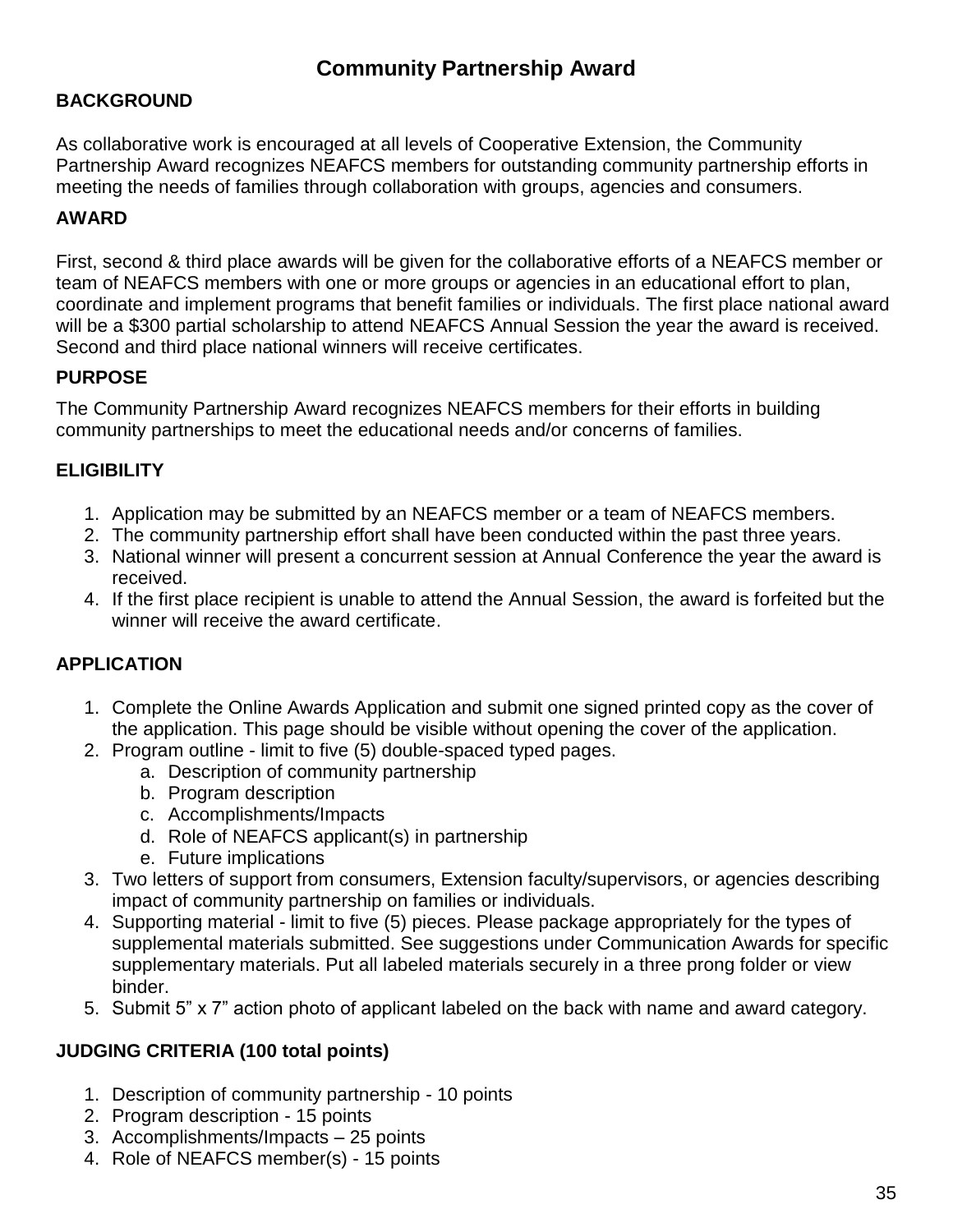- 5. Role of community partner(s) 10 points
- 6. Future implications 10 points
- 7. Support evidence 10 points
- 8.  $5 \times 7$ " action photo of applicant  $-5$  points

- 1. For each award, submit one (1) copy of the application package, letters of support, and support materials as listed above for the Community Partnership Award to the appropriate Affiliate chair by the Affiliate due date.
- 2. Affiliate chair will mail the winning application(s) postmarked no later than February 15, 2014 to the national vice president for awards and recognition.

## **QUESTIONS?**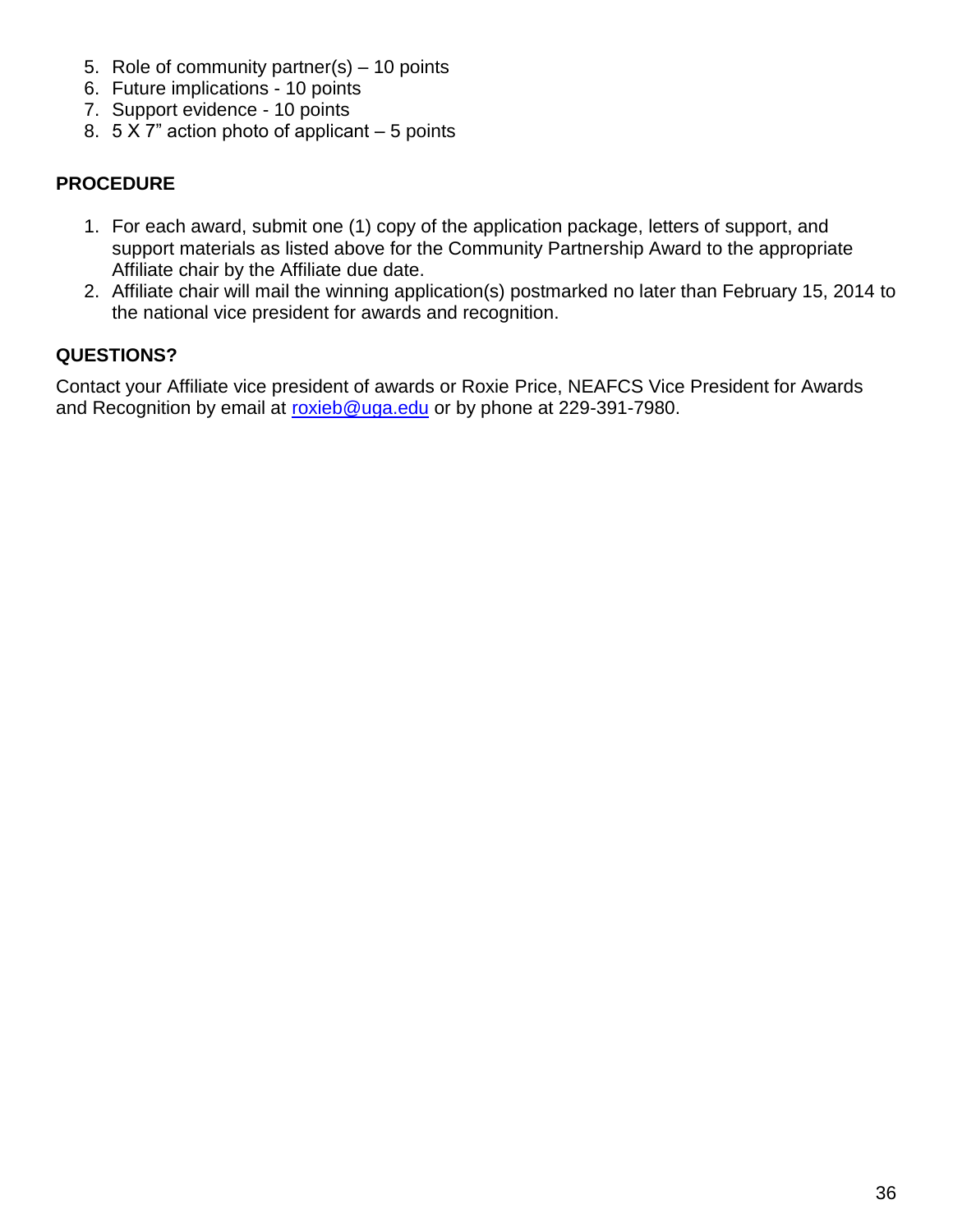## **Extension Housing Outreach Award**

## **BACKGROUND**

Housing education is a major emphasis of Extension programming. The Extension Housing Outreach Award was established by Montana State University Extension Housing Program to recognize NEAFCS members for outstanding housing educational programs conducted for families and/or communities. This award is co-sponsored by the Extension Section of the Housing Education and Research Association (HERA).

## **AWARD**

Two (2) \$300 national awards will be awarded to Family and Consumer Sciences county professionals. The monetary award is to be used by the recipient to further develop Extension housing programs.

## **PURPOSE**

This recognition honors outstanding Extension System programming which enhances housing outreach to communities and special need families. Housing program areas that can be recognized include: universal design education, home buyer education, energy efficiency and weatherization education, home environmental quality education, equity protection education, housing public policy education, and special needs housing for the aging population, Native American, migrant workers and families with language barriers.

## **ELIGIBILITY**

- 1. Application may be submitted by an individual or a collaborative team.
- 2. The outreach program or activity shall have been conducted by a County Extension Professional/Agent and implemented at the county/local level.
- 3. The outreach program or activity shall have been conducted in the past two years.
- 4. National winners will participate in the Showcase of Excellence at Annual Conference the year the award is received.

## **APPLICATION**

- 1. Complete the Online Awards Application and submit one signed printed copy as the cover of the application. This page should be visible without opening the cover of the application.
- 2. Program Outline limit to four (4) double-spaced typed pages
	- a. Introduction purpose, goal and objectives, target audience reached
	- b. Program Description content and materials, partnerships, leadership capacity, unique delivery methods
	- c. Program Impact evaluation methods, results/impacts, transferability, marketing publicity
- 3. Supporting materials program materials, photos, curriculum package examples, marketing materials, evaluation tool, – not to exceed 10 pieces. Please package appropriately for the types of supplemental materials submitted. See suggestions under Communication Awards for specific supplementary materials. Put all materials securely in a three prong folder or view binder.
- 4. Submit 5" x 7" action photo of applicant labeled on the back with name and award category.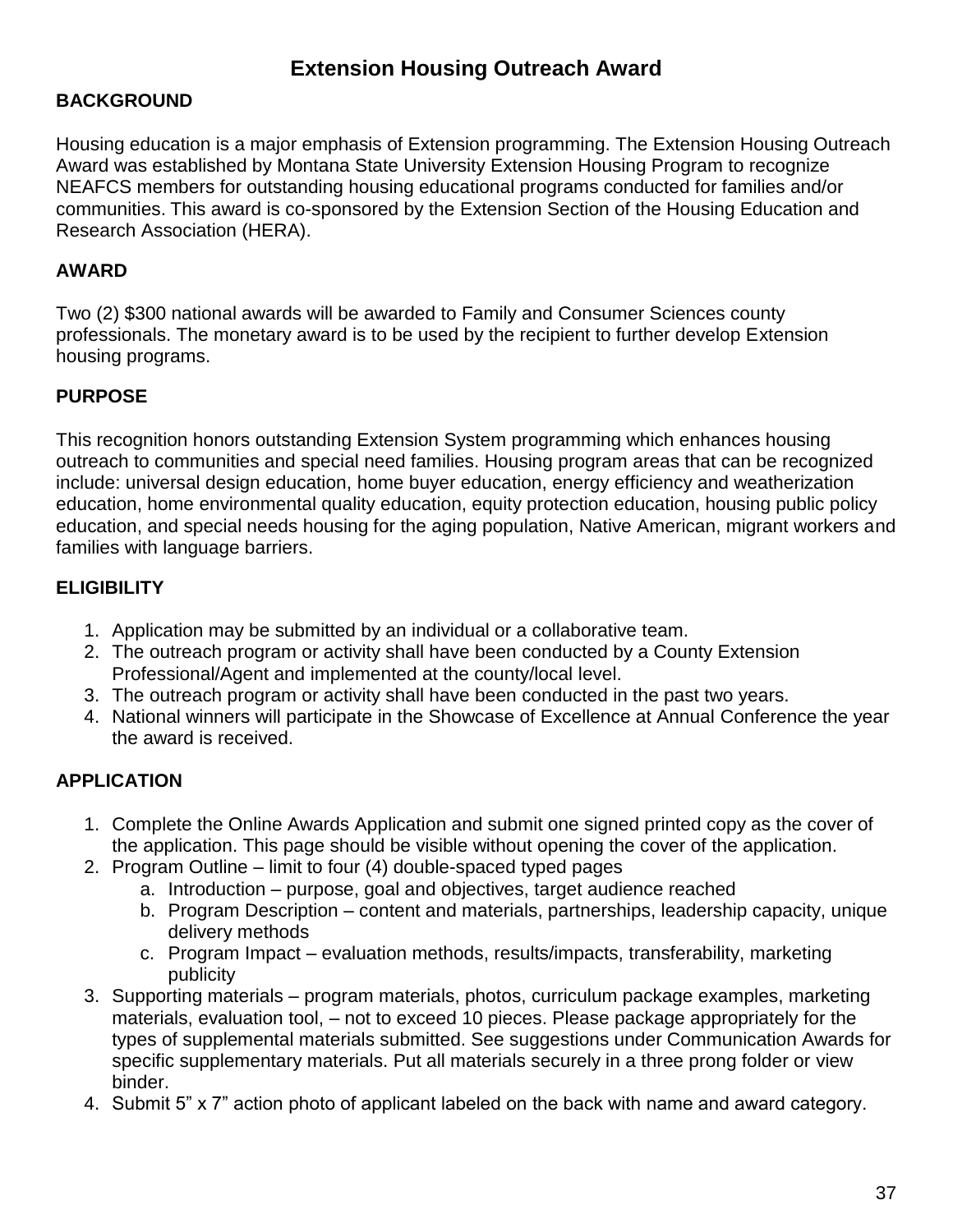## **JUDGING CRITERIA (100 total points)**

- 1. Introduction 15 points
- 2. Program Description shows evidence that program is meeting the needs and interest of the families/and communities being served – 40 points:
	- a. Content of program 15 points
	- b. Partnerships evidence of collaborations with other Extension workers as well as other agencies or organizations involved with housing – 10 points
	- c. Leadership capacity evidence that the Extension Service has provided the leadership to establish, implement, and evaluate the housing initiative – 10 points
	- d. Unique Delivery Methods evidence of using unique outreach methods to implement program, follow-up with program participants and document impacts of program – 5 points
- 3. Program Impact evidence that the program met goal and objectives of effort and made a difference in lives of families and/or communities. Impact measures may include adoption of practices, behavior changes, money/energy saved, reduction of risks, etc. – 25 points
- 4. Program Transferability evidence that program and support materials can easily be modeled and implemented by another Extension Program – 5 points
- 5. Supporting materials 10 points
- 6.  $5 \times 7$  photo  $-5$  points

## **PROCEDURE**

- 1. Submit one (1) copy of the application package and support materials as listed above for the Extension Housing Outreach Award to the appropriate Affiliate chair by the Affiliate due date.
- 2. Affiliate chair will mail the winning application(s) postmarked no later than February 15, 2014 to the national vice president for awards and recognition.

## **QUESTIONS?**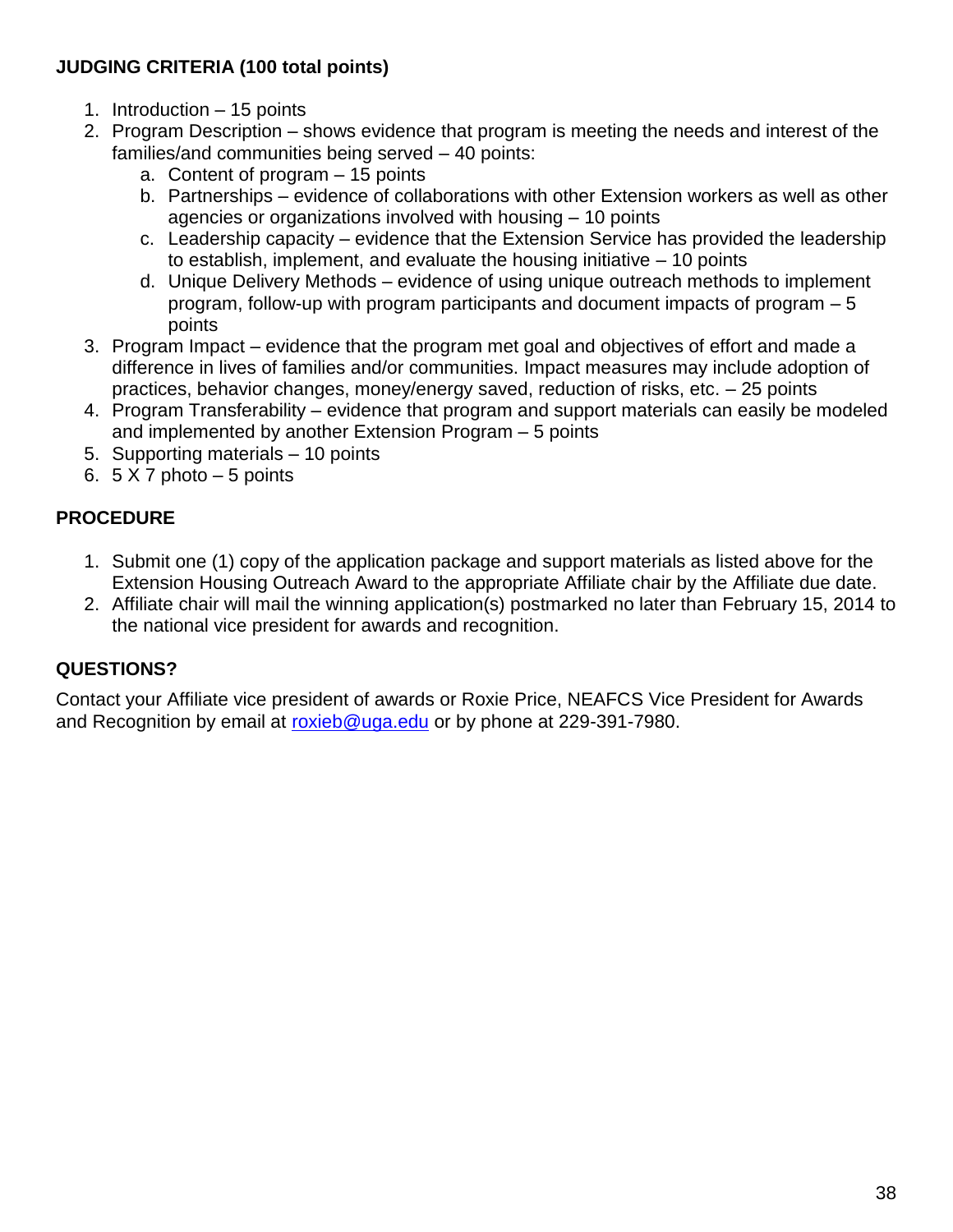# **Clean and Healthy Families & Communities Award**

### **BACKGROUND**

For many years, Extension professionals have used consumer education materials produced by the American Cleaning Institute (ACI) to support grassroots programs. The Clean and Healthy Families & Communities Award was established by ACI to recognize NEAFCS members for innovative educational programs and outreach efforts that help families and individuals to understand the link between clean homes and good health.

#### **AWARD**

Two (2) Family and Consumer Sciences county professionals or teams will be honored with a \$500 scholarship to attend NEAFCS Annual Session the year the award is received and a tabletop award. The award winning programs will be highlighted on the ACI website, [www.cleaninginstitute.org,](http://www.cleaninginstitute.org/) and featured in an issue of *Cleaning Matters®*, ACI's bimonthly newsletter that reaches more than 7,000 educators and the media.

#### **PURPOSE**

The award will honor outstanding educational programming efforts that utilize any of ACI's educational materials and promote the connection between cleanliness and health. Programs must demonstrate innovative outreach efforts that impact the local community and raise the awareness of the proper use and/or storage of cleaning products. Program areas include but are not limited to food safety, emergency preparedness or response and any programming that raises awareness of safe and effective use of cleaning products in the home or community

### **ELIGIBILITY**

.

- 1. An individual or a collaborative team may submit an application.
- 2. The outreach program or activity shall have been conducted by a County Extension Professional and implemented at the county/ local level. The outreach program or activity shall have been conducted in the past two years.
- 3. National winners will present a concurrent session at Annual Session the year the award is received.
- 4. If the recipient is unable to attend the Annual Session, the award is forfeited but the winner will receive the award certificate.

### **APPLICATION**

- 1. Complete the Online Awards Application and submit one signed printed copy as the cover of the application. This page should be visible without opening the cover of the application.
- 2. Program Outline limit to four (4) double-spaced typed pages to include:
	- a. Introduction purpose, goal and objectives, target audience reached.
		- b. Program description content and materials, partnerships, leadership capacity, unique delivery methods.
		- c. Program Impact –evaluation methods, results/impacts, transferability, marketing publicity.
- 3. Supporting materials program materials to include copy of ACI material used (required), photos, curriculum package examples, marketing material, evaluation instrument – not to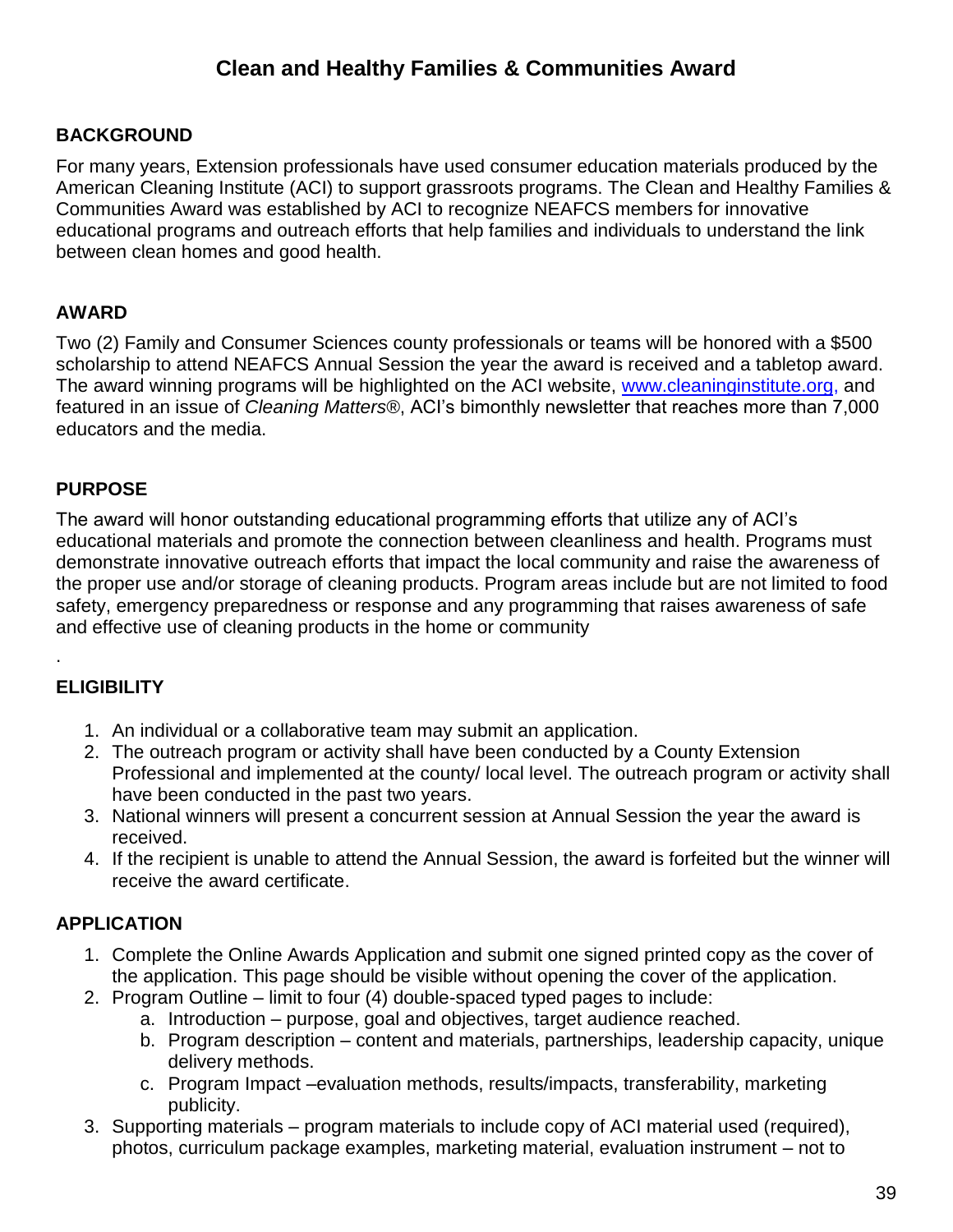exceed 10 pages. Please package appropriately for the types of supplemental materials submitted. See suggestions under Communication Awards for specific supplementary materials. Put all materials securely in a three prong folder or view binder.

4. Submit 5" x 7" action photo of applicant labeled on the back with name and award category.

## **JUDGING CRITERIA (100 total points)**

- 1. Introduction 15 points
- 2. Program Description shows evidence that program is meeting the needs and interests of the families/individuals and communities being served – 40 points.
	- a. Content of program 15 points.
	- b. Partnerships evidence of collaborations with other Extension workers as well as other agencies or organizations – 10 points.
	- c. Leadership capacity evidence that the Extension Service has provided the leadership to establish, implement, and evaluate the program – 10 points.
	- d. Unique Delivery Methods evidence of using unique outreach methods to implement program follow-up with program participants and document impacts of program – 5 points.
- 3. Program Impact evidence that the program met goal and objectives of effort and made a difference in lives of families and/or communities. Impact measures may include adoption of practices, behavior changes, etc. – 25 points.
- 4. Program Transferability evidence that program and support materials can easily be modeled and implemented by another Extension Program – 5 points.
- 5. Supporting materials (must include copy of ACI materials used) 10 points.
- 6. 5 X 7" action photo of applicant 5 points.

## **PROCEDURE**

- 1. Submit one (1) copy of the application package and support materials as listed above for the Clean and Healthy Families & Communities Award to the appropriate Affiliate chair by the Affiliate due date.
- 2. Affiliate chair will mail the winning application(s) postmarked no later than February 15, 2014 to the national vice president for awards and recognition.

## **QUESTIONS?**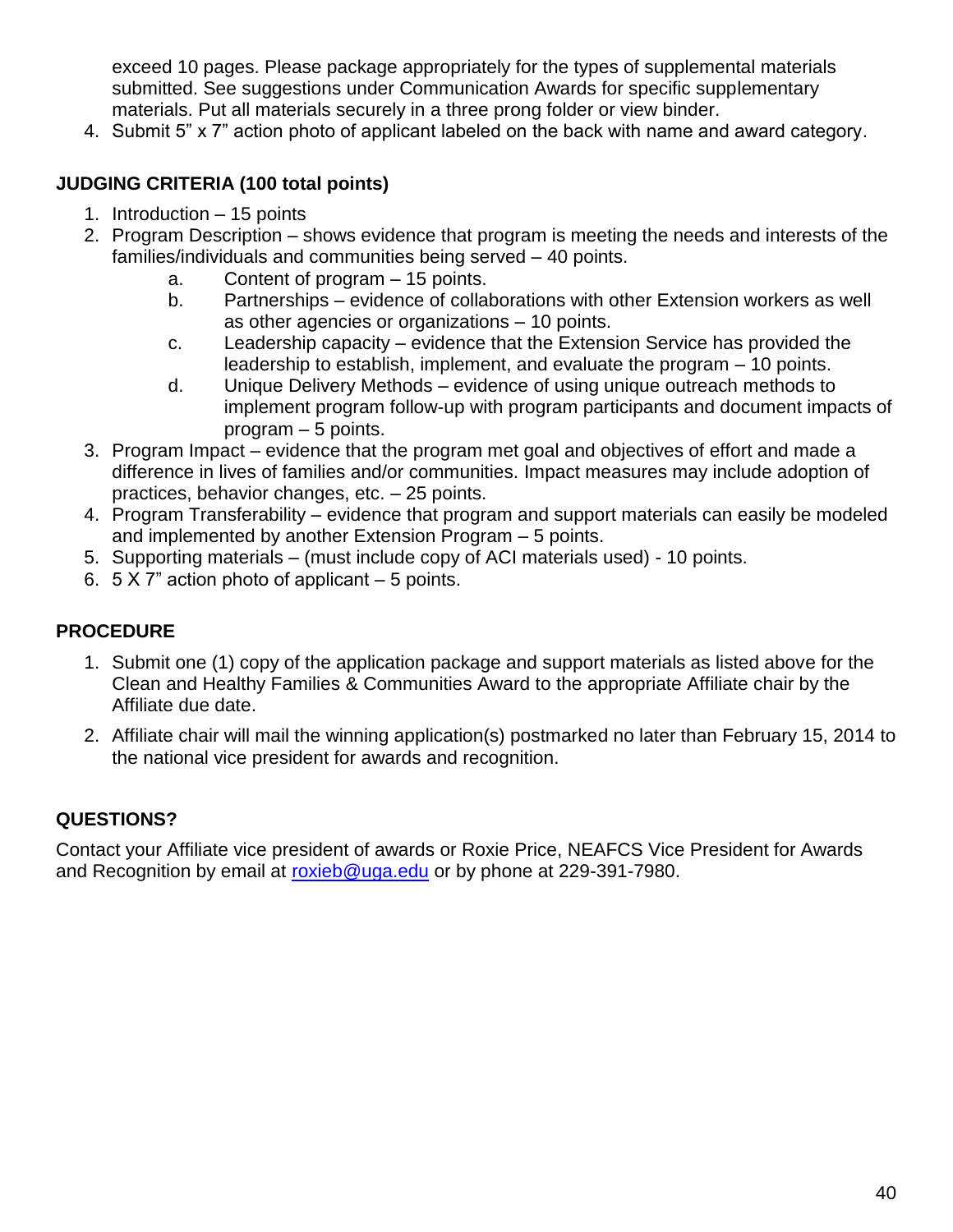# **Family Health and Wellness Award**

## **BACKGROUND**

The Family Health and Wellness Award was established in 2012 to recognize innovative programs that promote and improve the health and wellness of families.

## **AWARD**

One \$300 partial scholarship to Annual Session for the year the award is received will be awarded for first place national. Second and third place national winners will receive certificates.

## **PURPOSE**

To recognize innovative programs that promote and improve the health and wellness of families. Possible topics: nutrition, fitness, family meals, meal planning, time or stress management, healthy lifestyle and more.

## **ELIGIBILITY**

- 1. Application may be submitted by an individual or a team.
- 2. The program was conducted in the past three years.
- 3. National winner will participate in the Showcase of Excellence at Annual Session the year the award is received.
- 4. If the first place recipient is unable to attend the Annual Session, the award is forfeited but the winner will receive the award certificate.

## **APPLICATION**

- 1. Complete the Online Awards Application and submit one signed printed copy as the cover of the application. This page should be visible without opening the cover of the application.
- 2. Program Outline limit to five (5) double-spaced typed pages:
	- a. Introduction: objectives, description of target audience
	- b. Description: activities, materials developed and/or resources used, partnerships or collaborations, and marketing
	- c. Impact: evaluation methods and results and visibility of the program (public relations)
	- d. Future sustainability, plans and implications
- 3. Supporting material limited to five (5) pieces. Please package and label appropriately for the types of supplemental materials submitted.
- 4. Submit 5" x 7" action photo of applicant or team labeled on the back with name and award category.

### **JUDGING CRITERIA (100 total points)**

- 1. Introduction 10 points
- 2. Description
	- a. Plan and Activities 20 points
	- b. Materials developed and/or resources used 15 points
	- c. Partnerships or collaborations 5 points
	- d. Marketing 5 points
- 3. Impact
	- a. Evaluation methods 5 points
	- b. Evaluation & impact results 15 points
	- c. Visibility of the program (public relations) 10 points
- 4. Future sustainability, plans and implications 10 points
- 5.  $5 \times 7$  photo  $-5$  points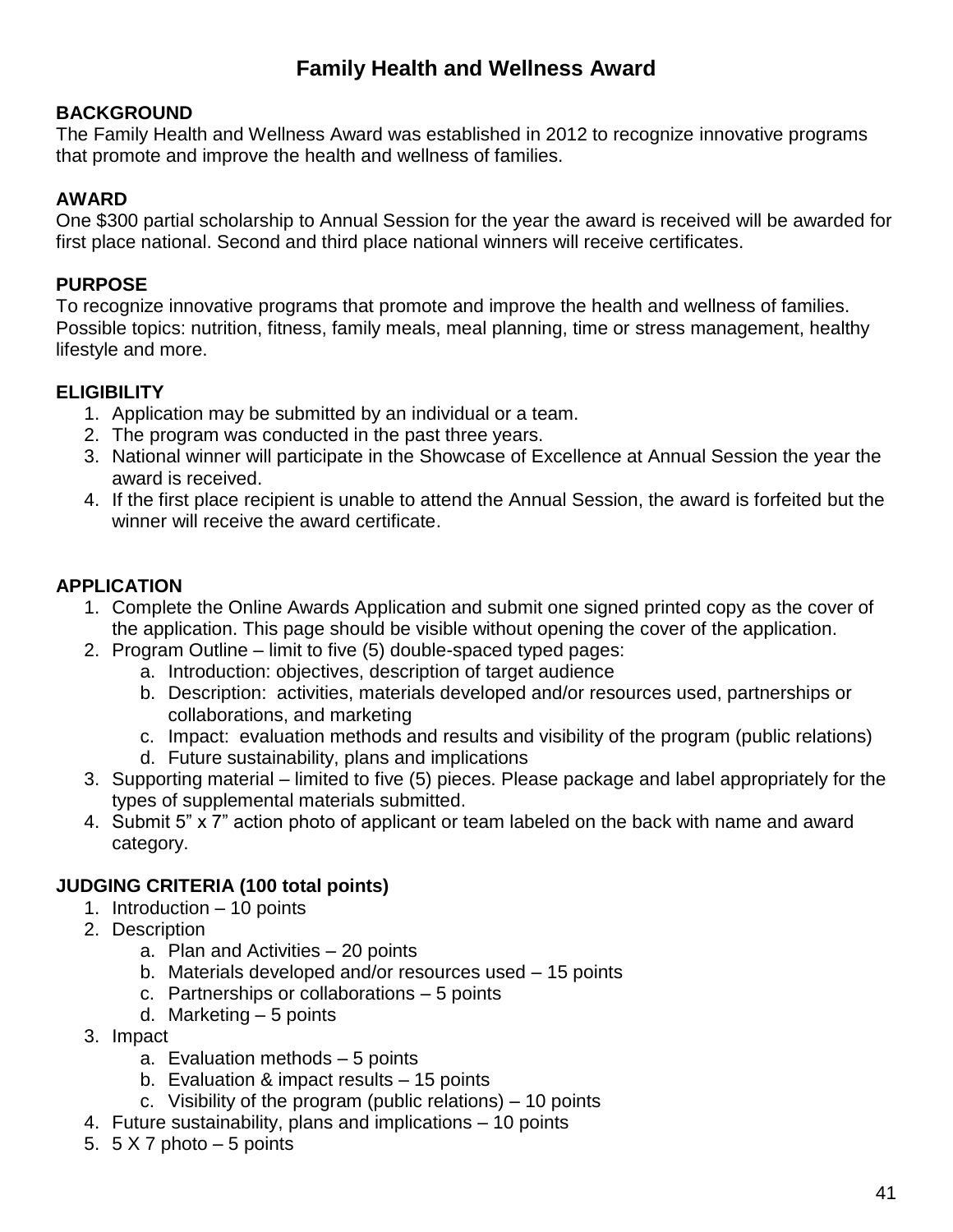- 1. Submit one (1) copy of the online award application, program outline, and supporting materials as listed above for the Family Health & Wellness Award to the appropriate Affiliate chair by the Affiliate due date. Put all labeled materials in a three prong folder or binder.
- 2. Affiliate chair will mail the winning application(s) postmarked no later than February 15, 2014 to the national vice president for awards and recognition.

### **QUESTIONS?**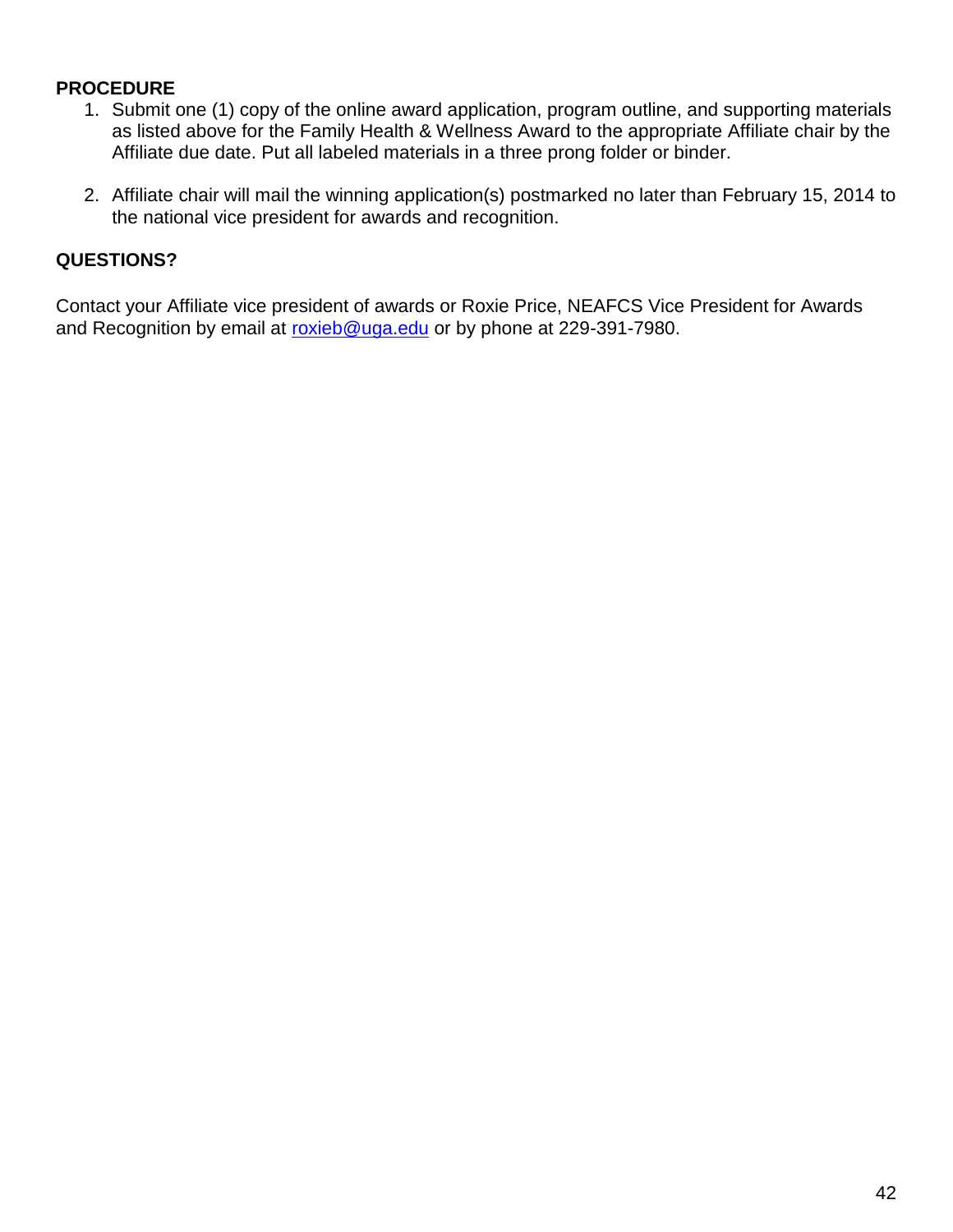# **Human Development / Family Relationships Award**

### **BACKGROUND**

The Human Development / Family Relationships Award was established in 2012 to recognize effective educational programs in the human development / family relationships arena.

#### **AWARD**

One \$300 partial scholarship to Annual Session for the year the award is received will be awarded for first place national. Second and third place national winners will receive certificates.

#### **PURPOSE**

To recognize innovative human development / family relationship educational efforts. Focus includes child care; parenting; relationships through the life span; marriage enrichment; communications (parent/child); retirement; aging; stress management; and related issues.

### **ELIGIBILITY**

- 1. Application may be submitted by an individual or a team.
- 2. The program was conducted in the past three years.
- 3. National winner will participate in the Showcase of Excellence at Annual Session the year the award is received.
- 4. If the first place recipient is unable to attend the Annual Session, the award is forfeited but the winner will receive the award certificate.

### **APPLICATION**

- 1. Complete the Online Awards Application and submit one signed printed copy as the cover of the application. This page should be visible without opening the cover of the application.
- 2. Abstract 150 words or less summarizing the program.
- 3. Program outline limit to five (5) double-spaced typed pages.
	- a. Introduction program objectives, target audience described
	- b. Program description content, delivery methods descried, material developed
	- c. Program impact evaluation methods, results/impacts, marketing publicity
- 4. Supporting material limit to five (5) pieces. Please package appropriately for the types of supplemental materials submitted (see communications awards for suggestions).
- 5. Submit 5 X 7 action photo of applicant or team labeled on the back with name and award category.

#### **JUDGING CRITERIA (100 total points)**

- 1. Introduction 15 points
- 2. Program description 35 points
- 3. Program impact 35 points
- 4. Supporting materials 10 points
- 5.  $5 \times 7$  photo  $-5$  points

#### **PROCEDURE**

- 1. Submit one (1) copy of the online award application, program outline, and supporting materials as listed above for the Family Health & Wellness Award to the appropriate Affiliate chair by the Affiliate due date. Put all labeled materials in a three prong folder or binder.
- 2. Affiliate chair will mail the winning application(s) postmarked no later than February 15, 2014 to the national vice president for awards and recognition.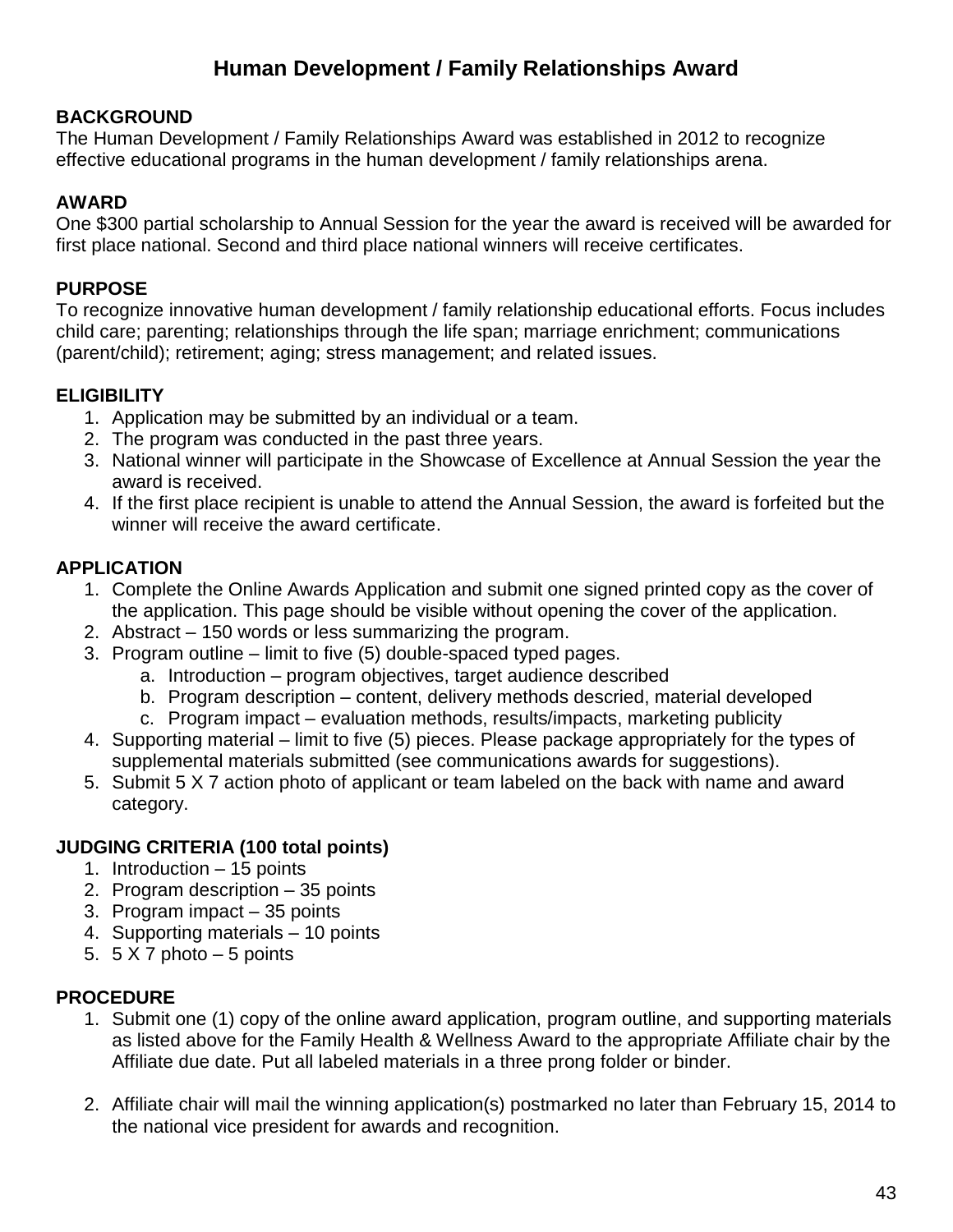## **QUESTIONS?**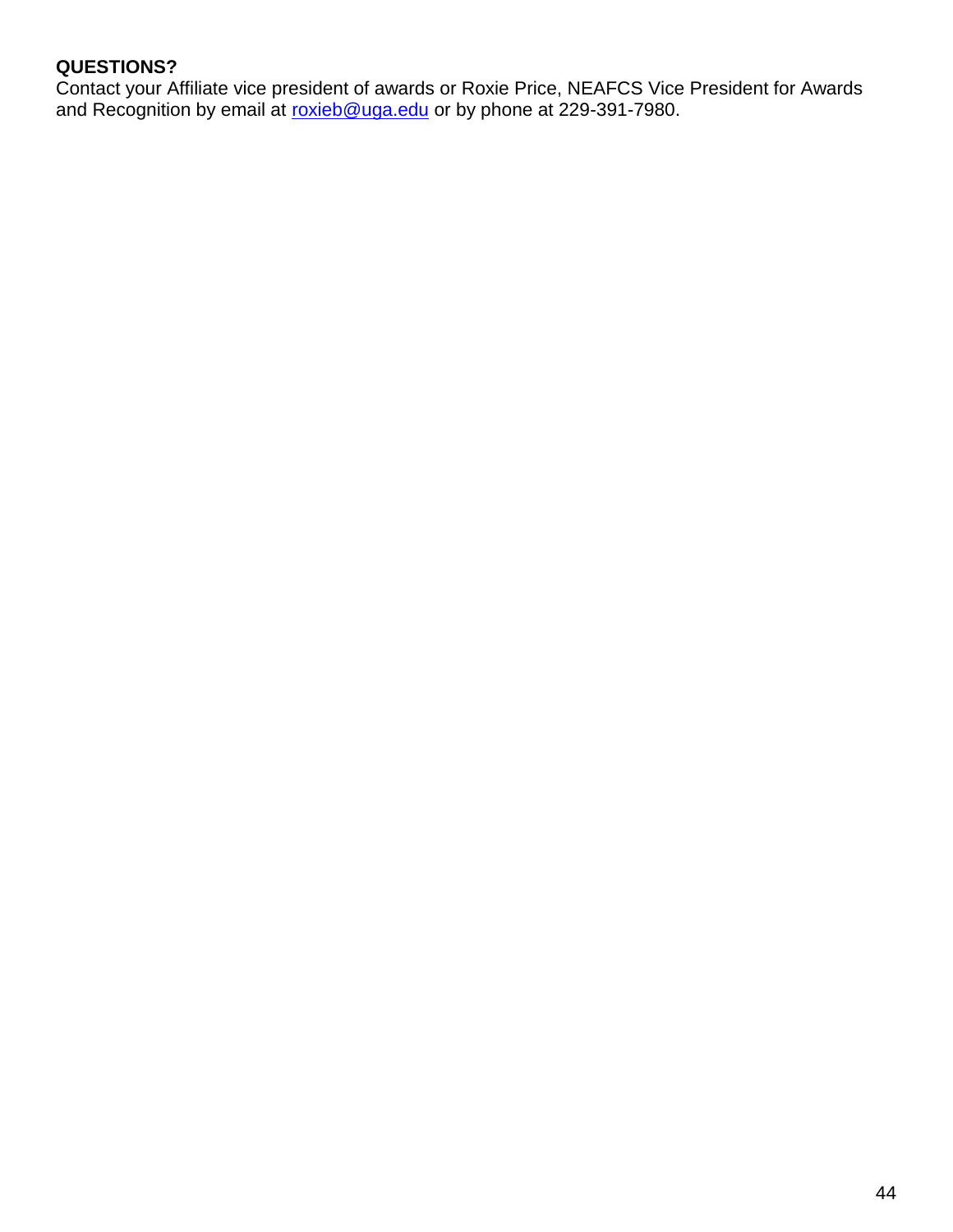# **School Wellness Award**

### **BACKGROUND**

The School Wellness Award was established in 2012 to recognize outstanding school-based programs to promote and improve physical, emotional, and/or social wellness of students, staff or families of students in the school community.

### **AWARD**

One \$300 partial scholarship to Annual Session for the year the award is received will be awarded for first place national. Second and third place national winners will receive certificates.

## **PURPOSE**

To recognize outstanding school-based programs to promote and improve physical, emotional, and/or social wellness of students, staff or families of students in the school community. The use of partnerships or collaborations, evidence of program impact and sustainability are part of the evaluation criteria. Programs may include: nutrition, fitness, garden-based nutrition education, health, character education, self esteem, farm-to-school and more.

## **ELIGIBILITY**

- 1. Application may be submitted by an individual or a team.
- 2. The program was conducted in the past three years.
- 3. National winner will participate in the Showcase of Excellence at Annual Session the year the award is received.
- 4. If the first place recipient is unable to attend the Annual Session, the award is forfeited but the winner will receive the award certificate.

## **APPLICATION**

- 1. Complete the Online Awards Application and submit one signed printed copy as the cover of the application. This page should be visible without opening the cover of the application.
- 2. Program outline limit to five (5) double-spaced typed pages.
	- a. Introduction program objectives, target audience, description of school community
	- b. Description activities, materials developed and/or resources used, partnerships or collaborations, and marketing
	- c. Program impact evaluation methods, results/impacts, visibility of the program (public relations)
	- d. Future sustainability, plans and implications
- 3. Supporting material limit to five (5) pieces. Please package appropriately for the types of supplemental materials submitted (see communications awards for suggestions).
- 4. Submit 4 X 7 action photo of applicant or team labeled on the back with name and award category.

### **JUDGING CRITERIA (100 total points)**

- 1. Introduction 10 points
- 2. Description
	- e. Plan and Activities 20 points
	- f. Materials developed and/or resources used 10 points
	- g. Partnerships or collaborations 10 points
	- h. Marketing 5 points
- 3. Impact
	- d. Evaluation methods 5 points
	- e. Evaluation & impact results 15 points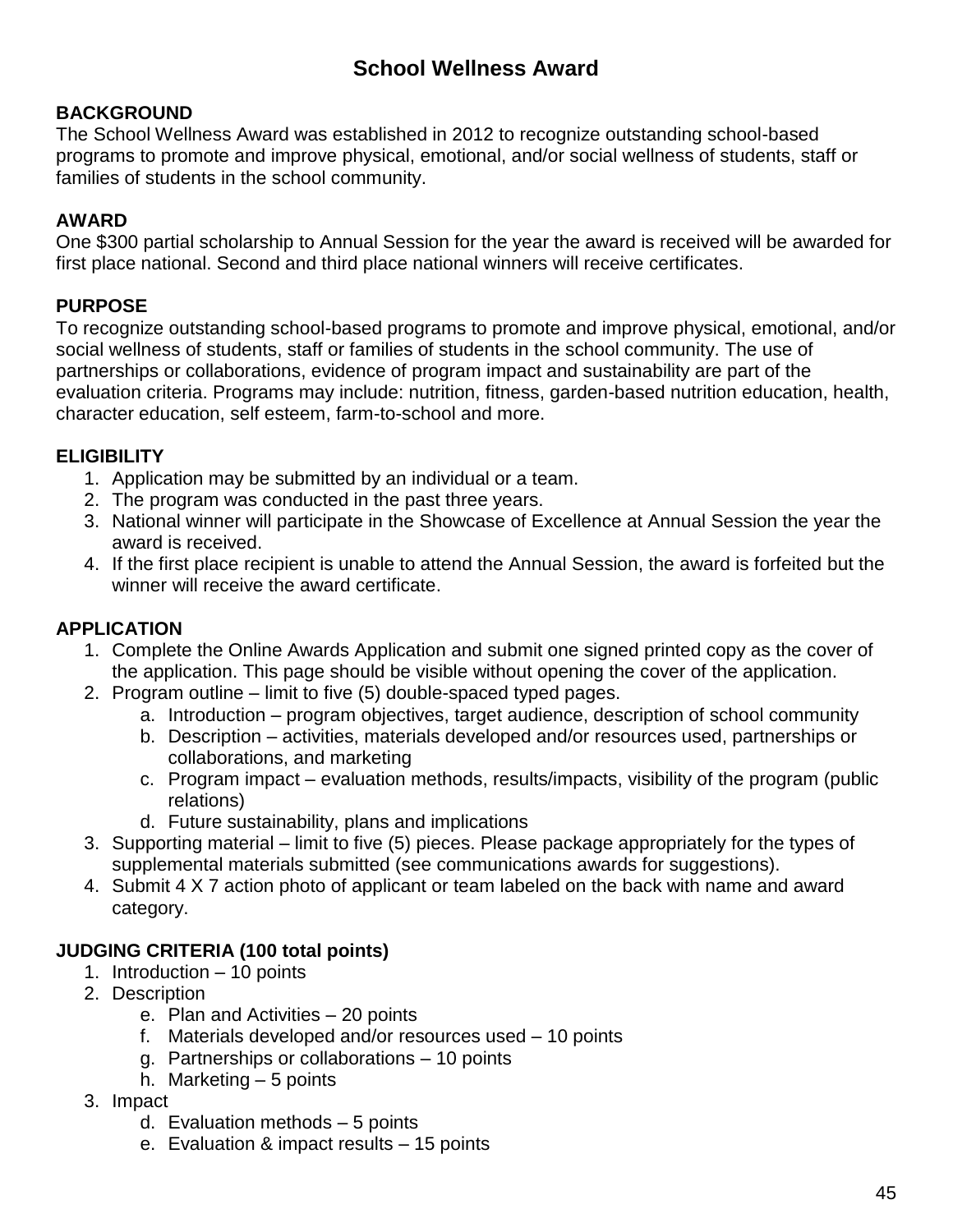- f. Visibility of the program (public relations) 10 points
- 4. Future sustainability, plans and implications 10 points
- 5.  $5 \times 7$  photo  $-5$  points

- 1. Submit one (1) copy of the online award application, program outline, and supporting materials as listed above for the Family Health & Wellness Award to the appropriate Affiliate chair by the Affiliate due date. Put all labeled materials in a three prong folder or binder.
- 2. Affiliate chair will mail the winning application(s) postmarked no later than February 15, 2014 to the national vice president for awards and recognition.

## **QUESTIONS?**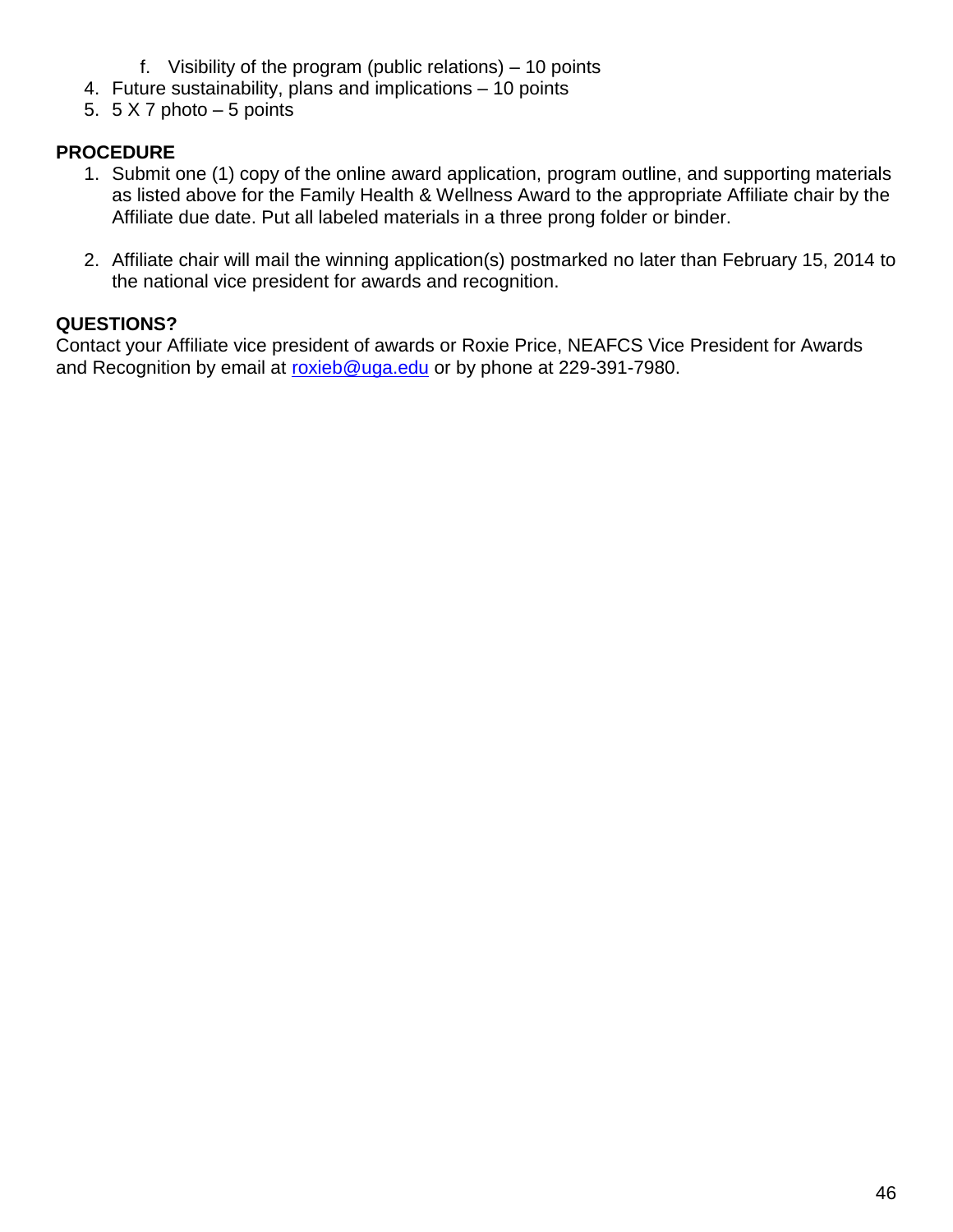# **Social Networking Award**

### **BACKGROUND**

The Social Networking Award was established in 2012 to recognize innovative online social networking efforts.

### **AWARD**

One \$300 partial scholarship to Annual Session for the year the award is received will be awarded for first place national. Second and third place national winners will receive certificates.

### **PURPOSE**

To recognize innovative online social networking efforts.

### **ELIGIBILITY**

- 1. Application may be submitted by an individual or a team.
- 2. The network has been created within the past three years.
- 3. The network must include three or more of the following applications: videos, blogs, educational links, events, photos, followers, or open forums.
- 4. First place winner will present a Concurrent Session at Annual Session the year the award is received.
- 5. If the recipient is unable to attend the Annual Session, the scholarship is forfeited but the winner will receive the award certificate.

## **APPLICATION**

- 1. Complete the Online Awards Application and submit one signed printed copy as the cover of the application. This page should be visible without opening the cover of the application.
- 2. Program outline limit to five (5) double-spaced typed pages.
	- a. Identify web address (url) to access the social networking site
	- b. Identify the issues, reasons for networking efforts and target audience
	- c. Description: type of social networking site was used, links included, events are advertised, partnerships or collaborations involved, and marketing approaches utilized
	- d. Results and evidence of impact on participants/clientele/audience (people reached, event attendance, followers, subscribers and/or likes)
	- e. Indicate how Cooperative Extension was identified
- 3. Supporting material limit to five (5) pieces (photos or screen shots)
- 4. Submit 5 X 7 action photo of applicant or team labeled on the back with name and award category.

### **JUDGING CRITERIA (100 total points)**

- 1. Program Outline 15 points
- 2. Applications 20 points
- 3. Appropriate use of technology 20 points
- 4. Organizations 10 points
- 5. Creativity 10 points
- 6. Impact 10 points
- 7. Marketing 5 points
- 8. Partnerships or collaborations 5 points
- 9.  $5 \times 7$  photo  $-5$  points